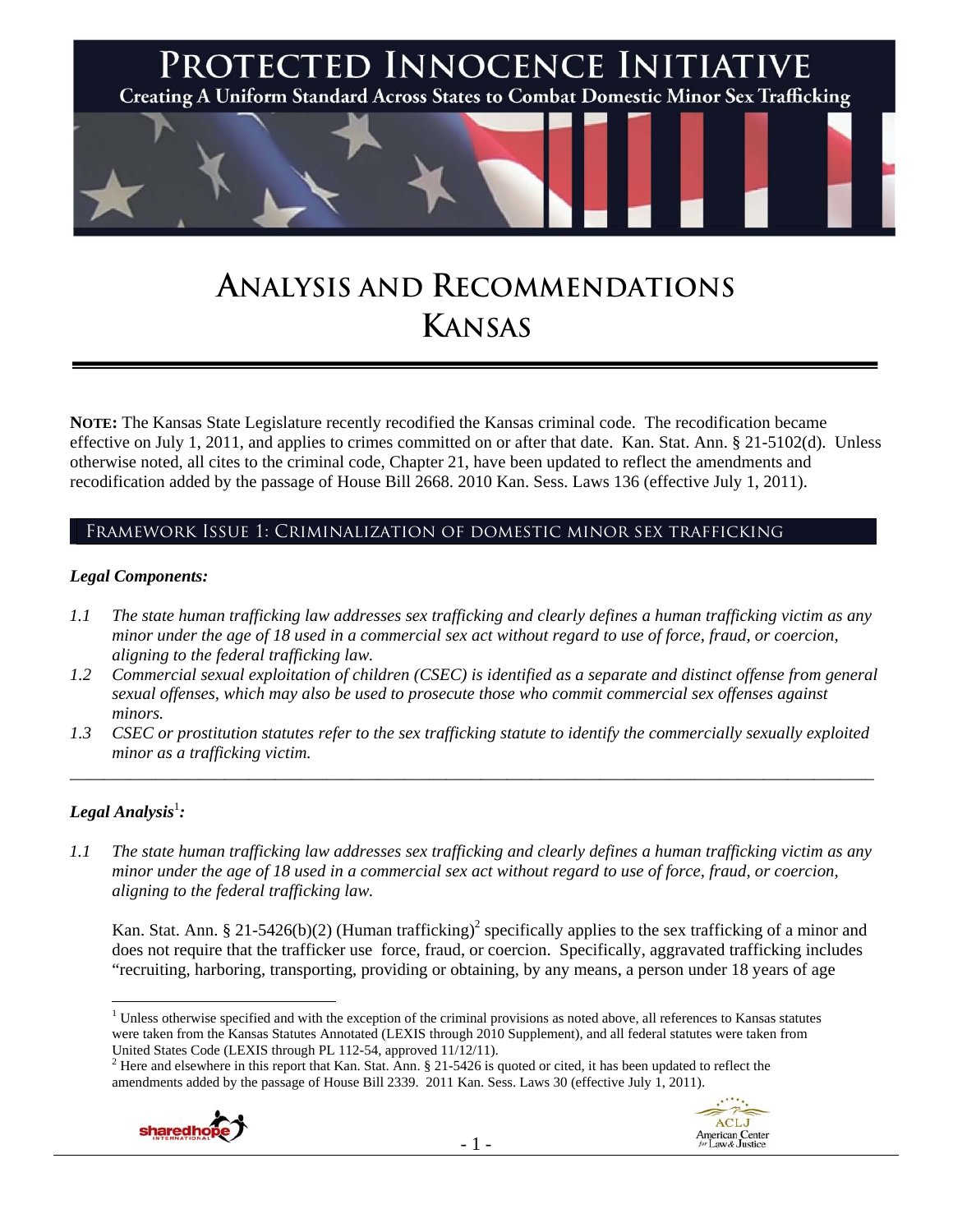knowing that the person, with or without force, fraud, threat or coercion, will be used to engage in forced labor, involuntary servitude or sexual gratification of the defendant or another." Kan. Stat. Ann. § 21-5426(b)(2). The crime is a severity level 1, person felony punishable by presumptive imprisonment for 147–165 months (recommended 155 months) and a possible fine not to exceed  $\hat{3}300,000$ .<sup>3</sup> Kan. Stat. Ann. §§ 21-5426(c)(2), 21-6804(a), 21-6611(a)(2). However, if the victim is under 14, and the offender is 18 or older, the crime becomes the off-grid person felony of aggravated human trafficking and the penalties are heightened to a mandatory<sup>4</sup> imprisonment of 25 years to life and a possible fine not to exceed \$500,000. Kan. Stat. Ann. §§ 21-5426(c)(3), 21-6627(a)(1)(A), 21-6611(a)(1).

*1.2 Commercial sexual exploitation of children (CSEC) is identified as a separate and distinct offense from general sexual offenses, which may also be used to prosecute those who commit commercial sex offenses against minors.* 

CSEC is criminalized separately in the Kansas code through the following laws:

1. Pursuant to Kan. Stat. Ann.  $\S 21-6420(a)$  (Promoting prostitution),<sup>5</sup> promoting prostitution is knowingly doing the following acts:

(1) Establishing, owning, maintaining or managing a house of prostitution, or participating in the establishment, ownership, maintenance or management thereof;

(2) permitting any place partially or wholly owned or controlled by the defendant to be used as a house of prostitution;

(3) procuring a prostitute for a house of prostitution;

(4) inducing another to become a prostitute;

- (5) soliciting a patron for a prostitute or for a house of prostitution;
- (6) procuring a prostitute for a patron;

 $<sup>5</sup>$  Here and elsewhere in this report that Kan. Stat. Ann. § 21-6420 is quoted or cited, it has been updated to reflect the</sup> amendments added by the passage of House Bill 2339. 2011 Kan. Sess. Laws 30 (effective July 1, 2011).



 $\overline{a}$ 

 $3$  Unless otherwise specified, the sentences of imprisonment for all felonies provided throughout this report are based on the assumption that the defendant has no prior felony convictions, and that none of the aggravating or mitigating factors listed in Kan. Stat. Ann. § 21-6804 (Sentencing grid for nondrug crimes) or in the sentencing provisions themselves are present. A defendant with prior felony convictions may be subject to a greater minimum sentence of imprisonment. Kan. Stat. Ann. §21- 6804(a). When using the sentencing grid to determine appropriate imprisonment ranges, the vertical axis on the grid represents the severity level of the offense, and the horizontal axis on the grid represents the criminal history of the defendant. Kan. Stat. Ann. § 21-6804(c). Aggravating factors, such as using a firearm to commit a felony, result in presumptive imprisonment and an optional nonimprisonment sentence if the offense falls into a grid labeled "border box." Kan. Stat. Ann. § 21-6804(h). A border box penalty is governed by Kan. Stat. Ann. § 6804(q), which allows the court to "impose an optional nonprison sentence." Subsection (q) states that the "optional nonprison sentence" may be imposed instead of a presumptive sentence if the court makes certain findings, such as the fact that "an appropriate treatment program exists," the treatment program would admit the offender within a reasonable time, or that the nonprison sentence would "serve community safety interests by promoting offender reformation." *State v. Sidders*, 888 P.2d 409, 412 (Kan. Ct. App. 1995) further clarifies border boxes by stating, "A border box classification means the grid block is neither a presumed imprisonment box nor a presumed nonimprisonment box. The trial court may impose a nonimprisonment sentence if it finds that a reasonably available treatment program would be more appropriate than prison or nonimprisonment would serve community interests and promote offender reformation." 4

 $<sup>4</sup>$  Here and elsewhere that mandatory minimum imprisonments are mentioned in this report certain exceptions to the mandatory</sup> sentencing applies. Pursuant to Kan. Stat. Ann. § 21-6627(a)(2),

The provision of subsection (a)(1) requiring a mandatory minimum term of imprisonment of not less than 25 years shall not apply if the court finds:

<sup>(</sup>A) The defendant is an aggravated habitual sex offender and sentenced pursuant to section 266 of chapter 136 of the 2010 Session Laws of Kansas, and amendments thereto; or

<sup>(</sup>B) the defendant, because of the defendant's criminal history classification, is subject to presumptive imprisonment pursuant to the sentencing guidelines grid for nondrug crimes and the sentencing range exceeds 300 months. In such case, the defendant is required to serve a mandatory minimum term equal to the sentence established pursuant to the sentencing range.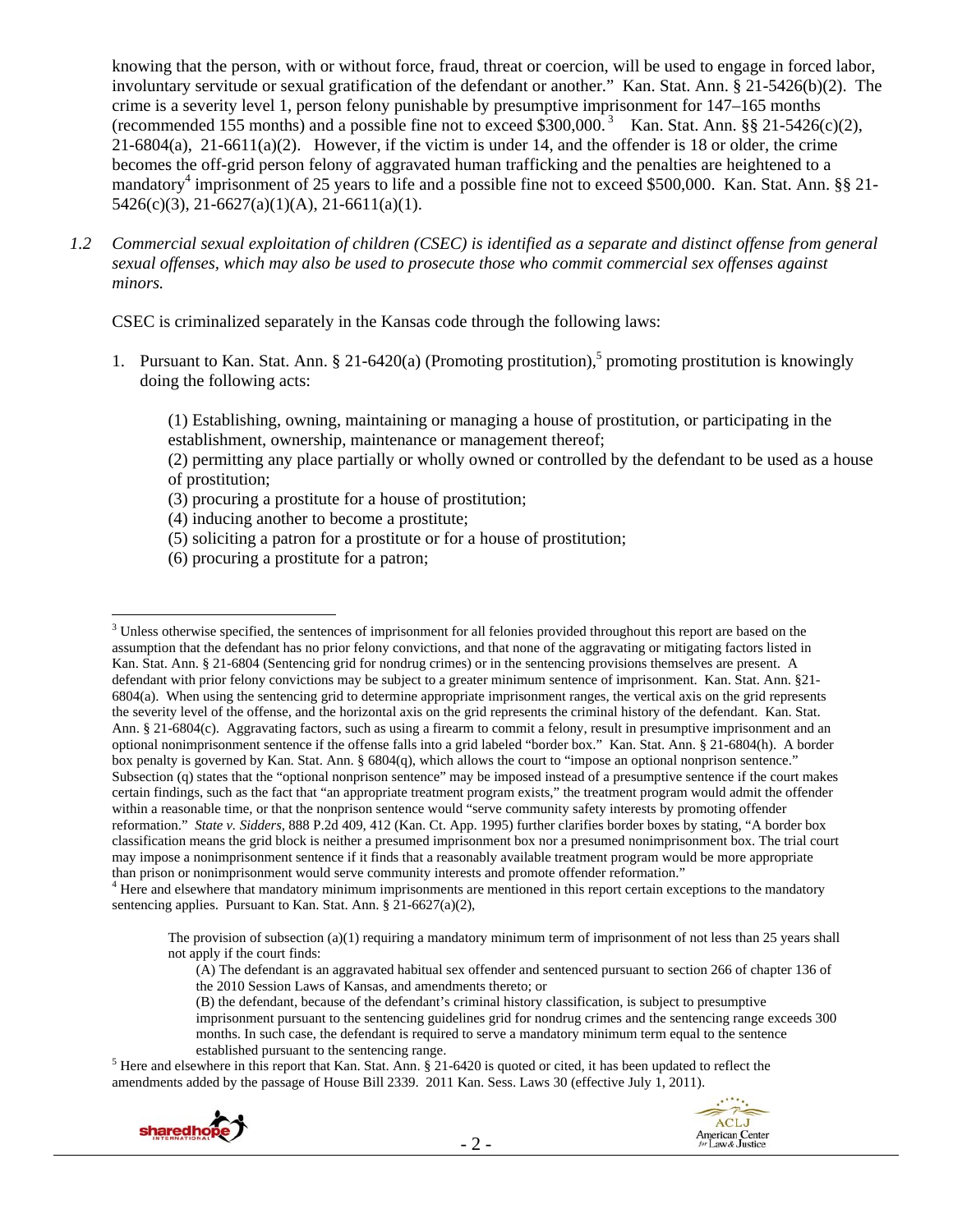(7) procuring transportation for, paying for the transportation of, or transporting a person within this state with the intention of assisting or promoting that person's engaging in prostitution; or (8) being employed to perform any act which is prohibited by this section.

When the victim is under 14 and the offender is 18 or older, promoting prostitution is an off-grid person felony with a mandatory imprisonment of 25 years to life and a possible fine not to exceed \$500,000.<sup>6</sup> Kan. Stat. Ann. §§ 21-6420(b)(2), 21-6627(a)(1)(E),<sup>7</sup> 21-6611(a)(1). If the victim is 14 or 15, the crime is a severity level 6, person felony with presumptive punishment of imprisonment for 17–19 months (18 months recommended sentence) and a possible fine not to exceed \$100,000. Kan. Stat. Ann. §§ 21-6420(b)(1)(C), 21-6804(a),  $8\overline{21}$ -6611(a)(3). When the victim is 16 or older, a first conviction for promoting prostitution is punishable as a Class A person misdemeanor with a "definite term of confinement in the county jail . . . fixed by the court" and not to exceed one year, a fine not to exceed \$2,500, or both. Kan. Stat. Ann. §§ 21-  $6420(b)(1)(A)$ ,  $21-6602(1)(a)$ ,  $21-6611(b)(1)$ . However, if the offender has previously been convicted of promoting prostitution, and the victim is 16 or older, a violation is a severity level 7, person felony punishable by presumptive probation for 11–13 months (recommended 12 months) and a possible fine not to exceed \$100,000. Kan. Stat. Ann. §§ 21-6420 (b)(1)(B), 21-6804(a), 21-6611(a)(3).

- 2. Pursuant to Kan. Stat. Ann.  $\S 21-5510(a)$  (Sexual exploitation of a child),<sup>9</sup>
	- (a) Sexual exploitation of a child is:

(1) Employing, using, persuading, inducing, enticing or coercing a child under 18 years of age to engage in sexually explicit conduct<sup>10</sup> with the intent to promote any performance; . . .

(3) being a parent, guardian or other person having custody or control of a child under l8 years of age and knowingly permitting such child to engage in, or assist another to engage in, sexually explicit conduct for any purpose described in subsection (a)(1) or (2); or (4) promoting any performance that includes sexually explicit conduct by a child under 18 years of age, knowing the character and content of the performance.

As a severity level 5 felony, sexual exploitation of a child is punishable by presumptive imprisonment for 31–34 months (recommended 32 months) and a possible fine not to exceed \$300,000. Kan. Stat. Ann. §§ 21-5510(b)(1)(A), (B), 21-6804(a), 21-6611(a)(2). However, if the offender violated (a)(1) or (a)(4) and if the victim is under 14, and the offender is 18 or older, then the crime is an off-grid person felony with

(b) The court shall not sentence a defendant to pay a fine in addition to a sentence of imprisonment, probation or assignment to a community correctional services program unless:

 $8$  Here and elsewhere in this report that Kan. Stat. Ann. § 21-6804 is quoted or cited, it has been updated to reflect the

amendments added by the passage of House Bill 2339. 2011 Kan. Sess. Laws 30 (effective July 1, 2011).<br><sup>10</sup> "Sexually explicit conduct" is defined as "actual or simulated: Exhibition in the nude; sexual intercourse or sodom

genital-genital, oral-genital, anal-genital or oral-anal contact, whether between persons of the same or opposite sex; masturbation; sado-masochistic abuse with the intent of sexual stimulation; or lewd exhibition of the genitals, female breasts or pubic area of any person." Kan. Stat. Ann. § 21-5510(d)(1).



 $\overline{a}$  $6$  Kan. Stat. Ann. § 21-6611 provides for fines for crimes committed on or after July 1, 1993. Fines for crimes committed before July1, 1993 are laid out in Kan. Stat. Ann. § 21-6710. Pursuant to Kan. Stat. Ann. § 21-6612,

<sup>(</sup>a) When the law authorizes any other disposition, a fine shall not be imposed as the sole and exclusive punishment unless having regard to the nature and circumstances of the crime and to the history and character of the defendant, the court finds that the fine alone suffices for the protection of the public.

<sup>(1)</sup> The defendant has derived a pecuniary gain from the crime; or

<sup>(2)</sup> the court finds that a fine is adapted to deterrence of the crime involved or to the correction of the offender.

There and elsewhere in this report that Kan. Stat. Ann. § 21-6627 is quoted or cited, it has been updated to reflect the <sup>7</sup> amendments added by the passage of House Bill 2339. 2011 Kan. Sess. Laws 30 (effective July 1, 2011).

amendments added by the passage of House Bill 2339. 2011 Kan. Sess. Laws 30 (effective July 1, 2011).

 $9$  Here and elsewhere in this report that Kan. Stat. Ann. § 21-5510 is quoted or cited, it has been updated to reflect the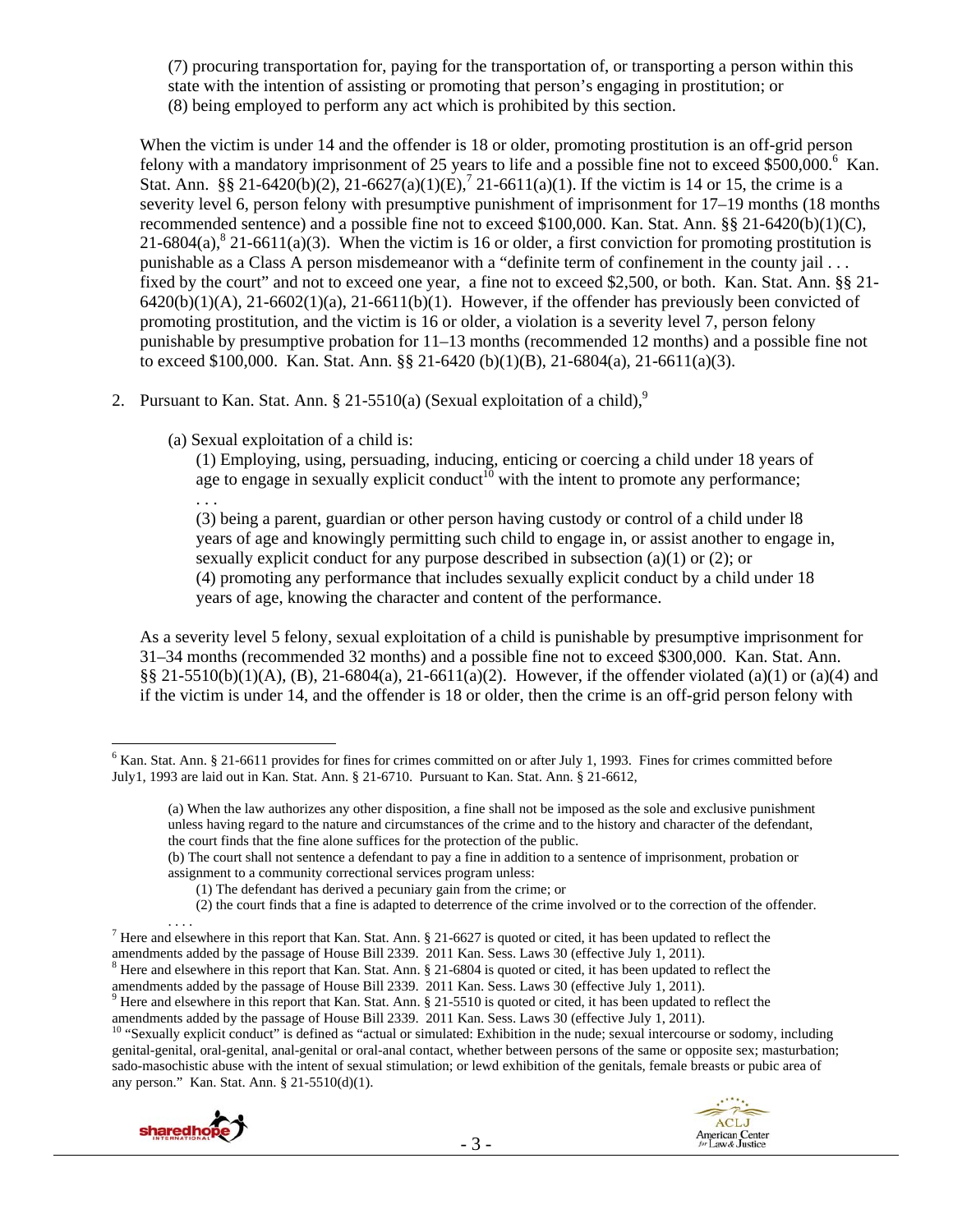mandatory imprisonment of 25 years to life, and a possible fine not to exceed \$500,000. Kan. Stat. Ann. §§ 21-5510(b)(2), 21-6627(a)(1)(F), 21-6611(a)(1).

The following sexual offenses could also apply to cases of commercial sexual exploitation:

1. Pursuant to Kan. Stat. Ann. § 21-5508(a) (Indecent solicitation of a child),

Indecent solicitation of a child is enticing, commanding, inviting, persuading or attempting to persuade a child 14 or more years of age but less than 16 years of age to:

(1) Commit or to submit to an unlawful sexual act; or

(2) enter any vehicle, building, room or secluded place with intent to commit an unlawful sexual act upon or with the child.

This crime is a severity level 6, person felony with presumptive punishment of imprisonment for 17–19 months (recommended 18 months) and a possible fine not to exceed \$100,000. Kan. Stat. Ann.  $\S$ § 21-5508(c)(1), 21-6804(a); 21-6611(a)(3). The crime is raised to a severity level 5, person felony and considered aggravated when the child is under 14 and is punishable by presumptive imprisonment for 31– 34 months (recommended 32 months) and a possible fine not to exceed \$300,000. Kan. Stat. Ann. §§ 21-5508(b), (c)(2), 21-6804(a), 21-6611(a)(2).

- 2. Pursuant to Kan. Stat. Ann. § 21-5503(a)(3) (Rape),<sup>11</sup> rape includes "sexual intercourse with a child under 14." The crime is a severity level 1, person felony punishable by presumptive imprisonment for 147–165 months (recommended 155 months) and a possible fine not to exceed \$300,000. Kan. Stat. Ann.  $\S$ § 21-5503(b)(1)(B), 21-6804(a), 21-6611(a)(2). However, when the victim is under 14 and the perpetrator is 18 or over, rape pursuant to Kan. Stat. Ann.  $\S 21-5503(a)(3)$ , or an "attempt, conspiracy or criminal solicitation to commit rape as defined in subsection (a)(3)," is an off-grid person felony with mandatory imprisonment of 25 years to life and a possible fine not to exceed \$500,000. Kan. Stat. Ann. §§ 21- 5503(b)(2), 21-6627(a)(1)(B), 21-6611(a)(1).
- 3. Pursuant to Kan. Stat. Ann.  $\S 21-5506(a)$  (Indecent liberties with a child),<sup>12</sup> indecent liberties with a child occurs when an individual engages in the following acts with a child that is 14 or 15 years of age:

(1) Any lewd fondling or touching of the person of either the child or the offender, done or submitted to with the intent to arouse or to satisfy the sexual desires of either the child, or the offender, or both; or (2) soliciting<sup>13</sup> the child to engage in any lewd fondling or touching of the person of another with the intent to arouse or satisfy the sexual desires of the child, the offender or another.

A conviction under Kan. Stat. Ann. § 21-5506(a) is punishable as a severity level 5, person felony by presumptive imprisonment for 31–34 months (recommended 32 months) and a possible fine not to exceed \$300,000. Kan. Stat. Ann. §§ 21- 5506(c)(1), 21-6804(a), 21-6611(a)(2).

Pursuant to Kan. Stat. Ann. § 21-5506(b),

- (b) Aggravated indecent liberties with a child is:
	- (1) Sexual intercourse with a child who is 14 or more years of age but less than 16 years of age;

<sup>&</sup>lt;sup>13</sup> "Solicit" or "solicitation" is defined in Kan. Stat. Ann. § 21-5111(cc) (Definitions) as "to command, authorize, urge, incite, request or advise another to commit a crime." The definitions in Kan. Stat. Ann. § 21-5111 "shall apply when the words and phrases defined are used in this code, except when a particular context clearly requires a different meaning."





 $\overline{a}$ <sup>11</sup> Here and elsewhere in this report that Kan. Stat. Ann. § 21-5503 is quoted or cited, it has been updated to reflect the amendments added by the passage of House Bill 2339. 2011 Kan. Sess. Laws 30 (effective July 1, 2

<sup>&</sup>lt;sup>12</sup> Here and elsewhere in this report that Kan. Stat. Ann. § 21-5506 is quoted or cited, it has been updated to reflect the amendments added by the passage of House Bill 2339. 2011 Kan. Sess. Laws 30 (effective July 1, 2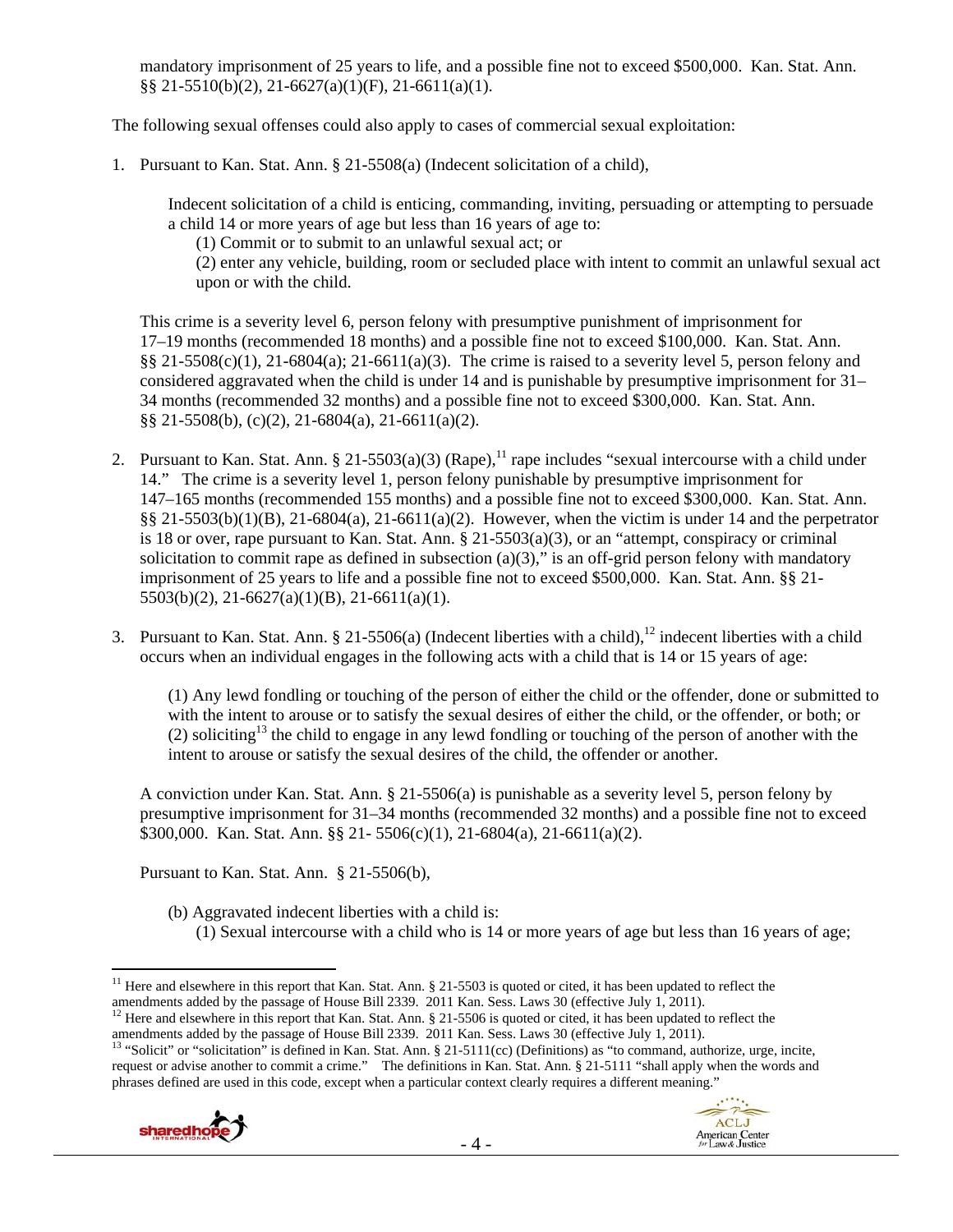- . . . (3) engaging in any of the following acts with a child who is under 14 years of age:
	- (A) Any lewd fondling or touching of the person of either the child or the offender, done or submitted to with the intent to arouse or to satisfy the sexual desires of either the child or the offender, or both; or
		- (B) soliciting the child to engage in any lewd fondling or touching of the person of another with the intent to arouse or satisfy the sexual desires of the child, the offender or another.

A conviction under subsection (b)(1) is punishable as a severity level 3, person felony with presumptive imprisonment for 55–61 months (recommended 59 months) and a possible fine not to exceed \$300,000. Kan. Stat. Ann. §§ 21-5506(c)(2)(A), 21-6804(a), 21-6611(a)(2). A conviction under subsection (b)(3) is punishable as a severity level 3, person felony punishable by presumptive imprisonment for 55–61 months (recommended 59 months) and a possible fine not to exceed \$300,000. Kan. Stat. Ann. §§ 21-  $5506(c)(2)(C)$ ,  $6804(a)$ ,  $21-6611(a)(2)$ . However, if the child is under 14 and the perpetrator is over 18, then a conviction under subsection (b)(3), or an "attempt, conspiracy or criminal solicitation to commit aggravated indecent liberties with a child as defined in subsection  $(b)(3)$ ," is punishable as an off-grid person felony punishable by a mandatory imprisonment of 25 years to life and a possible fine not to exceed \$500,000. Kan. Stat. Ann. §§ 21-5506(c)(3), 21-6627(a)(1)(C), 21-6611(a)(1).

*1.3 CSEC or prostitution statutes refer to the sex trafficking statute to identify the commercially sexually exploited minor as a trafficking victim.* 

Kansas's CSEC statutes do not refer to the human trafficking statute, nor do they refer to a minor subjected to sex trafficking as a victim.

1.3.1 Recommendation: Add specific references to Kan. Stat. Ann. § 21-5426(b)(2) (Human trafficking) in Kan. Stat. Ann. § 21-6420 (Promoting prostitution) and § 21-5510 (Sexual exploitation of a child) to clarify that the minor victims of these crimes are sex trafficking victims.



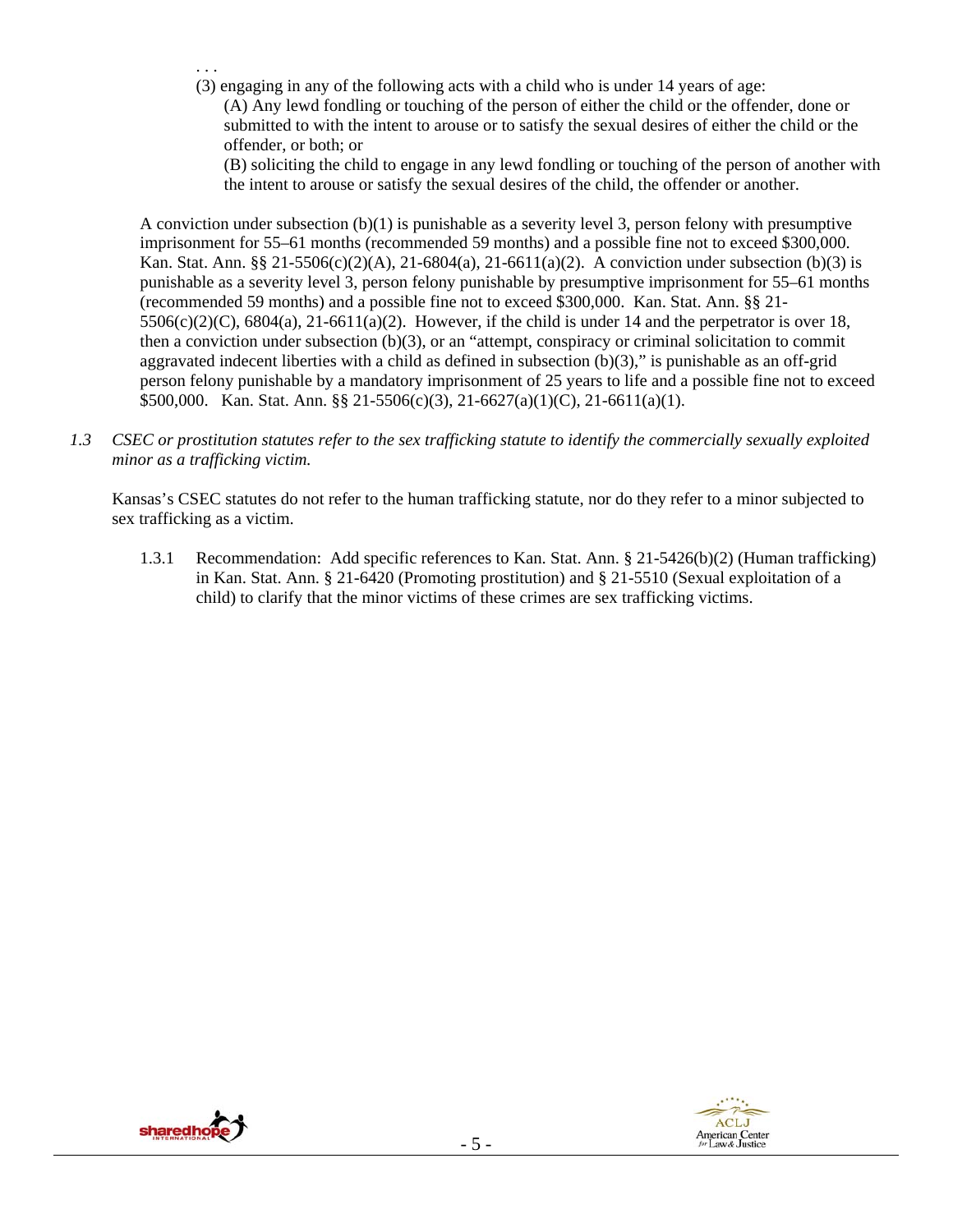# Framework Issue 2: Criminal provisions for demand

#### *Legal Components:*

- *2.1 The state sex trafficking law can be applied to the buyers of commercial sex acts with a victim of domestic minor sex trafficking.*
- *2.2 Buyers of commercial sex acts with a minor can be prosecuted under CSEC laws.*
- *2.3 Solicitation laws differentiate buying sex acts with an adult and buying sex acts with a minor under 18.*
- *2.4 Penalties for buyers of commercial sex acts with minors are as high as federal penalties.*
- *2.5 Using the Internet to lure, entice, or purchase, or attempt to lure, entice, or purchase commercial sex acts with a minor is a separate crime or results in an enhanced penalty for buyers.*
- *2.6 No age mistake defense is permitted for a buyer of commercial sex acts with any minor under 18.*
- *2.7 Base penalties for buying sex acts with a minor are sufficiently high for all minors under 18 and not reduced for older minors.*
- *2.8 Financial penalties for buyers of commercial sex acts with minors are sufficiently high to make it difficult for buyers to hide the crime.*
- *2.9 Buying and possessing child pornography carries penalties as high as similar federal offenses.*
- *2.10 Convicted buyers of commercial sex acts with minors and child pornography are required to register as sex offenders.*

\_\_\_\_\_\_\_\_\_\_\_\_\_\_\_\_\_\_\_\_\_\_\_\_\_\_\_\_\_\_\_\_\_\_\_\_\_\_\_\_\_\_\_\_\_\_\_\_\_\_\_\_\_\_\_\_\_\_\_\_\_\_\_\_\_\_\_\_\_\_\_\_\_\_\_\_\_\_\_\_\_\_\_\_\_\_\_\_\_\_\_\_\_\_

## *Legal Analysis:*

*2.1 The state sex trafficking law can be applied to the buyers of commercial sex acts with a victim of domestic minor sex trafficking.* 

Pursuant to Kan. Stat. Ann. § 21-5426(b)(2) (Human trafficking),  $14$  one commits a crime of aggravated human trafficking by "recruiting, harboring, transporting, providing or obtaining,<sup>15</sup> by any means, a person under 18 years of age knowing that the person, with or without force, fraud, threat or coercion, will be used to engage in forced labor, involuntary servitude or sexual gratification of the defendant or another." Federal prosecutors, under the Trafficking Victims Protection Act (TVPA),<sup>16</sup> have applied the crime of human trafficking to attempted buyers of commercial sex with minors by charging that the buyers attempted to "obtain"<sup>17</sup> a person under 18 to engage in commercial sex.<sup>18</sup> It is unsettled whether the courts will uphold this interpretation of the TVPA. It is arguable, therefore, that the term "obtain" in Kansas's trafficking statute may be similarly applied, and could, therefore, implicate buyers under Kan. Stat. Ann. § 21-5426(b)(2).

2.1.1 Recommendation: Amend Kan. Stat. Ann. § 21-5413(b)(2) (Human trafficking) to expressly cover buyers of commercial sex with minors.

<sup>18</sup> *See, e.g*., Indictment at 1, United States v. Oflyng, No. 09-00084-01-CR-W-SOW (W.D. Mo. Mar. 10, 2009); *see also* News Release, U.S. Department of Justice, Office of the Unites States Attorney for the Western District of Missouri, Human Trafficking Rescue Project, Operation Guardian Angel, Final Defendant Pleads Guilty to Sex Trafficking of a Child, (Dec. 18, 2009), http://www.justice.gov/usao/mow/news2009/mikoloyck.ple.htm.



 $\overline{a}$ 

<sup>&</sup>lt;sup>14</sup> See supra note 2.<br><sup>15</sup> "Obtain" is defined by Kan. Stat. Ann. § 21-5111(q) (Definitions) as "to bring about a transfer of interest or possession of property, whether to the offender or to another." The definitions in Kan. Stat. Ann. § 21-5111 "shall apply when the words and phrase are used in this code, except when a particular context clearly requires a different meaning." It would seem that in this instance a different meaning applies.

<sup>&</sup>lt;sup>16</sup> Trafficking Victims Protection Act (TVPA) of 2000, Pub. L. No. 106-386, 114 Stat. 1464, 1466 (codified in scattered sections of 18 and 22 U.S.C.).

<sup>17 18</sup> U.S.C. § 1591(a).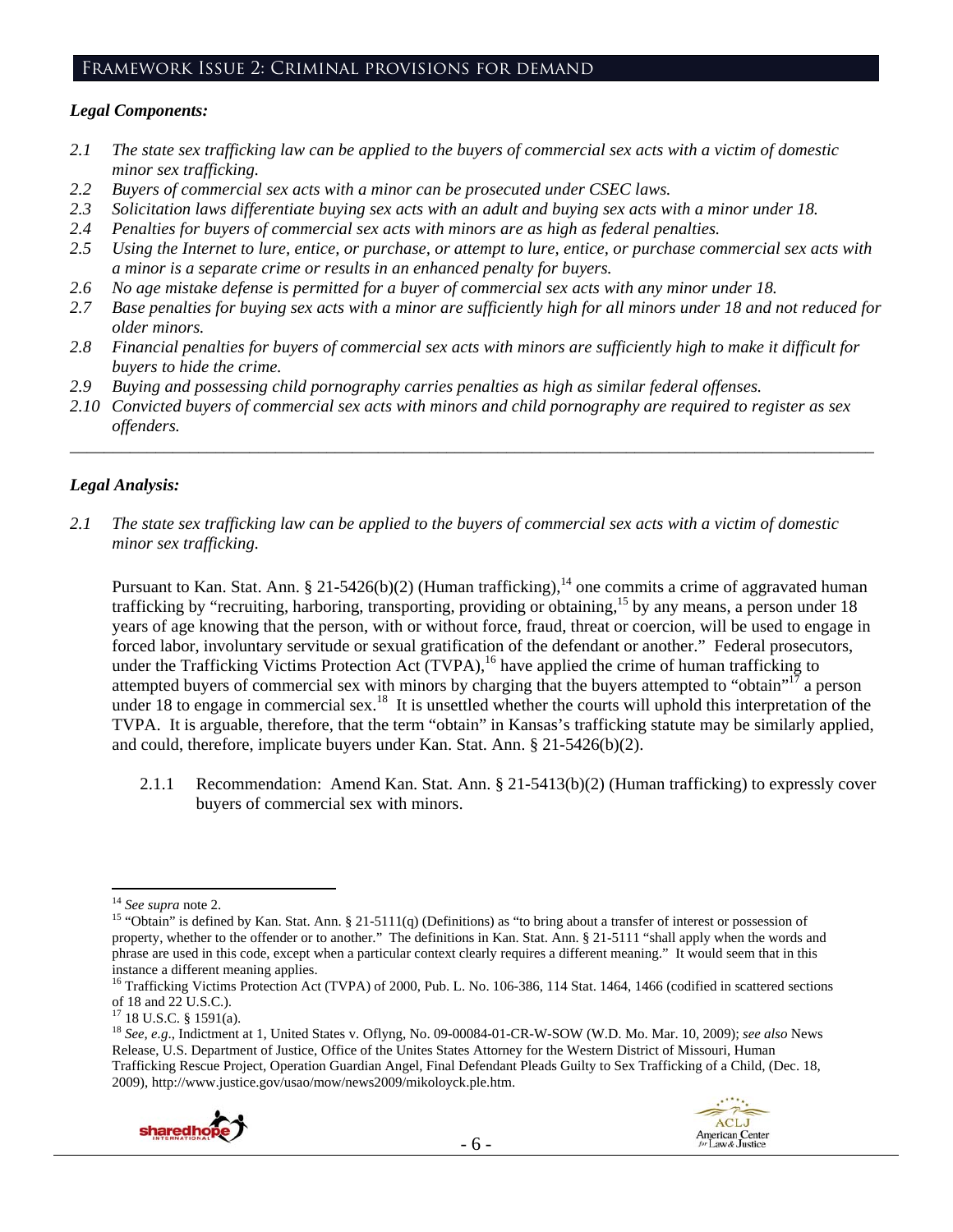# *2.2 Buyers of commercial sex acts with a minor can be prosecuted under CSEC laws.*

Kansas does not have a specific CSEC statute that applies to buying sex with a minor. Kan. Stat. Ann. § 21- 6421(a) (Patronizing a prostitute), which applies to anyone who buys commercial sex regardless of the age of the person patronized, states, "(a) Patronizing a prostitute is knowingly: (1) entering or remaining in a house of prostitution with intent to engage in sexual intercourse, sodomy or any unlawful sexual act with a prostitute; or (2) hiring a prostitute to engage in sexual intercourse, sodomy or any unlawful sexual act." This crime is a Class C misdemeanor punishable by a definite term of imprisonment in the county jail not to exceed one month, a fine not to exceed \$500, or both. Kan. Stat. Ann. §§ 21-6421(b), 21-6602(a)(3) , 21-6611(b)(3).

Several sexual offenses could be used to prosecute certain buyers of commercial sex acts with a minor but do not specifically criminalize the commercial sexual exploitation of a child, and do not refer to the human trafficking statute to bring these criminal offenses within the ambit of human trafficking under Kan. Stat. Ann. § 21-5426 (Human trafficking). $^{19}$ 

- 2.2.1 Recommendation: Enact a separate statute to criminalize purchasing commercial sex acts with a minor with penalties equivalent to Kan. Stat. Ann. § 21-5426(b)(2) (Human trafficking).
- *2.3 Solicitation laws differentiate buying sex acts with an adult and buying sex acts with a minor under 18.*

The general solicitation statute, Kan. Stat. Ann. § 21-6421(a) (Patronizing a prostitute), applies to all buyers of commercial sex and does not differentiate between buying sex with an adult or buying sex with a minor. Kan. Stat. Ann. § 21-6421. Kan. Stat. Ann. § 21-5508 (Indecent solicitation of a child) makes "enticing, commanding, inviting, persuading or attempting to persuade" a child between 14 and 16 to "[c]ommit or to submit to an unlawful sexual act" or "enter any vehicle, building, room or secluded place with intent to commit an unlawful sexual act upon or with the child" a severity level 6, person felony punishable by presumptive imprisonment for 17–19 months (recommended 18 months) and a possible fine up to \$100,000. Kan. Stat. Ann. §§ 21-5508(a), (c)(1), 21-6804(a), 21-6611(a)(3). Aggravated indecent solicitation of a child involves a child under 14, which is a severity level 5, person felony punishable by presumptive imprisonment for 31–34 months (recommended 32 months) and a possible fine up to \$300,000. Kan. Stat. Ann. §§ 21-5508(b),  $(c)(2)$ , 21-6804(a), 21-6611(a)(2).

- 2.3.1 Recommendation: Amend Kan. Stat. Ann. § 21-6421 (Patronizing a prostitute) to include a separate and enhanced penalty for soliciting a minor consistent with Kan. Stat. Ann. § 21-5426 (Human trafficking) or refer cases of patronizing a minor for commercial sex acts to Kan. Stat. Ann. § 21-5426(b)(2) (Human trafficking) for prosecution as a human trafficking case.
- *2.4 Penalties for buyers of commercial sex acts with minors are as high as federal penalties.*

If the statute applies to buyers, Kan. Stat. Ann.  $\S 21-5426(b)(2)$  (Human trafficking) is generally a severity level 1, person felony punishable by presumptive imprisonment for 147–165 months (recommended 155 months) and a possible fine not to exceed \$300,000. Kan. Stat. Ann. §§ 21-5426(c)(2), 21-6804(a), 21-  $6611(a)(2)$ . However, if the victim is under 14 and the offender is 18 or older, the crime becomes the off-grid person felony of aggravated human trafficking and the penalties are heightened to a mandatory imprisonment of 25 years to life and a possible fine not to exceed \$500,000. Kan. Stat. Ann. §§ 21-5426(c)(3), 21-  $6627(a)(1)(A)$ ,<sup>20</sup> 21-6611(a)(1).

In contrast, Kan. Stat. Ann. § 21-6421(a) (Patronizing a prostitute), applicable to buyers of commercial sex with any age person, is a Class C misdemeanor punishable by a "definite term of confinement in the county jail . . .

 $\overline{a}$ <sup>19</sup> *See supra* Section 1.2 for a full description of the sexual offense laws that may be used to prosecute certain buyers. 20 *See supra* note 7.



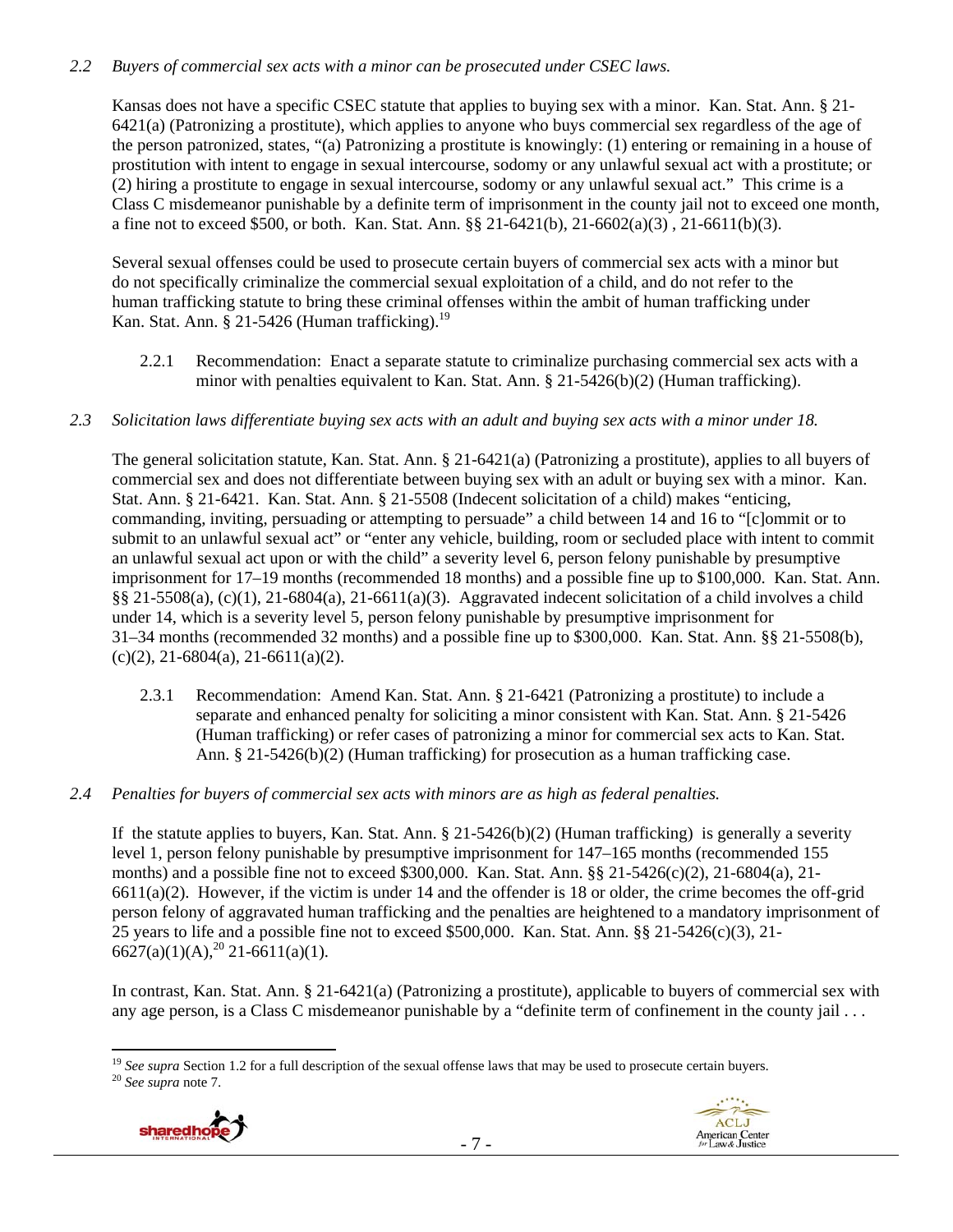fixed by the court and shall not exceed one month," a fine not to exceed \$500, or both. Kan. Stat. Ann. §§ 21- 6421(b), 21-6602(a)(3), 21-6611(b)(3).

Pursuant to Kan. Stat. Ann. § 21-6804(j)(1), "The sentence for any persistent sex offender whose current convicted crime carries a presumptive term of imprisonment shall be double the maximum duration of the presumptive imprisonment term." For any fine for a felony or misdemeanor found in Kan. Stat. Ann. § 21- 6611(a)–(b), "the fine imposed may [alternatively] be fixed at any greater sum not exceeding double the pecuniary gain derived from the crime by the offender." Kan. Stat. Ann. § 21-6611(c).

Several sexual offenses could be used to prosecute certain buyers of commercial sex acts with a minor but do not specifically criminalize the commercial sexual exploitation of a child and do not refer to the human trafficking statute to bring these criminal offenses within the reach of human trafficking under Kan. Stat. Ann. § 21-5426(b)(2) (Human trafficking).<sup>21</sup>

In comparison, if the victim is under the age of 14, a conviction under the TVPA for child sex trafficking is punishable by 15 years to life imprisonment and a fine not to exceed \$250,000. 18 U.S.C. §§ 1591(b)(1),  $3559(a)(1)$ ,  $3571(b)(3)$ . If the victim is between the ages of  $14-17$ , a conviction is punishable by 10 years to life imprisonment and a fine not to exceed \$250,000. 18 U.S.C. §§ 1591(b)(2), 3559(a)(1), 3571(b)(3). A conviction is punishable by mandatory life imprisonment, however, if the buyer has a prior conviction for a federal sex of tense<sup>22</sup> against a minor. 18 U.S.C. § 3559(e)(1). To the extent buyers can be prosecuted under other federal CSEC laws,<sup>23</sup> a conviction is punishable by penalties ranging from a fine not to exceed \$250,000 to life imprisonment and a fine not to exceed  $$250,000.<sup>2</sup>$ 

*2.5 Using the Internet to lure, entice, or purchase, or attempt to lure, entice, or purchase commercial sex acts with a minor is a separate crime or results in an enhanced penalty for buyers.* 

Kan. Stat. Ann. § 21-5509(a) (Electronic solicitation) states, "Electronic solicitation is, by means of communication conducted through the telephone, internet or by other electronic means, enticing or soliciting<sup>25</sup> a person, whom the offender believes to be a child, to commit or submit to an unlawful sexual act." If the offender believes the victim to be 14 or 15, electronic solicitation is a severity level 3, person felony with presumptive imprisonment for 55–61 months (recommended 59 months) and a possible fine not to exceed \$300,000. Kan. Stat. Ann. §§ 21-5509(b)(1), 21-6804(a), 21-6611(a)(2). If the offender believes the child is under 14, the crime is a severity level 1, person felony punishable by presumptive imprisonment for 147–165 months (recommended 155 months) and a possible fine not to exceed \$300,000. Kan. Stat. Ann. §§ 21-5509(b)(2), 21-6804(a), 21-6611(a)(2).

 $\overline{a}$ 





<sup>&</sup>lt;sup>21</sup> *See supra* Section 1.2 for a full description of the sexual offense laws that may be used to prosecute certain buyers. <sup>22</sup> Pursuant to 18 U.S.C. § 3559(e)(2), "federal sex offense" is defined as

an offense under section 1591 [18 USCS § 1591] (relating to sex trafficking of children), 2241 [18 USCS § 2241] (relating to aggravated sexual abuse), 2242 [18 USCS § 2242] (relating to sexual abuse), 2244(a)(1) [18 USCS § 2244(a)(1)] (relating to abusive sexual contact), 2245 [18 USCS § 2245] (relating to sexual abuse resulting in death), 2251 [18 USCS § 2251] (relating to sexual exploitation of children), 2251A [18 USCS § 2251A] (relating to selling or buying of children), 2422(b) [18 USCS § 2422(b)] (relating to coercion and enticement of a minor into prostitution), or

<sup>2423(</sup>a) [18 USCS § 2423(a)] (relating to transportation of minors). 23 18 U.S.C. §§ 2251A(b) (Selling or buying of children), 2251(a) (Sexual exploitation of children), 2423(a) (Transportation of a minor with intent for minor to engage in criminal sexual activity), 2422(a) (Coercion and enticement), 2252(a)(2), (a)(4) (Certain activities relating to material involving the sexual exploitation of minors).

<sup>&</sup>lt;sup>24</sup> 18 U.S.C. §§ 2251A(b) (conviction punishable by imprisonment for 30 years to life and a fine), 2251(e) (conviction punishable by imprisonment for 15–30 years and a fine), 2423(a) (conviction punishable by imprisonment for 10 years to life and a fine),  $2422(a)$  (conviction punishable by a fine, imprisonment up to 20 years, or both),  $2252(a)(2)$ , (4) (stating that a conviction under subsection (a)(2) is punishable by imprisonment for  $5-20$  years and a fine, while a conviction under subsection (a)(4) is punishable by imprisonment up to 10 years, a fine, or both); *see also* 18 U.S.C. §§ 3559(a)(1) (classifying all of the above listed offenses as felonies), 3571(b)(3) (providing a fine up to \$250,000 for any felony conviction). 25 *See supra* note 13.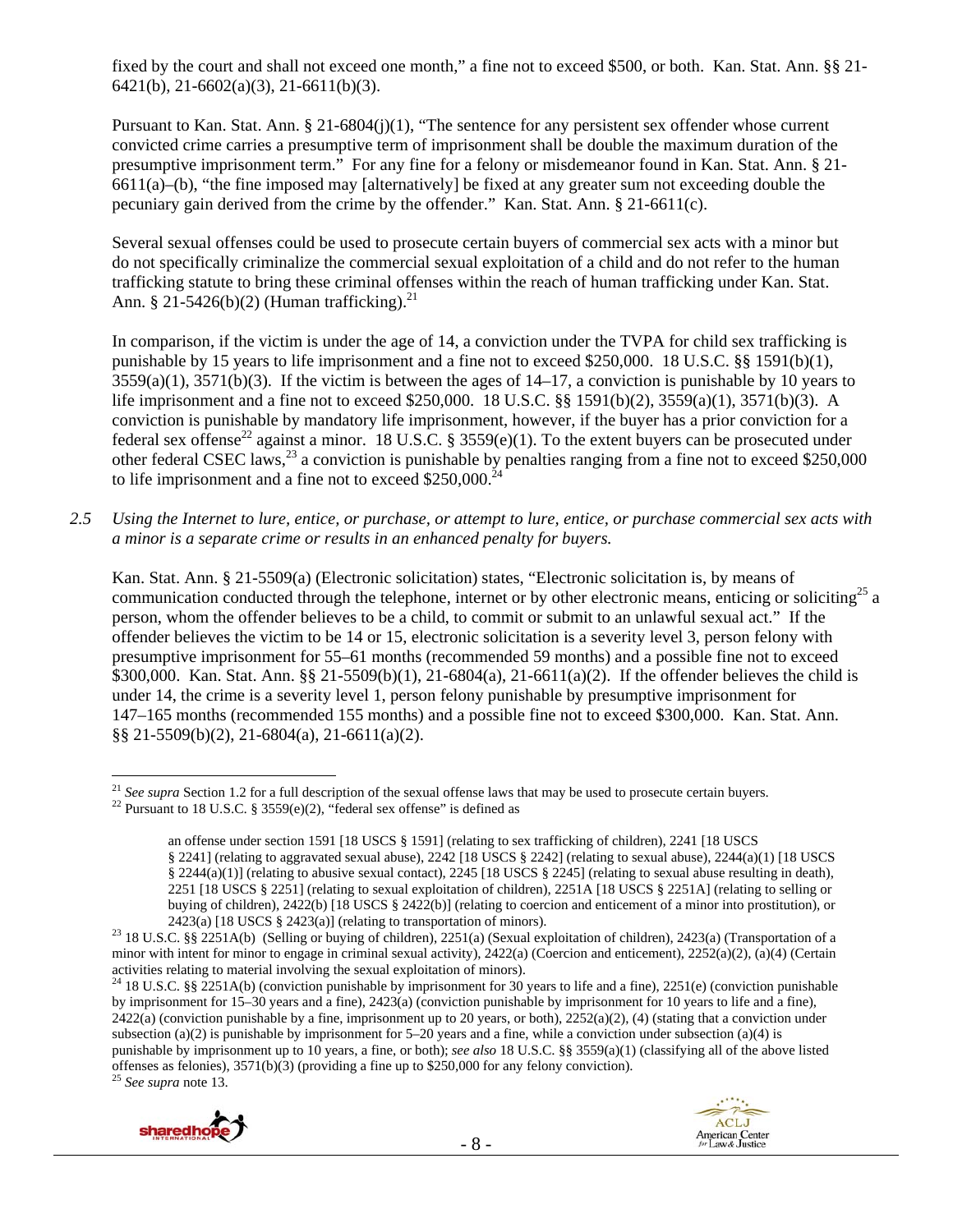2.5.1 Recommendation: Amend Kan. Stat. Ann. § 21-5509(a) (Electronic solicitation) to specifically include solicitation of a minor under 18 for commercial sex acts as a crime and provide for enhanced penalties.

## *2.6 No age mistake defense is permitted for a buyer of commercial sex acts with any minor under 18.*

Kan. Stat. Ann. § 21-5426 (Human trafficking), does not contain a mistake of age defense. Since the statute that makes it a crime to patronize a prostitute, Kan. Stat. Ann. § 21-6421(a) (Patronizing a prostitute), is age-neutral in its scope, the mistake of age defense is irrelevant. There is no reference to a mistake of age defense in the potentially applicable sexual offense laws, such as Kan. Stat. Ann. § 21-5508 (Indecent solicitation of a child).

Pursuant to Kan. Stat. Ann. § 21-5207(a) (Ignorance or mistake), "A person's ignorance or mistake as to a matter of either fact or law, except as provided in section 15 [Kan. Stat. Ann. § 21-5204], and amendments thereto, is a defense if it negates the existence of the culpable mental state which the statute prescribes with respect to an element of the crime." However, Kan. Stat. Ann. § 21-5204 states, "Proof of a culpable mental state does not require proof . . . that the accused had knowledge of the age of the minor, even through age is a material element of the crime with which the accused is charged." Kan. Stat. Ann. § 21-5204(b) (Culpable mental state; exclusions). Since the construction of Kan. Stat. Ann. § 21-5509 (Electronic solicitation) establishes the severity of the crime based on "if the offender believes" the child is a certain age, there could be a mistake of age defense for the crime of electronic solicitation. Kan. Stat. Ann. § 21-5509(b)(1), (2).

- 2.6.1 Recommendation: Amend Kan. Stat. Ann. § 21-5426 (Human trafficking), § 21-5508 (Indecent solicitation of a child), and § 21-5509 (Electronic solicitation) to clarify that mistake of age is not a defense.
- *2.7 Base penalties for buying sex acts with a minor are sufficiently high for all minors under 18 and not reduced for older minors.*

Some statutes applicable to buyers of commercial sex with minors have penalties that vary based on the age of the minor. If Kan. Stat. Ann.  $\S 21-5426(b)(2)$  (Human trafficking) is applicable to buyers, the crime is a severity level 1, person felony punishable by presumptive imprisonment for 147–165 months (recommended 155 months) and a possible fine not to exceed \$300,000. Kan. Stat. Ann. §§ 21-5426(c)(2), 21-6804(a), 21-  $6611(a)(2)$ . However, if the victim is under 14 and the offender is 18 or older, this crime is heightened to aggravated human trafficking, an off-grid person felony with a mandatory imprisonment of 25 years to life and a possible fine not to exceed \$500,000. Kan. Stat. Ann. §§ 21-5426(c)(3), 21-6627(a)(1)(A), 21-6611(a)(1).

However, Kan. Stat. Ann. § 21-6421(a) (Patronizing a prostitute), does not distinguish penalties based on the age of the person patronized.

The sexual offense of Kan. Stat. Ann. § 21-5508 (Indecent solicitation of a child) staggers penalties based on the age of the victim. If the child is 14 or 15, the crime is a severity level 6, person felony with presumptive punishment of imprisonment for 17–19 months (recommended 18 months) and a possible fine not to exceed \$100,000. Kan. Stat. Ann. §§ 21-5508(a), (c)(1), 21-6804(a), 21-6611(a)(2). If the child is under 14, the crime is heightened to aggravated indecent solicitation, a severity level 5, person felony punishable by presumptive imprisonment for 31–34 months (recommended 32 months) and a possible fine of \$300,000. Kan. Stat. Ann. §§ 21-5508(b), (c)(2), 21-6804(a), 21-6611(a)(2).



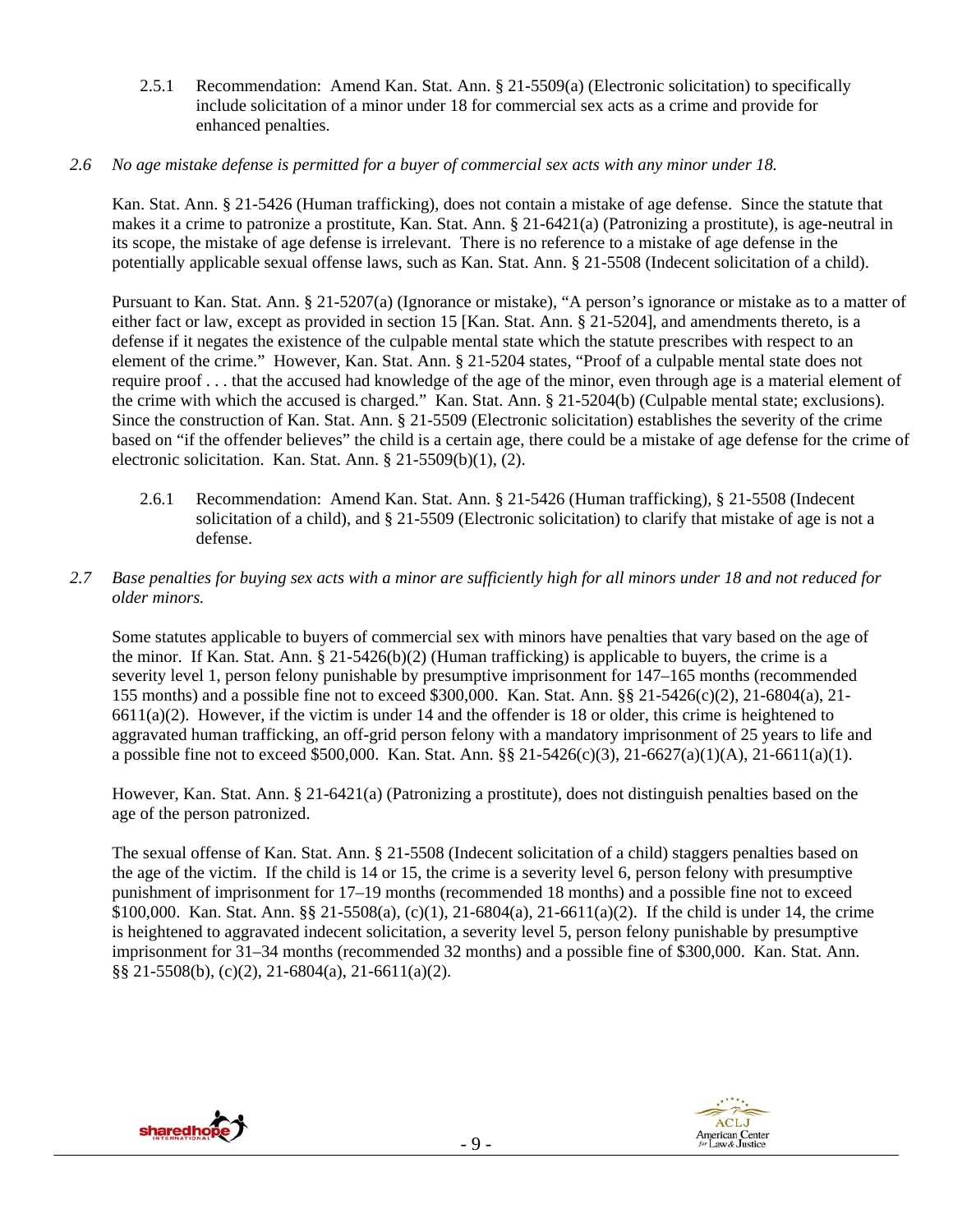*2.8 Financial penalties for buyers of commercial sex acts with minors are sufficiently high to make it difficult for buyers to hide the crime.* 

Various fines apply to buyers of sex with minors. A conviction under Kan. Stat. Ann. § 21-5426(b) (Human trafficking) is punishable as a severity level 1, person felony by a possible fine not to exceed \$300,000. Kan. Stat. Ann.  $88\frac{21-5426(c)(2)}{21-6611(a)(2)}$ . If the victim is under 14 and the offender is 18 or older, the crime is heightened to an off-grid felony punishable by a possible fine not to exceed \$500,000. Kan. Stat. Ann. §§ 21-  $5426(c)(3)$ ,  $21-6611(a)(1)$ . A conviction under Kan. Stat. Ann. § 21-6421(a) (Patronizing a prostitute) is punishable as a Class C misdemeanor by a possible fine not to exceed \$500. Kan. Stat. Ann. §§ 21-6421(b), 21- 6611(b)(3). A conviction under Kan. Stat. Ann. § 21-5508(a) (Indecent solicitation of a child) involving a 14 or 15 year old child, is a severity level 6, person felony punishable by a possible fine not to exceed \$100,000. Kan. Stat. Ann. §§ 21-5508(a),  $(c)(1)$ , 21-6611(a)(3). If the victim is under 14, the crime is heightened to a severity level 5, person felony punishable by a possible fine not to exceed \$300,000. Kan. Stat. Ann. §§ 21- 5508(b), (c)(2), 21-6611(a)(2).

For any fine for a felony or misdemeanor found in Kan. Stat. Ann. § 21-6611(a), (b), "[T]he fine imposed may [alternatively] be fixed at any greater sum not exceeding double the pecuniary gain derived from the crime by the offender." Kan. Stat. Ann. § 21-6611(c).

In addition, pursuant to Kan. Stat. Ann. § 60-4104(o)–(p) (Covered offenses and conduct giving rise to forfeiture),<sup>26</sup> violations of both Kan. Stat. Ann. § 21-5426 (Human trafficking) and § 21-6421 (Patronizing a prostitute) give rise to forfeiture. Pursuant to Kan. Stat. Ann. § 60-4105 (Property subject to forfeiture), $^{27}$  property subject to forfeiture includes the following:

(b) except as otherwise provided by law, all property, of every kind, including, but not limited to, cash and negotiable instruments and the whole of any lot or tract of land . . . that is either:

(1) Furnished or intended to be furnished by any person in an exchange that constitutes conduct giving rise to forfeiture; or

(2) used or intended to be used in any manner to facilitate conduct giving rise to forfeiture . . .

(c) all proceeds of any conduct giving rise to forfeiture;

(d) all property of every kind, including, but not limited to, cash and negotiable instruments derived from or realized through any proceeds which were obtained directly or indirectly from the commission of an offense listed in K.S.A. 60-4104, and amendments thereto;

. . . .

Pursuant to Kan. Stat. Ann. § 22-3424(d) (Judgment and sentence), a buyer convicted of commercial sex with a minor may also be required to pay restitution. Kan. Stat. Ann. § 22-3424(d) states, if a defendant is found guilty and "upon request of the victim or the victim's family and before imposing sentence, the court shall hold a hearing to establish restitution."

Lastly, buyers who are "intentional possessors" of child pornography may be subject to a civil claim if the buyer is convicted of any offense listed under Chapter 21, Article 35 (Sex offenses) , including indecent liberties with a child, aggravated indecent liberties with a child, indecent solicitation of a child, and aggravated indecent solicitation of a child, "and any portion of such offense was used in the production of child pornography" and the victim suffered "personal or psychological injury as a result of the . . . possession of such child pornography." Kan. Stat. Ann. § 60-5001(a).

<sup>&</sup>lt;sup>27</sup> Here and elsewhere in this report that Kan. Stat. Ann. § 60-4105 is quoted or cited, it has been updated to reflect the amendments added by the passage of House Bill 2339. 2011 Kan. Sess. Laws 30 (effective July 1, 2011).





 $\overline{a}$ <sup>26</sup> Here and elsewhere in this report that Kan. Stat. Ann. § 60-4104 is quoted or cited, it has been updated to reflect the amendments added by the passage of House Bill 2010 which was signed by the Governor on May 20, 2011. 2011 Kan. Sess. Laws 90 (effective July 1, 2011). Kan. Stat. Ann. § 60-4104 has also been amended by the passage of an earlier bill, House Bill 2339, which was signed by the Governor on April 8, 2011. 2011 Kan. Sess. Laws 30 (effective Ju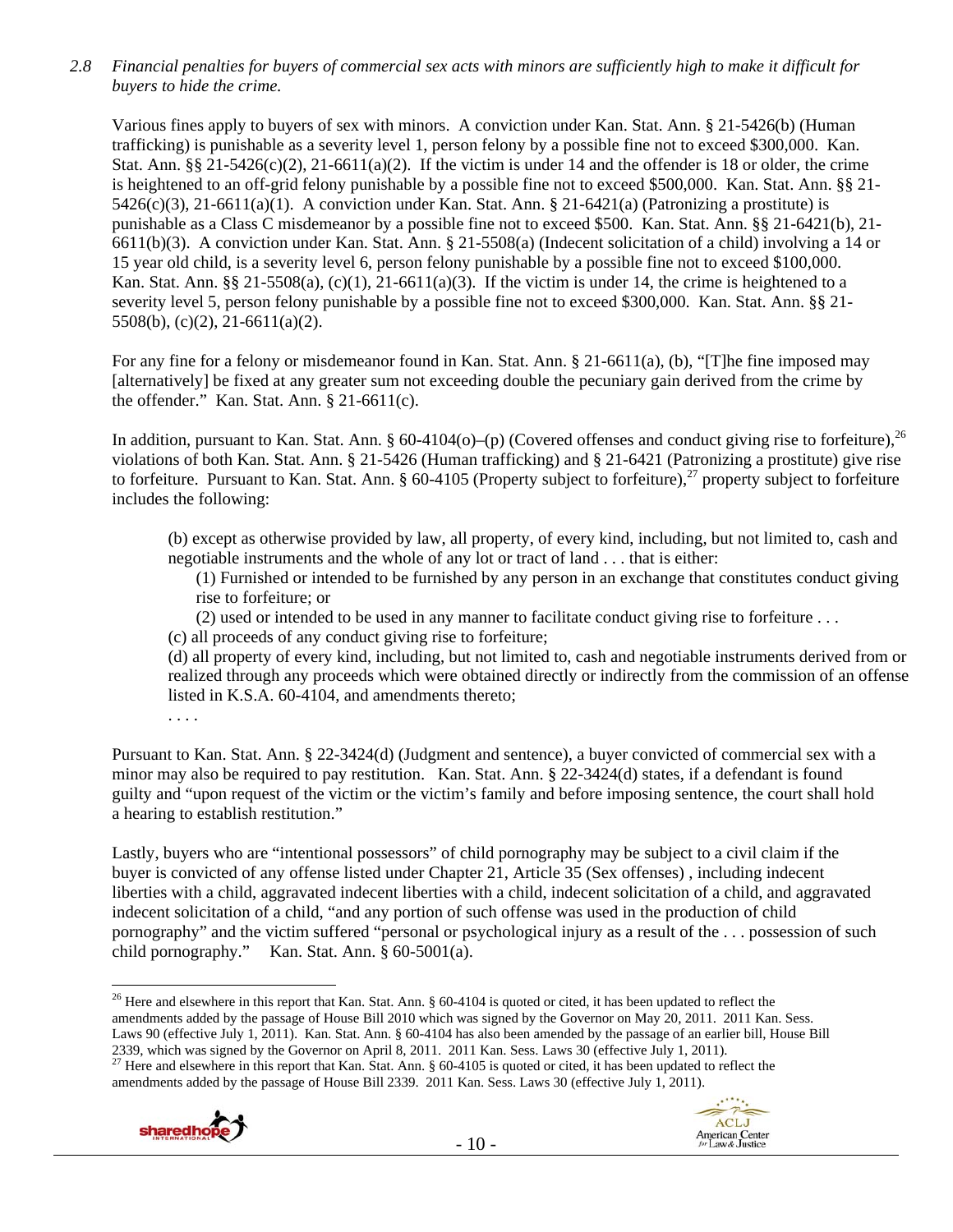# *2.9 Buying and possessing child pornography carries penalties as high as similar federal offenses.*

Possessing child pornography is a crime under Kan. Stat. Ann. § 21-5510(a)(2) (Sexual exploitation of a child),<sup>28</sup> which prohibits "possessing any visual depiction of a child under 18 years of age shown or heard engaging in sexually explicit conduct with intent to arouse or satisfy the sexual desires or appeal to the prurient interest of the offender or any other person." This crime is a severity level 5, person felony punishable by presumptive imprisonment for 31–34 months (recommended 32 months) and a possible fine not to exceed \$300,000. Kan. Stat. Ann. §§ 21-5510(b)(1)(A), 21-6804(a), 21-6611(a)(2).

In comparison, a federal conviction for possession of child pornography<sup>29</sup> is generally punishable by imprisonment for 5–20 years and a fine not to exceed  $$250,000.<sup>30</sup>$  Subsequent convictions, however, are punishable by imprisonment up to 40 years and a fine not to exceed  $$250,000$ <sup>31</sup>

## *2.10 Convicted buyers of commercial sex acts with minors and child pornography are required to register as sex offenders.*

Offenders are required to register pursuant to Kan. Stat. Ann. § 22-4905(a) (Registration of offender) in person within 3 days of coming into any county or jurisdiction "in which the offender resides or intends to reside, maintains employment or intends to maintain employment, or attends school or intends to attend school."<sup>32</sup> Under Kan. Stat. Ann. § 22-4902(a)(1), (2) (Definitions),<sup>33</sup> "offender" includes both sex offenders and violent offenders. A "sex offender" is defined by Kan. Stat. Ann. § 22-4902(b) as

any person who:

(1) On or after April 14, 1994, is convicted of any sexually violent crime set forth in subsection (c); (2) On or after April 14, 1994, is adjudicated as a juvenile offender for an act which if committed by an adult would constitute the commission of a sexually violent crime set forth in subsection (c), unless the court, on the record, finds that the act involved non-forcible sexual conduct, the victim was at least 14 years of age and the offender was not more than four years older than the victim;

. . . (4) on or after May 29, 1997, is convicted of any of the following crimes when one of the parties involved is less than 18 years of age:

 $33$  Here and elsewhere in this report that Kan. Stat. Ann. § 22-4902 is quoted or cited, it has been updated to reflect the amendments added by the passage of Senate Bill 37, which was signed by the Governor on May 25, 2011. 2011 Kan. Sess. Laws 95 (effective July 1, 2011). Kan. Stat. Ann. § 22-4902 had also been amended by the passage of an earlier bill, House Bill 2339, which was signed by the Governor on April 8, 2011. 2011 Kan. Sess. Laws 30 (effective July 1, 2011).





<sup>&</sup>lt;sup>28</sup> See supra note 9.

<sup>&</sup>lt;sup>29</sup> 18 U.S.C. §§ 2252(a)(2), (a)(4) (Certain activities relating to material involving the sexual exploitation of minors), 2252A(a)(2)–(3) (Certain activities relating to material constituting or containing child pornography), 1466A(a), (b) (Obscene visual representations of the sexual abuse of children).

 $30\,18$  U.S.C. §§ 2252(b) (stating that a conviction under subsection (a)(2) is punishable by imprisonment for 5–20 years and a fine, while a conviction under subsection (a)(4) is punishable by imprisonment up to 10 years, a fine, or both),  $2252A(b)(1)$  (a conviction is punishable by imprisonment for  $5-20$  years and a fine),  $1466A(a)$ , (b) (stating that a conviction under subsection (a) is "subject to the penalties provided in section  $2252A(b)(1)$ ," imprisonment for 5–20 years and a fine, while a conviction under subsection (b) is "subject to the penalties provided in section 2252A(b)(2)," imprisonment up to 10 years, a fine, or both); *see also* 18 U.S.C. §§ 3559(a)(1) (classifying all of the above listed offenses as felonies), 3571(b)(3) (providing a fine up to \$250,000 for any felony conviction).

 $31$  18 U.S.C. §§ 2252(b) (stating if a person has a prior conviction under subsection (a)(2), or a list of other statutes, a conviction is punishable by a fine and imprisonment for 15–40 years, but if a person has a prior conviction under subsection (a)(4), or a list of other statutes, a conviction is punishable by a fine and imprisonment for 10–20 years), 2252A(b)(1) (stating if a person has a prior conviction under subsection (a)(2), (a)(3), or a list of other statutes, a conviction is punishable by a fine and imprisonment for 15–40 years), 1466A(a), (b) (stating that the penalty scheme for section 2252A(b) applies); *see also* 18 U.S.C. §§ 3559(a)(1) (classifying all of the above listed offenses as felonies), 3571(b)(3) (providing a fine up to \$250,000 for any felony conviction).<br><sup>32</sup> Here and elsewhere in this report that Kan. Stat. Ann. § 22-4905 is quoted or cited,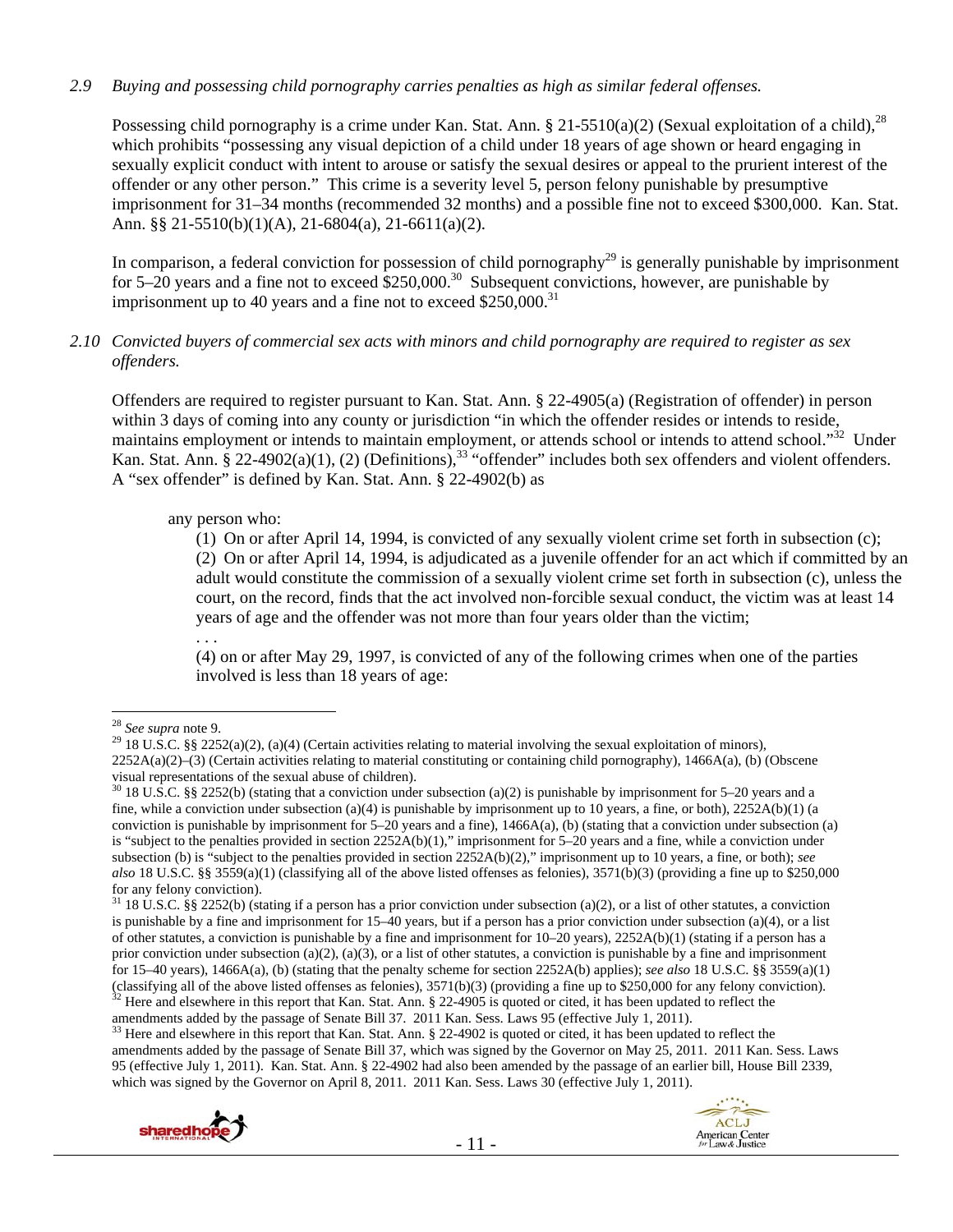. . . (D) patronizing a prostitute, as defined in K.S.A. [21-6421];

(E) lewd and lascivious behavior, as defined in K.S.A. [21-5513];

. . .

(6) is convicted of an attempt, conspiracy or criminal solicitation, as defined in K.S.A. [21-5301, 21- 5302, or 21-5303]; or

(7) has been convicted of an offense in effect at any time prior to July 1, 2011, that is comparable to any crime defined in this subsection, or any out of state conviction for an offense that under the laws of this state would be an offense defined in this subsection.

Several of the crimes defined as sexually violent by Kan. Stat. Ann. § 22-4902(c) are crimes that could possibly be used to prosecute buyers of commercial sex acts with a minor. Sexually violent crimes include the following:

(1) Rape as defined in K.S.A. [21-5503];

(2) indecent liberties with a child as defined in K.S.A. [21-5506];

(3) aggravated indecent liberties with a child as defined in K.S.A. [21-5506];

. . .

(6) indecent solicitation of a child as defined in K.S.A. [21-5508];

(7) aggravated indecent solicitation of a child as defined in K.S.A. [21-5508(b)];

(8) sexual exploitation of a child as defined in K.S.A. [21-5510];

. . .

(11) electronic solicitation as defined by in K.S.A.[21-5509];

. . .

(13) any conviction for an offense in effect at any time prior to July 1, 2011, that is comparable to a sexually violent crime as defined in this subsection, or any out of state conviction for an offense that under the laws of this state would be a sexually violent crime as defined in this subsection; (14) an attempt, conspiracy or criminal solicitation, as defined in K.S.A. [21-5301, 21-5302, or

21-5303], of a sexually violent crime, as defined in this subsection; or

(15) any act which at the time of sentencing for the offense has been determined beyond a reasonable doubt to have been sexually motivated, unless the court, on the record, finds that the act involved nonforcible sexual conduct, the victim was at least 14 years of age and the offender was not more than four years older than the victim. As used in this paragraph, "sexually motivated" means that one of the purposes for which the defendant committed the crime was for the purpose of the defendant's sexual gratification.

Pursuant to Kan. Stat. Ann. § 22-4902(e)(1)(I), a "violent offender" includes an person who is convicted of aggravated human trafficking under Kan Stat. Ann. § 21-5426(b) (Human trafficking), on or after May 29, 1997. It also includes "any person who . . . is convicted of an attempt, conspiracy or criminal solicitation, as defined in K.S.A. [21-5301, 21-5302, or 21-3303]." Kan. Stat. Ann. § 22-4902(e)(4).



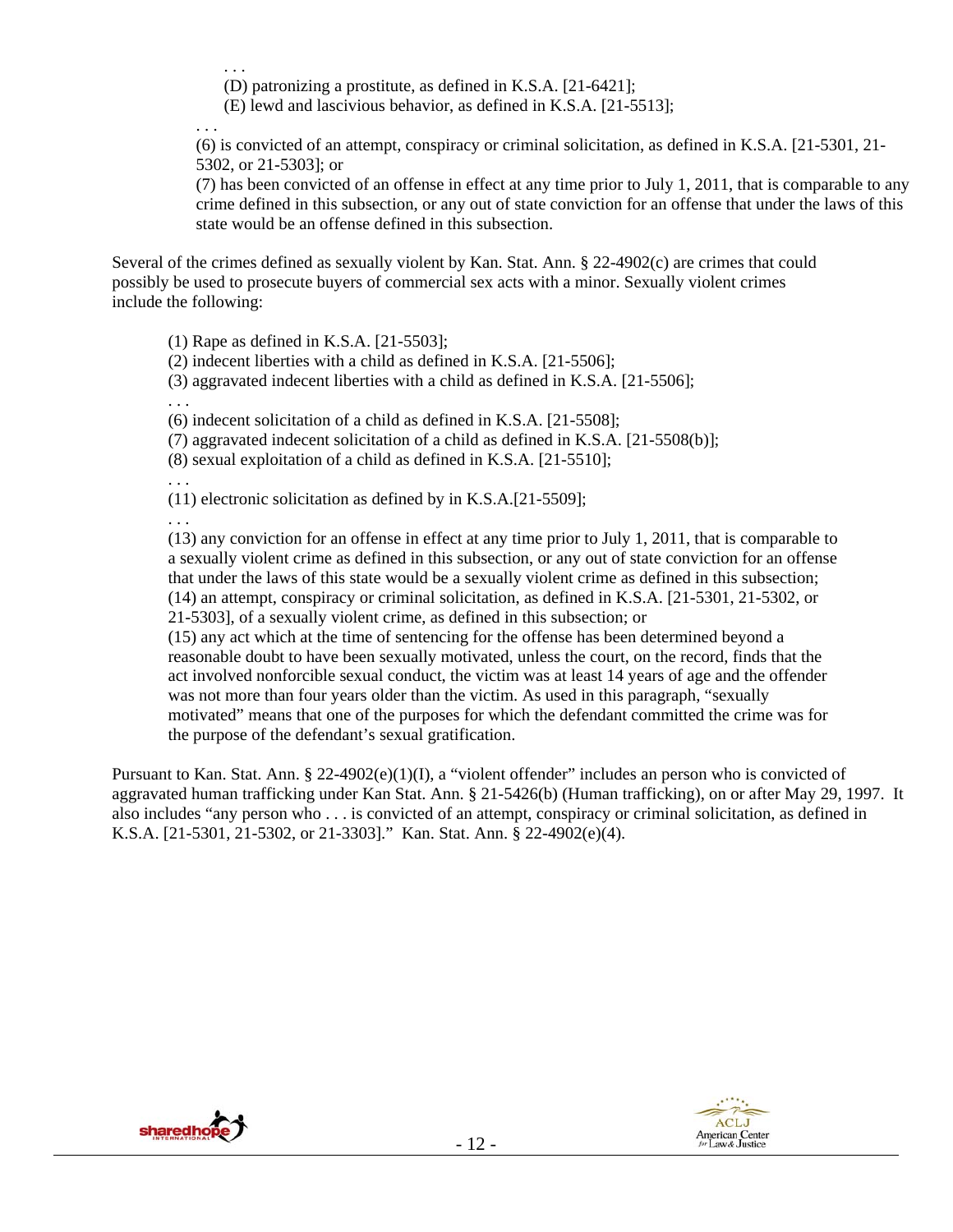## Framework Issue 3: Criminal provisions for traffickers

#### *Legal Components:*

- *3.1 Penalties for trafficking a child for sexual exploitation are as high as federal penalties.*
- *3.2 Creating and distributing child pornography carries penalties as high as similar federal offenses.*
- *3.3 Using the Internet to lure, entice, recruit or sell commercial sex acts with a minor is a separate crime or results in an enhanced penalty for traffickers.*
- *3.4 Financial penalties for traffickers, including asset forfeiture, are sufficiently high.*
- *3.5 Convicted traffickers are required to register as sex offenders.*
- *3.6 Laws relating to termination of parental rights for certain offenses include sex trafficking or CSEC offenses in order to remove the children of traffickers from their control and potential exploitation.*

*\_\_\_\_\_\_\_\_\_\_\_\_\_\_\_\_\_\_\_\_\_\_\_\_\_\_\_\_\_\_\_\_\_\_\_\_\_\_\_\_\_\_\_\_\_\_\_\_\_\_\_\_\_\_\_\_\_\_\_\_\_\_\_\_\_\_\_\_\_\_\_\_\_\_\_\_\_\_\_\_\_\_\_\_\_\_\_\_\_\_\_\_\_\_* 

# *Legal Analysis:*

*3.1 Penalties for trafficking a child for sexual exploitation are as high as federal penalties.* 

Traffickers of children for commercial sexual exploitation are subject to prosecution under several criminal statutes. Kan. Stat. Ann. § 21-5426(b)(2) (Human trafficking),<sup>34</sup> which includes human trafficking of a person under 18 is a severity level 1, person felony punishable by presumptive imprisonment for 147–165 months (recommended 155 months) and a possible fine not to exceed \$300,000. Kan. Stat. Ann.  $\S$ § 21-5426(c)(2), 21- $6804(a)$ , 21-6611(a)(2). If the victim is under 14 and the offender is 18 or older, aggravated human trafficking is an off-grid person felony with a mandatory imprisonment for 25 years and life and a possible fine not to exceed \$500,000. Kan. Stat. Ann. §§ 21-5426(c)(3), 21-6627(a)(1)(A), 21-6611(a)(1).

A trafficker may also be convicted under Kan. Stat. Ann. § 21-6420(a) (Promoting prostitution).<sup>35</sup> When the victim is under 14 and the offender is 18 or older, the crime is punishable as an off-grid person felony by mandatory imprisonment for 25 years and life and a possible fine not to exceed \$500,000. Kan. Stat. Ann. §§ 21-6420(b)(2), 21-6627(a)(1), (a)(1)(E), 21-6611(a)(1). If the victim is under 16, the crime is a severity level 6, person felony punishable by presumptive imprisonment for 17–19 months (recommended 18 months) and a possible fine not to exceed \$100,000. Kan. Stat. Ann. §§ 21-6420(b)(1)(C), 21-  $6804(a)$ ,<sup>36</sup> 21-6611(a)(3). When the victim is 16 or older, a first conviction for promoting prostitution is punishable as a Class A person misdemeanor by a "definite term of confinement in the county jail . . . fixed by the court" and not to exceed one year, a fine not to exceed \$2,500, or both. Kan. Stat. Ann. §§ 21-6420(b)(1)(A), 21-6602(a)(1), 21-6611(b)(1). However, if the offender has previously been convicted of promoting prostitution, and the victim is 16 or older, the crime is punishable as a severity level 7, person felony punishable by presumptive probation for 11–13 months (recommended 12 months) and a possible fine not to exceed \$100,000. Kan. Stat. Ann. §§ 21-6420 (b)(1)(B), 21-6804(a), 21- 6611(a)(3). Pursuant to Kan. Stat. Ann. § 21-6804(j)(1), "The sentence for any persistent sex offender whose current convicted crime carries a presumptive term of imprisonment shall be double the maximum duration of the presumptive imprisonment term." For any fine for a felony or misdemeanor found in Kan. Stat. Ann. § 21-6611(a)–(b), "[T]he fine imposed may [alternatively] be fixed at any greater sum not exceeding double the pecuniary gain derived from the crime by the offender." Kan. Stat. Ann. § 21-6611(c).

In comparison, if the victim is under the age of 14, a conviction under the Trafficking Victims Protection Act  $(TVPA)^{37}$  for child sex trafficking is punishable by 15 years to life imprisonment and a fine not to exceed

<sup>34</sup> *See supra* note 2. 35 *See supra* note 5. 36 *See supra* note 8. 37 *See supra* note 16.





 $34$  See supra note 2.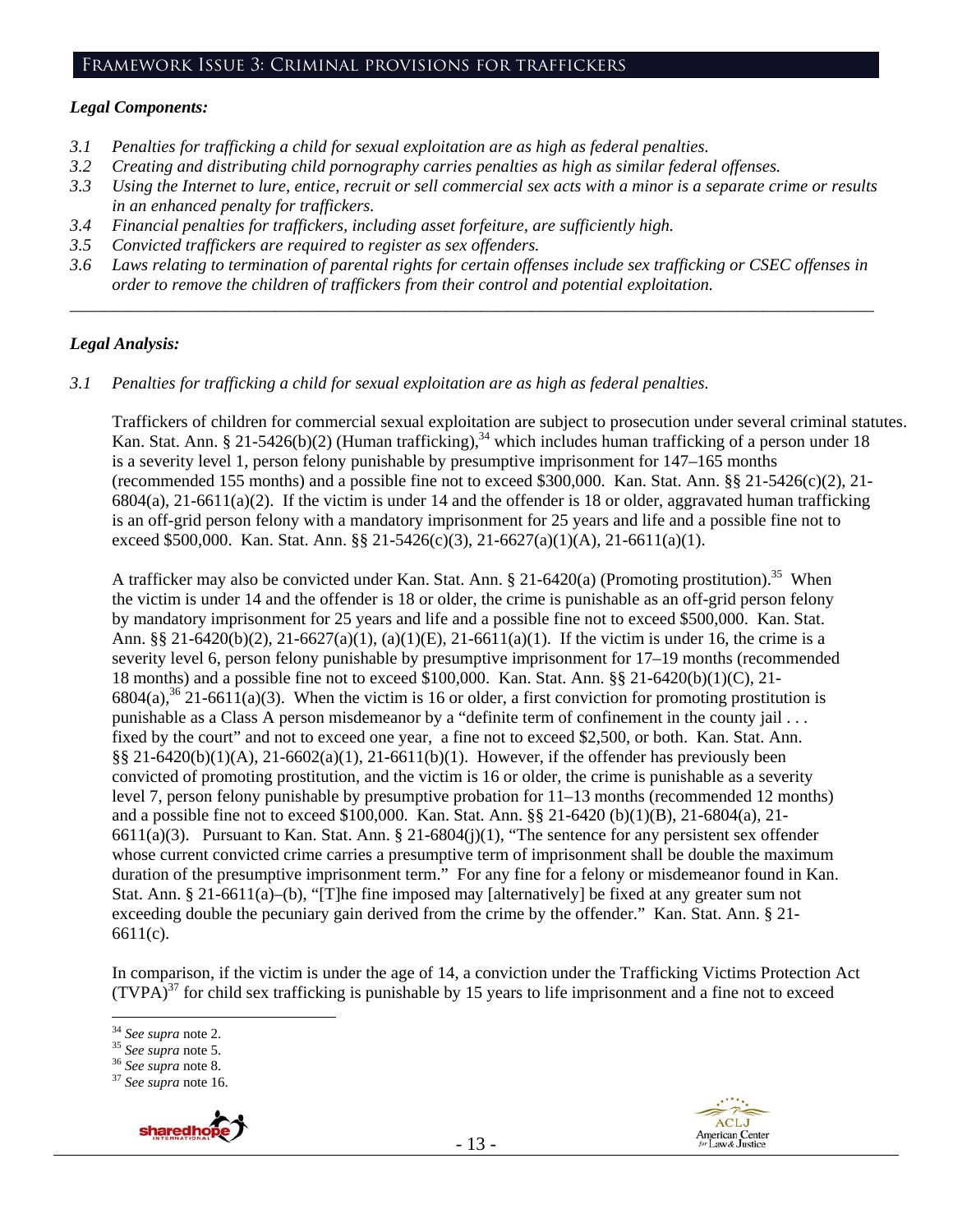\$250,000. 18 U.S.C. §§ 1591(b)(1), 3559(a)(1), 3571(b)(3). If the victim is between the ages of 14–17, a conviction is punishable by 10 years to life imprisonment and a fine not to exceed \$250,000. 18 U.S.C. §§ 1591(b)(2), 3559(a)(1), 3571(b)(3). A conviction is punishable by mandatory life imprisonment, however, if the trafficker has a prior conviction for a federal sex offense<sup>38</sup> against a minor.

3.1.1 Recommendation: Amend Kan. Stat. Ann. § 21-6420(b) (Promoting Prostitution) to eliminate the staggered penalties based on the age of the victim, thereby making it a serious crime to commercially sexually exploit all minors under 18. Amend Kan. Stat. Ann. § 21-6420 to refer cases of promoting prostitution of a minor to Kan. Stat. Ann. § 21-5426(b)(2) (Human trafficking) to ensure that minor victims of promoting prostitution are properly identified as sex trafficking victims and the perpetrators face penalties consistent with trafficking penalties.

## *3.2 Creating and distributing child pornography carries penalties as high as similar federal offenses.*

Creating and distributing child pornography falls under Kan. Stat. Ann. § 21-5510 (Sexual exploitation of a child)<sup>39</sup> which states, in part, "(a) Sexual exploitation of a child is: (1) Employing, using, persuading, inducing, enticing or coercing a child under 18 years of age to engage in sexually explicit conduct<sup>40</sup> with the intent to promote any performance." Kan. Stat. Ann.  $\S 21-5510(a)(1)$ . Under Kan. Stat. Ann.  $\S 21-5510(d)(2)$ , the term "promoting" is defined to include the following:

procuring, transmitting, distributing, circulating, presenting, producing, directing, manufacturing, issuing, publishing, displaying, exhibiting, or advertising:

(A) For pecuniary profit; or

(B) with intent to arouse or gratify the sexual desire or appeal to the prurient interest of the offender or any other person.

Sexual exploitation of a child is a severity level 5, person felony, punishable by presumptive imprisonment for 31–34 months (recommended 32 months) and a possible fine not to exceed \$300,000. Kan. Stat. Ann. §§ 21-  $5510(b)(1)(B)$ ,  $21-6804(a)$ ,  $21-6611(a)(2)$ . However, when the child is under 14 and the offender is 18 or older, sexual exploitation of a child is an off-grid person felony with mandatory imprisonment of 25 years to life and a possible fine not to exceed \$500,000. Kan. Stat. Ann. §§ 21-5510(b)(2), 21-6627(a)(1)(F),<sup>41</sup> 21-6611(a)(1).

In comparison, if the victim is under the age of 14, a conviction under the TVPA for child sex trafficking is punishable by 15 years to life imprisonment and a fine not to exceed \$250,000. 18 U.S.C. §§ 1591(b)(1),  $3559(a)(1)$ ,  $3571(b)(3)$ . If the victim is between the ages of  $14-17$ , a conviction is punishable by 10 years to life imprisonment and a fine not to exceed \$250,000. 18 U.S.C. §§ 1591(b)(2), 3559(a)(1), 3571(b)(3). A conviction is punishable by mandatory life imprisonment, however, if the trafficker has a prior conviction for a federal sex offense<sup>42</sup> against a minor. Additionally, a federal conviction for distribution of child pornography<sup>43</sup> is generally punishable by imprisonment for  $5-20$  years and a fine not to exceed \$250,000.<sup>44</sup> Subsequent convictions, however, are punishable by imprisonment up to 40 years and a fine not to exceed \$250,000.<sup>45</sup>

<sup>&</sup>lt;sup>44</sup> 18 U.S.C. §§ 2252(b) (stating that a conviction under subsection (a)(1), (a)(2), or (a)(3) is punishable by imprisonment for 5– 20 years and a fine), 2252A(b)(1) (a conviction is punishable by imprisonment for 5–20 years and a fine), 1466A(a), (b) (stating that a conviction under subsection (a) is "subject to the penalties provided in section 2252A(b)(1)," imprisonment for 5–20 years and a fine, while a conviction under subsection (b) is "subject to the penalties provided in section  $2252A(b)(2)$ ," imprisonment up to 10 years, a fine, or both); *see also* 18 U.S.C.



<sup>&</sup>lt;sup>38</sup> See supra note 22.

<sup>&</sup>lt;sup>39</sup> See supra note 9.<br><sup>40</sup> See supra note 10 for the definition of sexually explicit conduct.<br><sup>41</sup> See supra note 7.<br><sup>42</sup> See supra note 22.<br><sup>43</sup> 18 U.S.C. §§ 2252(a)(1), (a)(2), (a)(3) (Certain activities relating to ma  $2252A(a)(2)$ , (a)(3) (Certain activities relating to material constituting or containing child pornography), 1466A(a) (Obscene visual representations of the sexual abuse of children).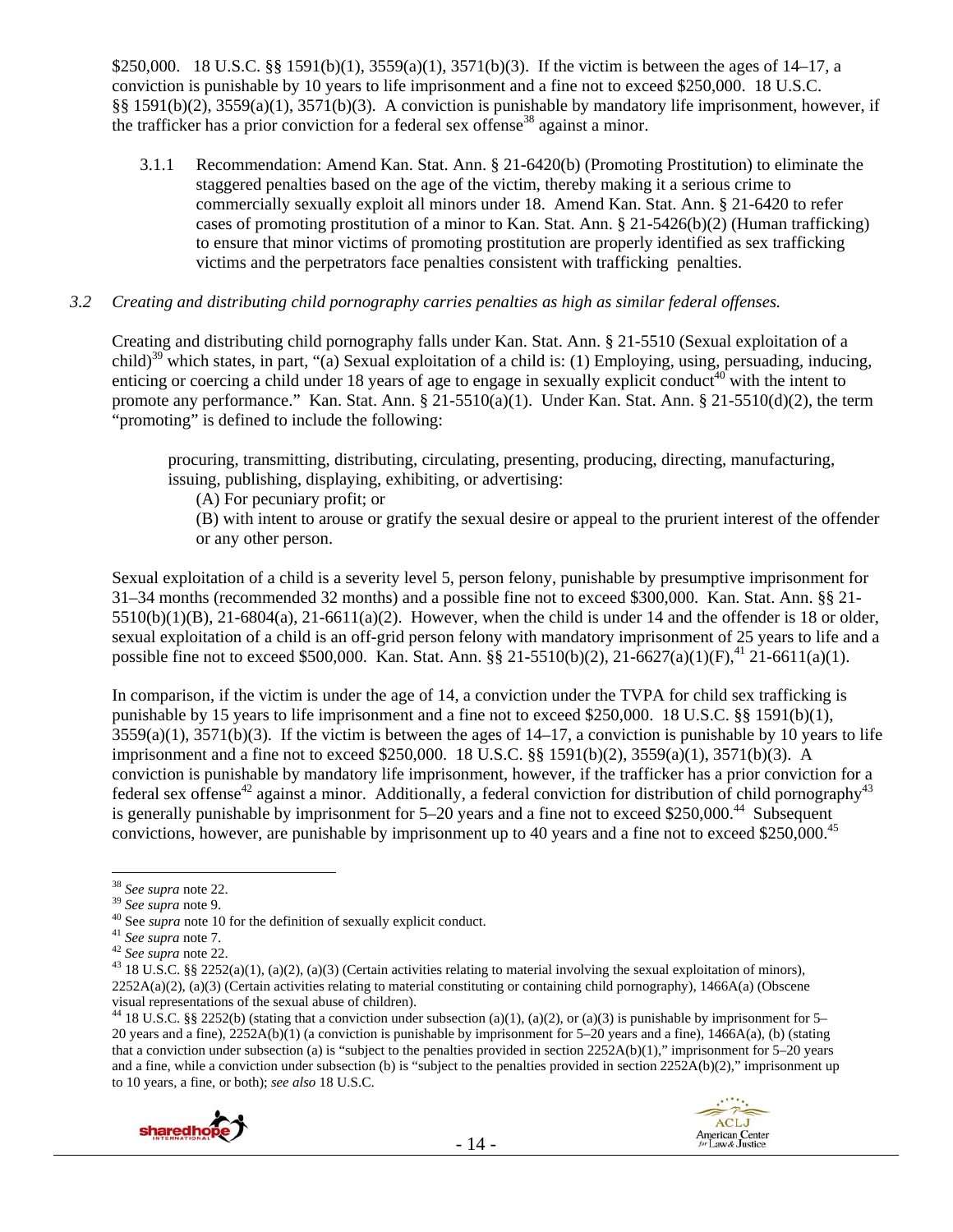*3.3 Using the Internet to lure, entice, recruit or sell commercial sex acts with a minor is a separate crime or results in an enhanced penalty for traffickers.* 

Kan. Stat. Ann. § 21-5509(a) (Electronic solicitation) states, "Electronic solicitation is, by means of communication conducted through the telephone, internet or by other electronic means, enticing or soliciting  $46$  a person, whom the offender believes to be a child, to commit or submit to an unlawful sexual act." If the offender believes the victim to be 14 or 15, electronic solicitation is a severity level 3, person felony with presumptive imprisonment for 55–61 months (recommended 59 months) and a possible fine not to exceed \$300,000. Kan. Stat. Ann. §§ 21-5509(b)(1), 21-6804(a), 21-6611(a)(2). If the offender believes the child is under 14, the crime is a severity level 1, person felony punishable by presumptive imprisonment for 147–165 months (recommended 155 months) and a possible fine not to exceed \$300,000. Kan. Stat. Ann. §§ 21- 5509(b)(2), 21-6804(a), 21-6611(a)(2).

3.3.1 Recommendation: Amend Kan. Stat. Ann. § 21-5509(a) (Electronic solicitation) to specifically include luring or recruiting a minor under 18 for commercial sex acts as a crime and provide for enhanced penalties for traffickers who use the Internet.

# *3.4 Financial penalties for traffickers, including asset forfeiture, are sufficiently high.*<sup>47</sup>

Traffickers are subject to both criminal and civil forfeiture provisions, restitution, and also may be required to pay financial penalties and civil damages for violations of Kansas's laws. A conviction under Kan. Stat. Ann. § 21-5426(b) (Human trafficking) or Kan. Stat. Ann. § 21-6420(a) (Promoting prostitution) when the victim is under 14 and the offender is 18 or older is punishable by a possible fine not to exceed \$500,000. Kan. Stat. Ann. §§ 21-5426(c)(3), 21-6420(b)(2), 21-6611(a)(1). Otherwise, a conviction under Kan. Stat. Ann. § 21-5426(b) (Human trafficking) when the victim is under 18 is punishable by a fine not to exceed \$300,000. Kan. Stat. Ann.  $\S21-5426(c)(2)$ ,  $21-6611(a)(2)$ . For a conviction under Kan. Stat. Ann. § 21-6420(a), traffickers could face penalties ranging from \$2,500– \$500,000 depending on the age of the victim and the age of the perpetrator and if the perpetrator had previous convictions. Kan. Stat. Ann. §§ 21-6420(b), 21-6611(a)(1), (a)(3),(b)(1).

For any fine for a felony or misdemeanor found in Kan. Stat. Ann. § 21-6611(a)–(b), "[T]he fine imposed may [alternatively] be fixed at any greater sum not exceeding double the pecuniary gain derived from the crime by the offender." Kan. Stat. Ann. § 21-6611(c).

Kansas's asset forfeiture laws are applicable to traffickers who violate Kan. Stat. Ann. § 21-5426 (Human trafficking) and § 21-6420 (Promoting prostitution). Kan. Stat. Ann. § 60-4104(o)–(p). Pursuant to Kan. Stat. Ann. § 60-4105(b)–(d) (Property subject to forfeiture), property subject to forfeiture includes the following:

(b) except as otherwise provided by law, $^{48}$  all property, of every kind, including, but not limited to, cash and negotiable instruments and the whole of any lot or tract of land . . . that is either:

<sup>45</sup> 18 U.S.C. §§ 2252(b) (stating if a person has a prior conviction under subsection (a)(1), (a)(2), or (a)(3) or a list of other statutes, a conviction is punishable by a fine and imprisonment for 15–40 years), 2252A(b)(1) (stating if a person has a prior conviction under subsection (a)(2), (a)(3), or a list of other statutes, a conviction is punishable by a fine and imprisonment for  $15-$ 40 years), 1466A(a), (b) (stating that the penalty scheme for section 2252A(b) applies); *see also* 18 U.S.C. §§ 3559(a)(1) (classifying all of the above listed offenses as felonies), 3571(b)(3) (providing a fine up to \$250,000 for any felony conviction).<br>
<sup>46</sup> See supra note 13.<br>
<sup>47</sup> See discussion of relevant provisions *supra* Sections 1.1





 <sup>§§ 3559(</sup>a)(1) (classifying all of the above listed offenses as felonies), 3571(b)(3) (providing a fine up to \$250,000 for any felony conviction).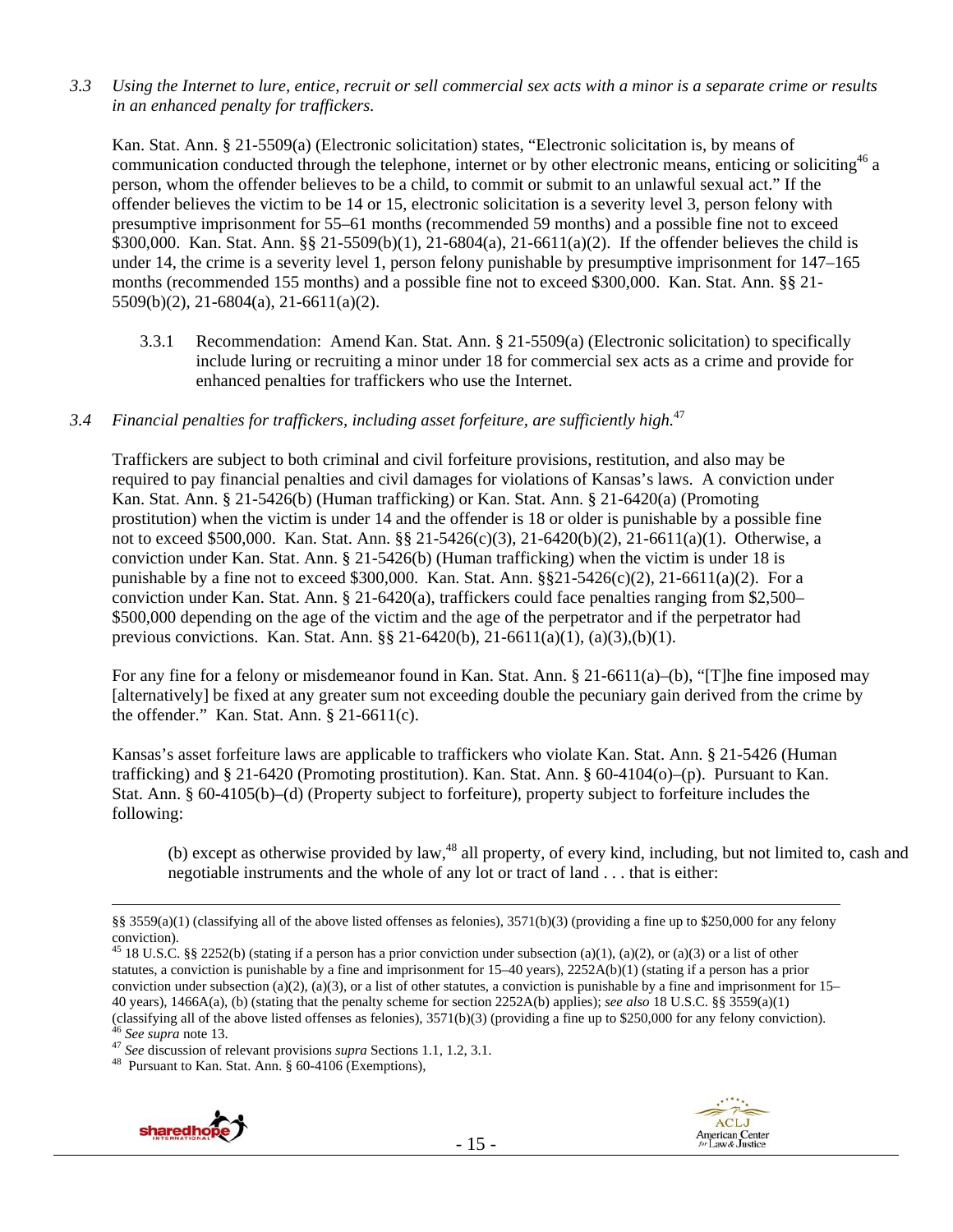(1) Furnished or intended to be furnished by any person in an exchange that constitutes conduct giving rise to forfeiture; or

(2) used or intended to be used in any manner to facilitate conduct giving rise to forfeiture, including, but not limited to, any computer, computer system, computer network or any software or data owned by the defendant which is used during the commission of a violation of [21-6108 (Unlawful possession of scanning device or reencoder)]:

(c) all proceeds of any conduct giving rise to forfeiture;

(d) all property of every kind, including, but not limited to, cash and negotiable instruments derived from or realized through any proceeds which were obtained directly or indirectly from the commission of an offense listed in K.S.A. 60-4104, and amendments thereto;

Pursuant to Kan. Stat. Ann. § 22-3424(d) (Judgment and sentence), a trafficker convicted of commercial sex with a minor may also be required to pay restitution. Kan. Stat. Ann. § 22-3424(d) states, if a defendant is found guilty and "upon request of the victim or the victim's family and before imposing sentence, the court shall hold a hearing to establish restitution."

Traffickers may face a civil claim by the victim for damages if the trafficker is convicted of certain offenses, including Kan. Stat. Ann. § 21-5506 (Indecent liberties with a child),<sup>49</sup> § 21-5508(a) (Indecent solicitation of a child), § 21-5508(b) (Aggravated indecent solicitation of a child), or § 21-5510 (Sexual exploitation of a child). Kan. Stat. Ann. § 60-523(b)(2).

*3.5 Convicted traffickers are required to register as sex offenders.* 

Sex offenders are required to register pursuant to Kan. Stat. Ann. § 22-4905(a) (Registration of offender) in person within 3 days of coming into any county or jurisdiction "in which the offender resides or intends to reside, maintains employment or intends to maintain employment, or attends school or intends to attend school." Under Kan. Stat. Ann. § 22-4902(a)(1)–(2) (Definitions), "offender" includes both sex offenders and violent offenders. A "sex offender" is defined by Kan. Stat. Ann. § 22-4902(b) as

any person who:

(1) On or after April 14, 1994, is convicted of any sexually violent crime set forth in subsection (c);

 (a) All property, including all interests in property, described in K.S.A. 60-4105, is subject to forfeiture . . . except that property specifically exempted hereunder:

(1) No real property or conveyance, or an interest therein, may be forfeited under this act unless the offense or conduct giving rise to forfeiture constitutes a felony.

(2) No conveyance used by any person as a common carrier in the transaction of business as a common carrier is subject to forfeiture under this act unless it appears that the owner or other person in charge of the conveyance is a consenting party or privy to a violation of this act.

(3) No property is subject to forfeiture under this act if the owner or interest holder acquired the property before or during the conduct giving rise to the property's forfeiture, and such owner or interest holder:

(A) Did not know and could not have reasonably known of the act or omission or that it was likely to occur; or

(B) acted reasonably to prevent the conduct giving rise to forfeiture.

(4) No property is subject to forfeiture if the owner or interest holder acquired the property after the conduct giving rise to the property's forfeiture, including acquisition of proceeds of conduct giving rise to forfeiture, and the owner or interest holder acquired the property in good faith, for value and was not knowingly taking part in an illegal transaction.

(b) Notwithstanding subsection (a), property is not exempt from forfeiture, even though the owner or interest holder lacked knowledge or reason to know that the conduct giving rise to property's forfeiture had occurred or was likely to occur, if the:

. . . (2) owner or interest holder is criminally responsible for the conduct giving rise to the property's forfeiture, whether or not there is a prosecution or conviction;

. . . 49 *See supra* note 12.



. . . .

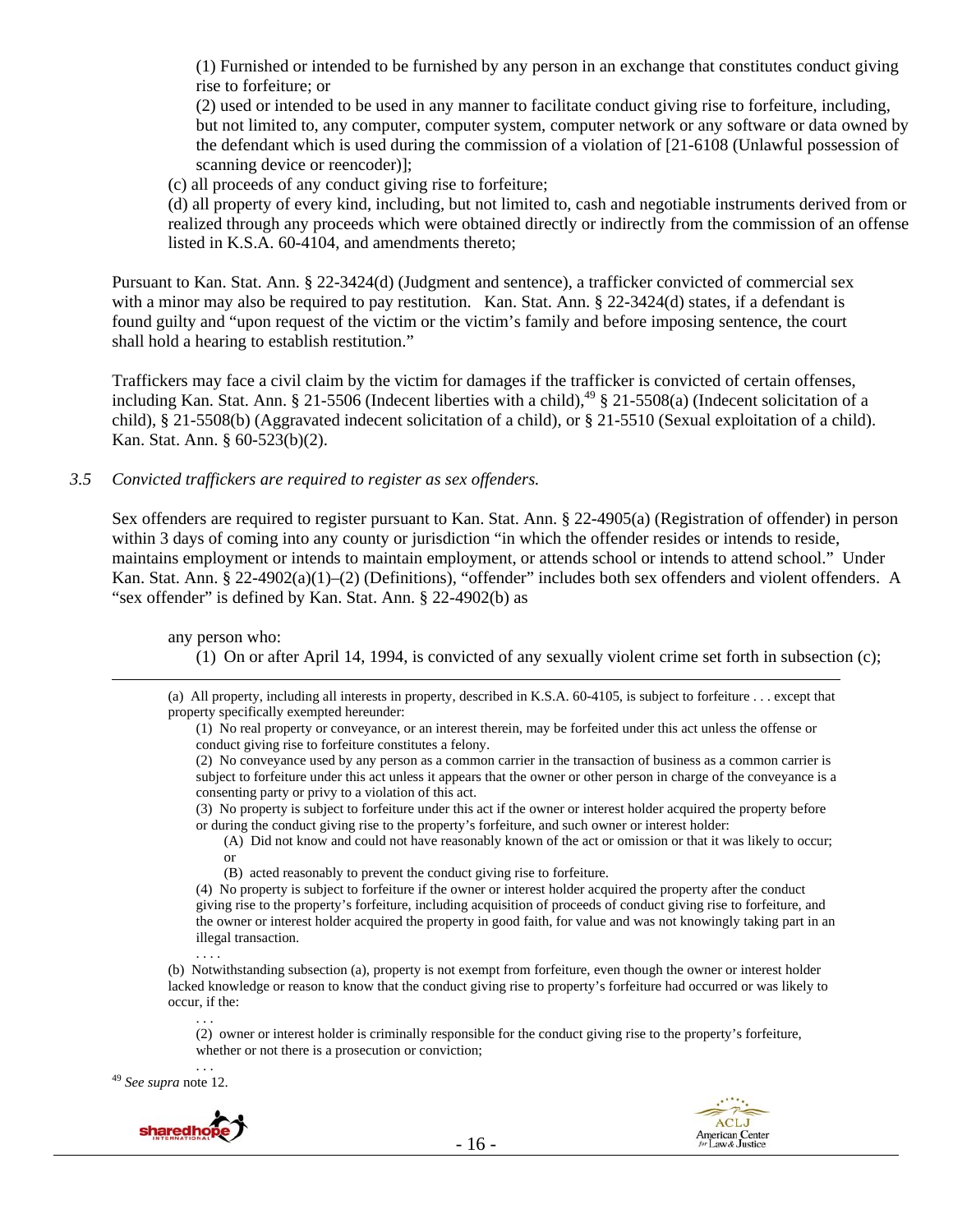(2) On or after April 14, 1994, is adjudicated as a juvenile offender for an act which if committed by an adult would constitute the commission of a sexually violent crime set forth in subsection (c), unless the court, on the record, finds that the act involved non-forcible sexual conduct, the victim was at least 14 years of age and the offender was not more than four years older than the victim;

. . . (4) on or after May 29, 1997, is convicted of any of the following crimes when one of the parties involved is less than 18 years of age:

. . . (D) patronizing a prostitute, as defined in K.S.A. [21-6421];

(E) lewd and lascivious behavior, as defined in K.S.A. [21-5513];

. . .

(6) is convicted of an attempt, conspiracy or criminal solicitation, as defined in K.S.A. [21-5301, 21- 5302, or 21-5303]; or

(7) has been convicted of an offense in effect at any time prior to July 1, 2011, that is comparable to any crime defined in this subsection, or any out of state conviction for an offense that under the laws of this state would be an offense defined in this subsection.

Several of the crimes defined as sexually violent by Kan. Stat. Ann. § 22-4902(c) are crimes applicable to traffickers. Pursuant to Kan. Stat. Ann. § 22-4902(c) these crimes include the following:

(8) sexual exploitation of a child as defined in K.S.A. [21-5510];

(11) electronic solicitation as defined by in K.S.A.[21-5509];

. . .

. . .

(13) any conviction for an offense in effect at any time prior to July 1, 2011, that is comparable to a sexually violent crime as defined in this subsection, or any out of state conviction for an offense that under the laws of this state would be a sexually violent crime as defined in this subsection; (14) an attempt, conspiracy or criminal solicitation, as defined in K.S.A. [21-5301, 21-5302, or 21-5303], of a sexually violent crime, as defined in this subsection; or (15) any act which at the time of sentencing for the offense has been determined beyond a reasonable doubt to have been sexually motivated, unless the court, on the record, finds that the act involved nonforcible sexual conduct, the victim was at least 14 years of age and the offender was not more than four years older than the victim. As used in this paragraph, "sexually motivated" means that one of the purposes for which the defendant committed the crime was for the purpose of the defendant's sexual gratification.

Pursuant to Kan. Stat. Ann. § 22-4902(e)(1)(I), a "violent offender" includes an person who is convicted of aggravated human trafficking under Kan Stat. Ann. § 21-5426(b) (Human trafficking) on or after May 29, 1997. It also includes "any person who . . . is convicted of an attempt, conspiracy or criminal solicitation, as defined in K.S.A. [21-5301, 21-5302, or 21-3303]." Kan. Stat. Ann. § 22-4902(e)(4).

*3.6 Laws relating to termination of parental rights for certain offenses include sex trafficking or CSEC offenses in order to remove the children of traffickers from their control and potential exploitation.* 

Pursuant to Kan. Stat. Ann. § 38-2269(a) (Factors to be considered in termination of parental rights), "When the child has been adjudicated to be a child in need of care, the court may terminate parental rights or appoint a permanent custodian when the court finds by clear and convincing evidence that the parent is unfit by reason of conduct or condition which renders the parent unable to care properly for a child and the conduct or condition is unlikely to change in the foreseeable future." One of the factors a court may consider in determining fitness is "conviction of a felony and imprisonment." Kan. Stat. Ann. § 38-2269(b)(5). Additionally, a parent or guardian may be found unfit if he or she has been "convicted of a felony in which intercourse occurred, or if a juvenile is adjudicated a juvenile offender because of an act which, if committed by an adult, would be a felony



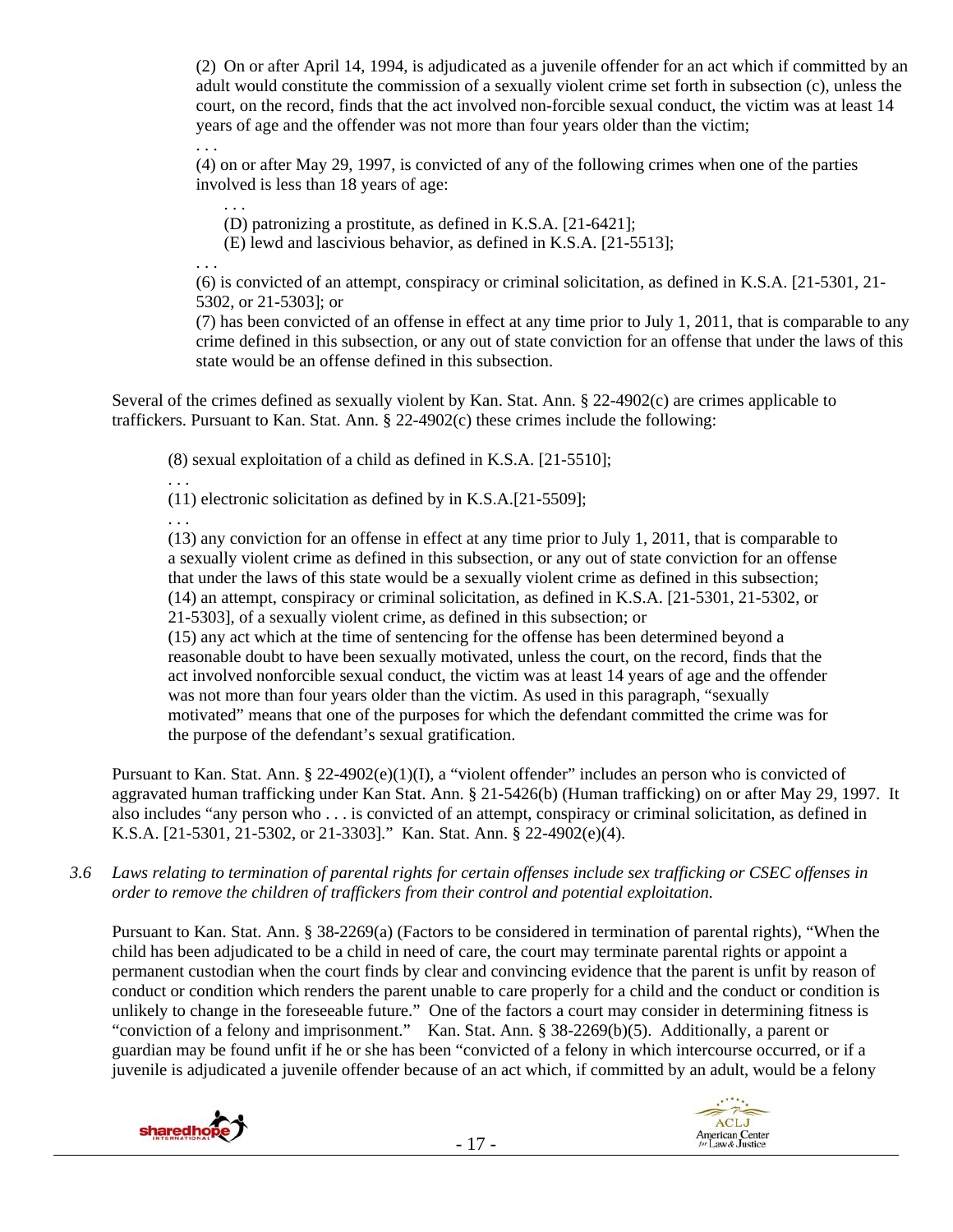in which sexual intercourse occurred, and as a result of the sexual intercourse, a child is conceived . . . ." Kan. Stat. Ann. § 38-2269(e).

# Framework Issue 4: Criminal provisions for facilitators

#### *Legal Components:*

- *4.1 The acts of assisting, enabling, or financially benefitting from child sex trafficking are included as criminal offenses in the state sex trafficking statute.*
- *4.2 Financial penalties, including asset forfeiture laws, are in place for those who benefit financially from or aid and assist in committing domestic minor sex trafficking.*

*\_\_\_\_\_\_\_\_\_\_\_\_\_\_\_\_\_\_\_\_\_\_\_\_\_\_\_\_\_\_\_\_\_\_\_\_\_\_\_\_\_\_\_\_\_\_\_\_\_\_\_\_\_\_\_\_\_\_\_\_\_\_\_\_\_\_\_\_\_\_\_\_\_\_\_\_\_\_\_\_\_\_\_\_\_\_\_\_\_\_\_\_\_\_* 

- *4.3 Promoting and selling child sex tourism is illegal.*
- *4.4 Promoting and selling child pornography is illegal.*

## *Legal Analysis:*

*4.1 The acts of assisting, enabling, or financially benefitting from child sex trafficking are included as criminal offenses in the state sex trafficking statute.* 

The human trafficking provision may apply to facilitators. Under Kan. Stat. Ann. § 21-5426(a) (Human trafficking),<sup>50</sup> "Human trafficking is: (1) The intentional recruitment, harboring, transportation, provision or obtaining of a person for labor or services, through the use of force, fraud or coercion for the purpose of subjecting the person to involuntary servitude or forced labor; (2) intentionally benefitting financially or by receiving anything of value from participation in a venture that the person has reason to know has engaged in acts set forth in subsection (a)(1)." Therefore, facilitators prosecuted under this provision would need to have reason to know that "force, fraud, threat or coercion will be used to cause the person to engage in forced labor or involuntary servitude." Human trafficking is a severity level 2, person felony punishable by presumptive imprisonment for 109–123 months (recommended 117 months) and a possible fine not to exceed \$300,000. Kan. Stat. Ann. §§ 21-5426(c)(1), 21-6804(a), 21-6611(a)(2).

Under Kan. Stat. Ann. § 21-5426(b)(2), aggravated trafficking includes "recruiting, harboring, transporting, providing or obtaining, by any means, a person under 18 years of age knowing that the person, with or without force, fraud, threat or coercion, will be used to engage in forced labor, involuntary servitude or sexual gratification of the defendant or another." Aggravated human trafficking is a severity level 1, person felony punishable by presumptive imprisonment for 147–165 months (recommended 155 months) and a possible fine not to exceed \$300,000. Kan. Stat. Ann. §§ 21-5426(c)(2), 21-6804(a), 21-6611(a)(2). If the victim is less than 14 and the offender is 18 or older, the crime is an off-grid person felony with a mandatory imprisonment of 25 years to life and a possible fine not to exceed \$500,000. Kan. Stat. Ann. §§ 21-5426(c)(3), 21-6627(a)(1)(A),<sup>51</sup>  $21-6611(a)(1)$ .

Additionally, a facilitator could be charged under Kan. Stat. Ann. § 21-6420(a) (Promoting prostitution)<sup>52</sup> which includes knowingly

(1) Establishing, owning, maintaining or managing a house of prostitution, or participating in the establishment, ownership, maintenance, or management thereof;

<sup>50</sup> *See supra* note 2. 51 *See supra* note 7. 52 *See supra* note 5.





 $50$  See supra note 2.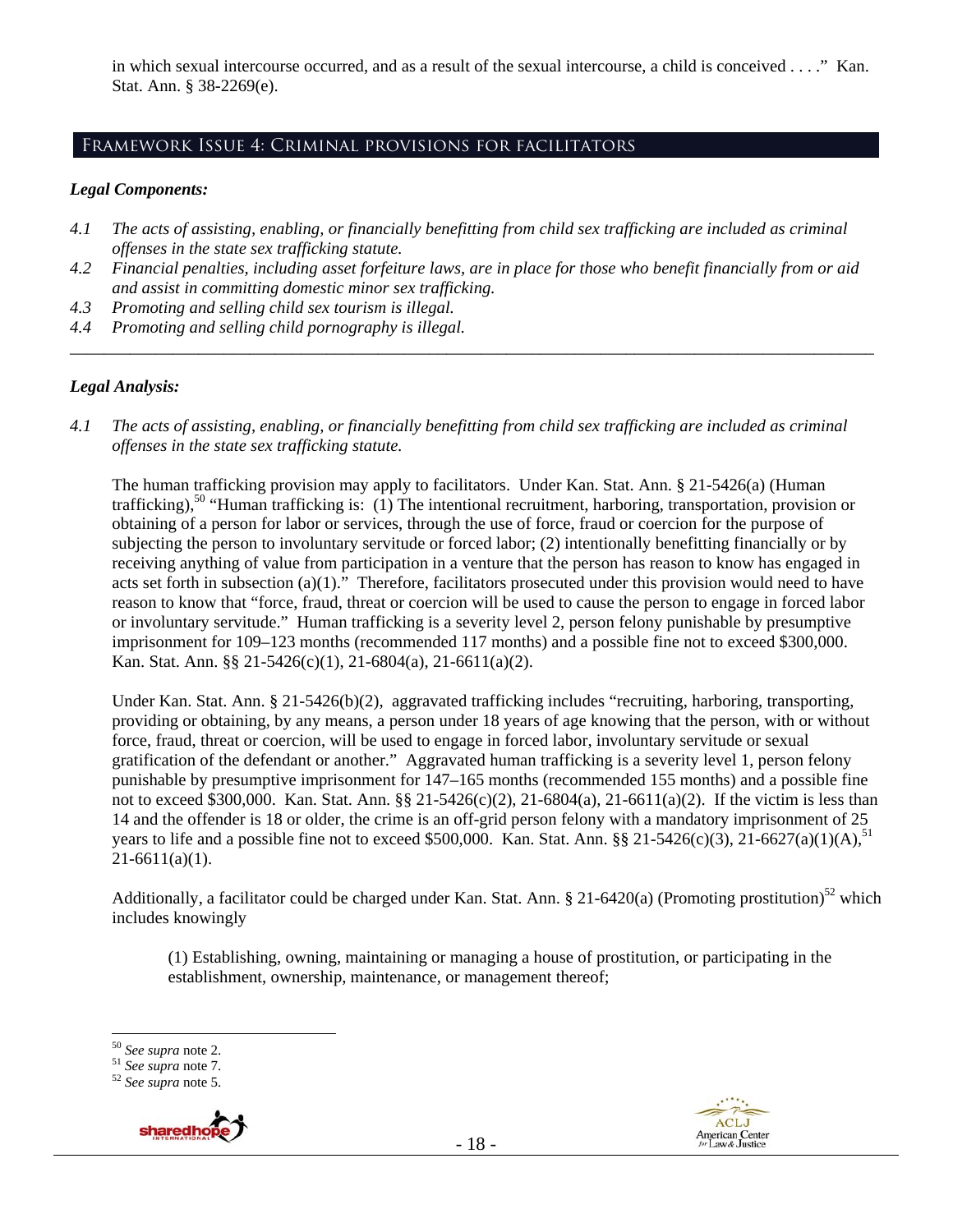(2) permitting any place partially or wholly owned or controlled by the defendant to be used as a house of prostitution;

(7) procuring transportation for, paying for the transportation of, or transporting a person within this state with the intention of assisting or promoting that person's engaging in prostitution; or . . . .

When the victim is under 14 and the offender is 18 or older, promoting prostitution is an off-grid person felony with a mandatory imprisonment of 25 years to life and a possible fine not to exceed \$500,000. Kan. Stat. Ann. §§ 21-6420(b)(2), 21-6627(a)(1)(E), 21-6611(a)(1). If the victim is under 16, the crime is a severity level 6, person felony with presumptive punishment of imprisonment for 17–19 months and a possible fine not to exceed \$100,000. Kan. Stat. Ann. §§ 21-6420(b)(1)(C), 21-6804(a),<sup>53</sup> 21-6611(a)(3). When the victim is 16 or older, a first conviction for promoting prostitution is punishable as a Class A person misdemeanor by a "definite term of confinement in the county jail . . . fixed by the court" and not to exceed one year, a fine not to exceed \$2,500, or both. Kan. Stat. Ann. §§ 21-6420(b)(1)(A), 21-6602(1)(a), 21-6611(b)(1). However, if the offender has previously been convicted of promoting prostitution and the victim is 16 or older, the crime is punishable as a severity level 7, person felony by presumptive probation for 11–13 months (recommended 12 months) and a possible fine not to exceed \$100,000. Kan. Stat. Ann. §§ 21-6420 (b)(1)(B), 21-6804(a), 21-6611(a)(3).

- 4.1.1 Recommendation: Amend Kan. Stat. Ann. § 21-6420(a) (Promoting Prostitution) to eliminate the staggered penalties based on the age of the victim and make it an off-grid felony to facilitate the commercial sexual exploitation of any minor. Amend Kan. Stat. Ann. § 21- 6420 to refer cases involving minor victims to Kan. Stat. Ann. § 21-5426(b)(2) (Human trafficking) for consistency in penalties.
- *4.2 Financial penalties, including asset forfeiture laws, are in place for those who benefit financially from or aid and assist in committing domestic minor sex trafficking.*

Kansas's asset forfeiture laws are applicable to facilitators who violate Kan. Stat. Ann. § 21-5426 (Human trafficking) and § 21-6420 (Promoting prostitution). Kan. Stat. Ann. § 60-4104(o)–(p).<sup>54</sup> Pursuant to Kan. Stat. Ann. § 60-4105(b), (c), (d) (Property subject to forfeiture)<sup>55</sup> property subject to forfeiture includes the following:

(b) except as otherwise provided by law,<sup>56</sup> all property, of every kind, including, but not limited to, cash and negotiable instruments and the whole of any lot or tract of land . . . that is either:

(1) Furnished or intended to be furnished by any person in an exchange that constitutes conduct giving rise to forfeiture; or

(2) used or intended to be used in any manner to facilitate conduct giving rise to forfeiture . . .

(c) all proceeds of any conduct giving rise to forfeiture;

(d) all property of every kind, including, but not limited to, cash and negotiable instruments derived from or realized through any proceeds which were obtained directly or indirectly from the commission of an offense listed in K.S.A. 60-4104, and amendments thereto;

Pursuant to Kan. Stat. Ann. § 22-3424(d) (Judgment and sentence), a facilitator convicted of facilitating commercial sex with a minor may also be required to pay restitution. Kan. Stat. Ann. § 22-3424(d) states, if a defendant is found guilty and "upon request of the victim or the victim's family and before imposing sentence, the court shall hold a hearing to establish restitution."

. . .





<sup>&</sup>lt;sup>53</sup> See supra note 8.

<sup>53</sup> *See supra* note 8. 54 *See supra* note 26. 55 *See supra* note 27. 56 *See supra* note 48.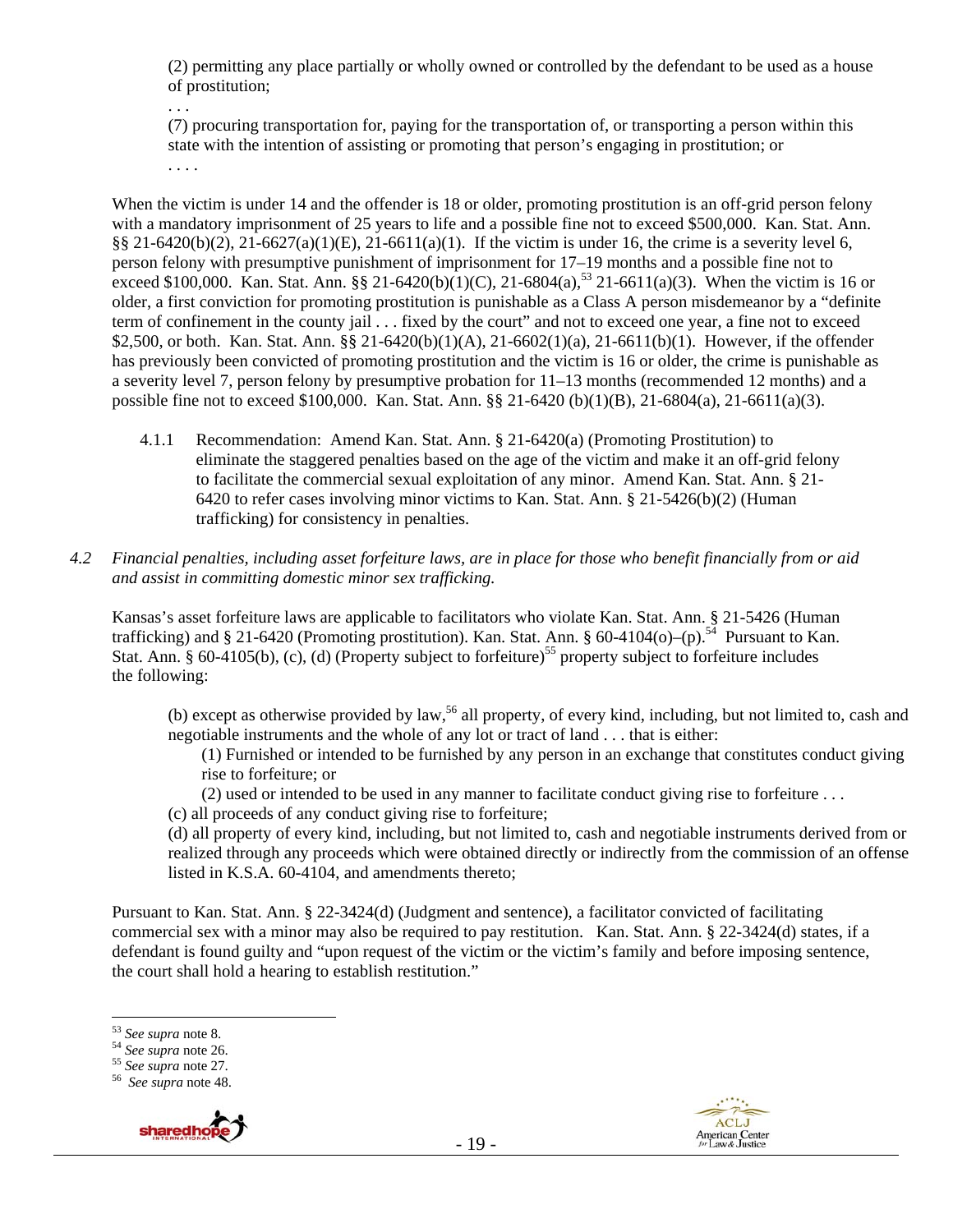Facilitators may face a civil claim by the victim for damages if convicted of § 21-5510 (Sexual exploitation of a child).<sup>57</sup> Kan. Stat. Ann. § 60-523(b)(2).

#### *4.3 Promoting and selling child sex tourism is illegal.*

Kansas has no law specifically prohibiting sex tourism.

4.3.1 Recommendation: Enact a law that prohibits selling or offering to sell travel services that include or facilitate travel for the purpose of engaging in commercial sexual exploitation of a minor or prostitution of a minor, if sale or travel occurs in Kansas.

## *4.4 Promoting and selling child pornography is illegal.*

Promoting child pornography is illegal under Kan. Stat. Ann. § 21-5510 (Sexual exploitation of a child), which states, among other things, "promoting any performance<sup>58</sup> that includes sexually explicit conduct<sup>59</sup> by a child under 18 years of age, knowing the character and content of the performance." Kan. Stat. Ann. § 21-5510(a)(4). Under this statute, "promoting" is defined as "procuring, transmitting, distributing, circulating, presenting, producing, directing, manufacturing, issuing, publishing, displaying, exhibiting or advertising: (A) For pecuniary profit; or (B) with intent to arouse or gratify the sexual desire or appeal to the prurient interest of the offender or any other person." Kan. Stat. Ann. § 21-5510(d)(2). Generally, violating this provision of sexual exploitation of a child is a severity level 5, person felony punishable by presumptive imprisonment for 31–34 months (recommended 32 months) and a possible fine not to exceed \$300,000. Kan. Stat. Ann. §§ 21-  $5510(b)(2)(A)$ ,  $21-6804(a)$ ,  $21-6611(a)(2)$ . If, however, the victim is under 14 and the offender is 18 or older, the crime is an off-grid person felony with a mandatory imprisonment of 25 years to life and a possible fine not to exceed \$500,000. Kan. Stat. Ann. §§ 21-5510(b)(2), 21-6627(a)(1)(F), 21-6611(a)(1).

<sup>&</sup>lt;sup>58</sup> "Performance" is defined to include "any film, photograph, negative, slide, book, magazine or other printed or visual medium, any audio tape recording or any photocopy, video tape, video laser disk, computer hardware, software, floppy disk or any other computer related equipment or computer generated image that contains or incorporates in any manner any film, photograph, negative, photocopy, video tape or video laser disk or any play or other live presentation." Kan. Stat. Ann. § 21-5510(d)(3). 59 *See supra* note 10 for the definition of sexually explicit conduct.



<sup>&</sup>lt;sup>57</sup> See supra note 9.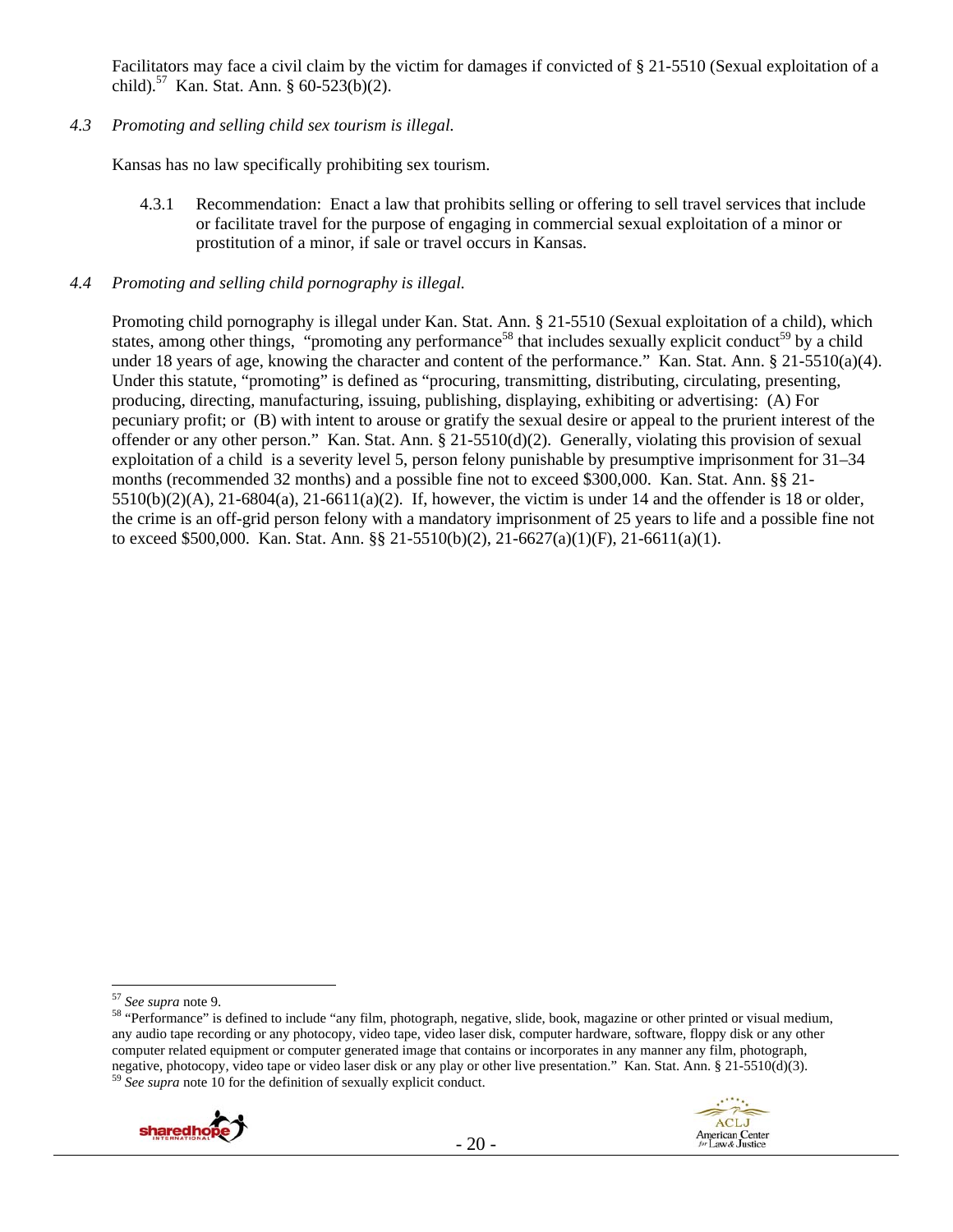## Framework Issue 5: Protective provisions for the child victims

#### *Legal Components:*

- *5.1 A victim of domestic minor sex trafficking or CSEC is defined as a victim for purposes of qualifying for crime victims' compensation and other victim benefits.*
- *5.2 The state sex trafficking statute expressly prohibits a defendant from raising consent of the minor to the commercial sex acts as a defense.*
- *5.3 Prostitution laws apply only to adults, making minors under 18 specifically immune from this offense.*
- *5.4 Commercially sexually exploited children are provided with a child protection response, including specialized shelter and services, and are not detained in juvenile detention facilities.*
- *5.5 Commercial sexual exploitation is identified as a type of abuse and neglect within child protection statutes.*
- *5.6 The definition of "caregiver" (or similar term) in the child welfare statutes is broad enough to include a trafficker who has custody or control of a child in order to bring a trafficked child into protection of child protective services.*
- *5.7 Crime victims' compensation is specifically available to a child victim of sex trafficking or CSEC without regard to ineligibility factors.*
- *5.8 Victim-friendly procedures and protections are provided in the trial process for minors under 18.*
- *5.9 Expungement or sealing of juvenile arrest or criminal records resulting from arrests or adjudications for prostitution-related offenses committed as a result of, or in the course of, the commercial sexual exploitation of a minor is available within a reasonable time after turning 18.*
- *5.10 Victim restitution and civil remedies are authorized by law for minor victims of sex trafficking or CSEC.*
- *5.11 Statutes of limitations for civil and criminal actions for child sex trafficking or CSEC offenses are eliminated or lengthened sufficiently to allow prosecutors and victims a realistic opportunity to pursue criminal actions and legal remedies.*

*\_\_\_\_\_\_\_\_\_\_\_\_\_\_\_\_\_\_\_\_\_\_\_\_\_\_\_\_\_\_\_\_\_\_\_\_\_\_\_\_\_\_\_\_\_\_\_\_\_\_\_\_\_\_\_\_\_\_\_\_\_\_\_\_\_\_\_\_\_\_\_\_\_\_\_\_\_\_\_\_\_\_\_\_\_\_\_\_\_\_\_\_\_\_* 

## *Legal Analysis:*

*5.1 A victim of domestic minor sex trafficking or CSEC is defined as a victim for purposes of qualifying for crime victims' compensation and other victim benefits.* 

For the purposes of crime victims compensation, a "victim" is defined as "a person who suffers personal injury or death as a result of: (1) Criminally injurious conduct; (2) the good faith effort of any person to prevent criminally injurious conduct; or (3) the good faith effort of any person to apprehend a person suspected of engaging in criminally injurious conduct." Kan. Stat. Ann.  $\S 74-7301$ (m).<sup> $\delta$ 0</sup> Pursuant to Kan. Stat. Ann.  $\S 74-$ 7301(e), (Definitions),

"Criminally injurious conduct" means conduct that:

(1) (A) Occurs or is attempted in this state or occurs to a person whose domicile is in Kansas who is the victim of a violent crime which occurs in another state, possession, or territory of the United States of America may make an application for compensation if:

(i) The crimes would be compensable had it occurred in the state of Kansas; and

(ii) the places the crimes occurred are states, possessions or territories of the United States of America not having eligible crime victim compensation programs;

- (B) poses a substantial threat or personal injury or death; and
- (C) either is punishable by fine, imprisonment or death or would be so punishable but for the fact

 $\overline{a}$  $60$  Here and elsewhere in this report that Kan. Stat. Ann. § 74-7301 (Definitions) is quoted or cited, it has been updated to reflect the amendments added by the passage of House Bill 2339, which was signed by the Governor on April 8, 2011. 2011 Kan. Sess. Laws 30 (effective July 1, 2011). Kan. Stat. Ann. § 74-7301 was also amended by the passage of a later bill, Senate Bill 6, which was signed by the Governor on May 25, 2011. 2011 Kan. Sess. Laws 105 (effective July 1, 2011).



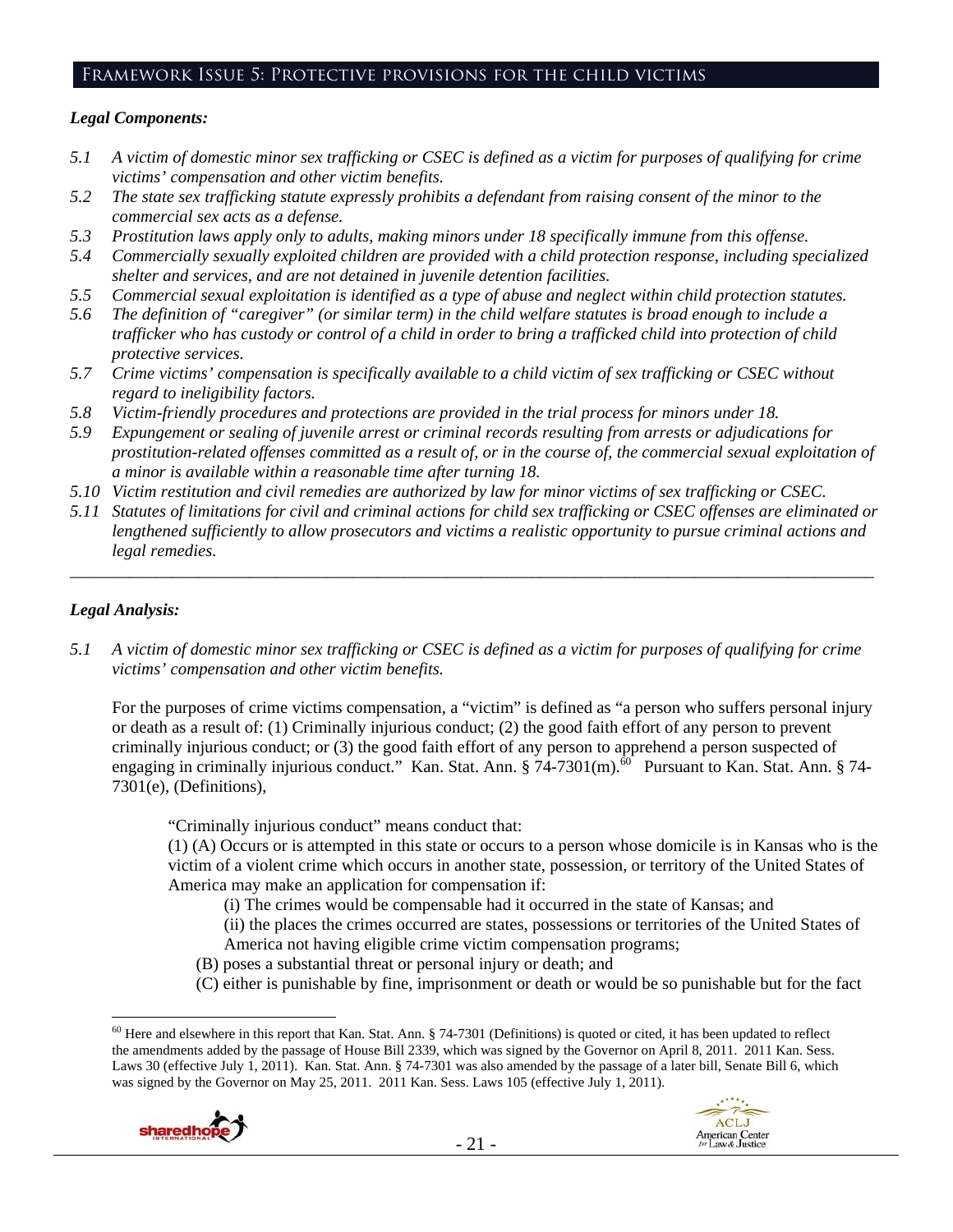that the person engaging in the conduct lacked capacity to commit the crime under the laws of this state; . . .

. . . .

For the purpose of crime victim's bill of rights, "victim" is defined as "any person who suffers direct or threatened physical, emotional or financial harm as the result of the commission or attempted commission of a crime against such person." Kan. Stat. Ann. § 74-7333(b).

*5.2 The state sex trafficking statute expressly prohibits a defendant from raising consent of the minor to the commercial sex acts as a defense.* 

Kan. Stat. Ann. § 21-5426 (Human trafficking),<sup>61</sup> § 21-5509 (Electronic solicitation), § 21-5510 (Sexual exploitation of a child),<sup>62</sup> § 21-6420 (Promoting prostitution), and § 21-6421 (Patronizing a prostitute) do not refer to a defense based on consent of the minor to the commercial sex act. The code, however, does not specifically prohibit a defendant from raising such a defense.

- 5.2.1 Recommendation: Amend Kan. Stat. Ann. § 21-5426 (Human trafficking), § 21-5509 (Electronic solicitation), § 21-5510 (Sexual exploitation of a child), § 21-6420 (Promoting prostitution), and § 21-6421 (Patronizing a prostitute) to expressly provide that consent is not a defense to each crime.
- *5.3 Prostitution laws apply only to adults, making minors under 18 specifically immune from this offense.*

Minors may still be prosecuted for prostitution under Kan. Stat. Ann. § 21-6419 (Prostitution).

- 5.3.1 Recommendation: Amend Kan. Stat. Ann. § 21-6419 (Prostitution) to make minors immune from prosecution and refer cases involving minors in prostitution to Kan. Stat. Ann. § 21-5426 (Human trafficking) for prosecution of the trafficker.
- *5.4 Commercially sexually exploited children are provided with a child protection response, including specialized shelter and services, and are not detained in juvenile detention facilities.*

A commercially sexually exploited child could be considered a "child in need of care" in Kansas and thus be eligible for a child protective response. Under Kan. Stat. Ann. § 38-2202(d) (Definitions),  $^{63}$ 

(d) "Child in need of care" means a person less than 18 years of age at the time of filing of the petition or issuance of an ex parte protective custody order pursuant to K.S.A. 2010 Supp. 38-2242, and amendments thereto, who:

(1) Is without adequate parental care, control or subsistence and the condition is not due solely to the lack of financial means of the child's parents or other custodian;

(2) is without the care or control necessary for the child's physical, mental or emotional health;

(3) has been physically, mentally or emotionally abused or neglected or sexually abused;

. . .

(5) has been abandoned or does not have a known living parent;

(6) is not attending school as required . . . .

. . .

(8) while less than 10 years of age, commits any act which if done by an adult would constitute the commission of a felony or misdemeanor as defined by [Kan. Stat. Ann. § 21-5102 (Crimes defined)]

 $\overline{a}$ 

<sup>&</sup>lt;sup>61</sup> *See supra* note 2.<br><sup>62</sup> *See supra* note 9.<br><sup>63</sup> Here and elsewhere in this report that Kan. Stat. Ann. § 38-2202 (Definitions) is quoted or cited, it has been updated to reflect the amendments added by the passage of House Bill 2339. 2011 Kan. Sess. Laws 30 (effective July 1, 2011).



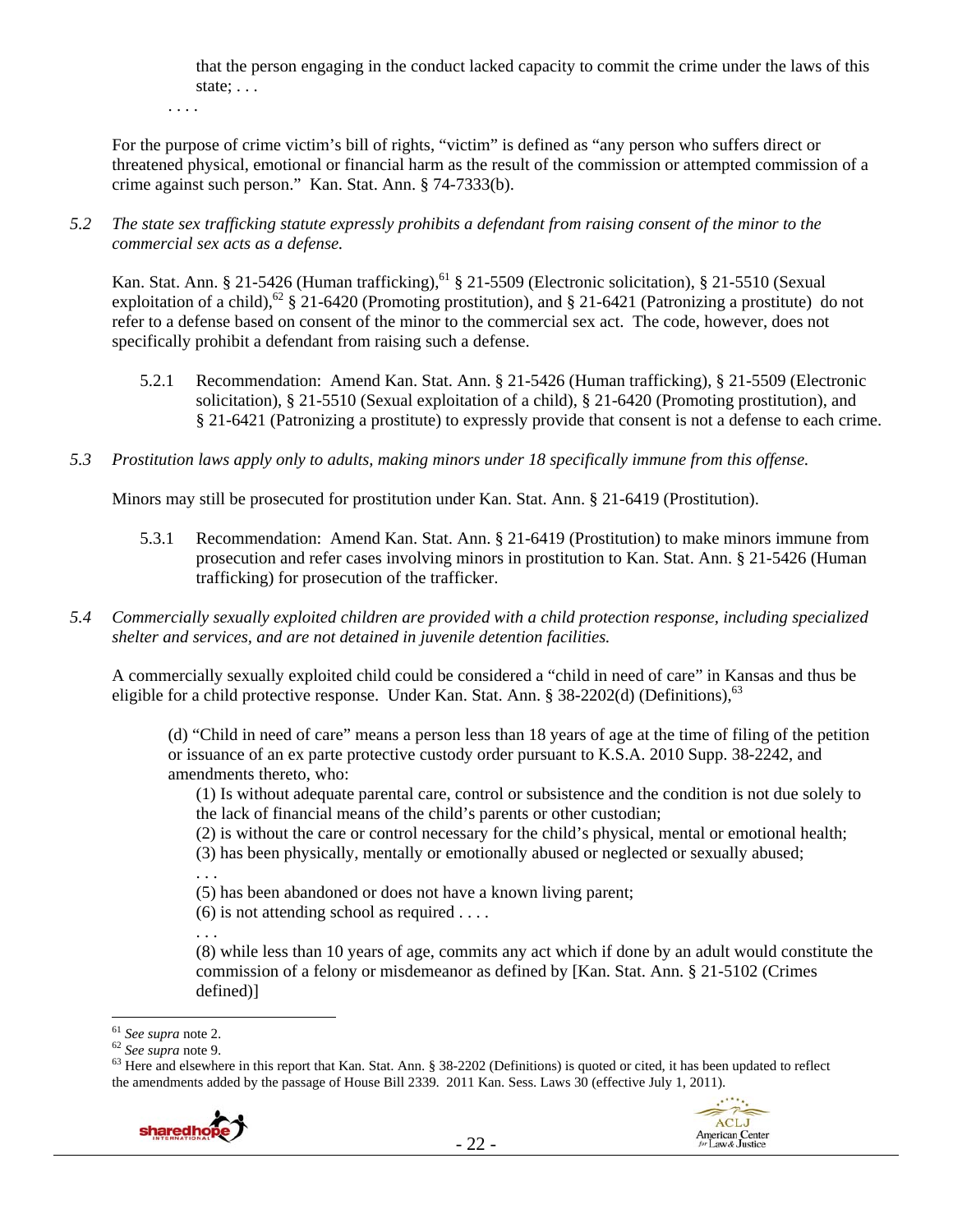(9) is willfully and voluntarily absent from the child's home without the consent of the child's parent or other custodian;

(10) is willfully and voluntarily absent at least a second time from a court ordered or designated placement, or a placement pursuant to court order, if the absence is without the consent of the person with whom the child is placed or, if the child is placed in a facility, without the consent of the person in charge of such facility or such person's designee;

. . . .

In this statute, "'[p]hysical, mental or emotional abuse' means the infliction of physical, mental or emotional harm or the causing or a deterioration of a child and may include, but shall not be limited to, maltreatment or exploiting a child to the extent that the child's health or emotional well-being is endangered." Kan. Stat. Ann. § 38-2202(y). Additionally, "'[s]exual abuse' means any contact or interaction with a child in which the child is being used for the sexual stimulation of the perpetrator, the child or another person. Sexual abuse shall include allowing, permitting or encouraging a child to engage in prostitution or to be photographed, filmed or depicted in pornographic material." Kan. Stat. Ann. § 38-2202(dd).

Under Kan. Stat. Ann. § 38-2231(b)(1) (Child under 18, when law enforcement officers or court services officers may take into custody; sheltering a runaway), "A law enforcement officer shall take a child under 18 years of age into custody when: (1) The law enforcement officer reasonably believes the child will be harmed if not immediately removed from the place or residence where the child has been found." Kan. Stat. Ann. § 38- 2231(b)(1). An officer may also take a child into custody "when the officer has probable cause to believe that the child is a missing person and a verified missing person entry for the child can be found in the national crime information center missing person system." Kan. Stat. Ann. § 38-2231(b)(2).

Pursuant to Kan. Stat. Ann. § 38-2232(a) (Child under 18 taken into custody), when a law enforcement officer takes a minor under 18 into custody, the officer must first attempt to deliver the child "to the custody of the child's parent or other custodian unless there are reasonable grounds to believe that such action would not be in the best interests of the child." Kan. Stat. Ann. § 38-2232(a). If the child is not returned to a parent or custodian, the child is to be delivered to a shelter facility or, if the child is 15 or younger or is 16 or 17 and "shows signs of physical, mental, emotional or sexual abuse," the child should be delivered "to a facility or person designated by the secretary." Kan. Stat. Ann. § 38-2232(a). If after a child is delivered to a shelter facility it is determined that the child will not remain in the facility but "the child is presently alleged, but not yet adjudicated, to be a child in need of care solely pursuant to subsection (d)(9) or (d)(10) of K.S.A. [38-2202], the law enforcement officer shall deliver the child to a juvenile detention facility or other secure facility, designated by the court, where the child shall be detained for not more than 24 hours, excluding Saturdays, Sundays, legal holidays, and days on which the office of the clerk of the court is not accessible. No child taken into custody pursuant to this code shall be placed in a juvenile detention facility or other secure facility, except as authorized by this section and by K.S.A. 2010 Supp. 38-2242 [Ex parte orders of protective custody], 38- 2243 [Orders of temporary custody] and 38-2260 [Placement], and amendments thereto." Kan. Stat. Ann. § 38-  $2232(a)$ .

Additionally, a child may be taken into custody and care by filing a petition. Pursuant to Kan. Stat. Ann. § 38-  $2242(a)$  [Ex parte orders of protective custody], the application must include the following:

(a) The court, upon verified application, may issue ex parte an order directing that a child be held in protective custody and, if the child has not been taken into custody, an order directing that the child be taken into custody. The application shall state for each child:

- (1) The applicant's belief that the child is a child in need of care;
- (2) that the child is likely to sustain harm if not immediately removed from the home;
- (3) that allowing the child to remain in the home is contrary to the welfare of the child; and



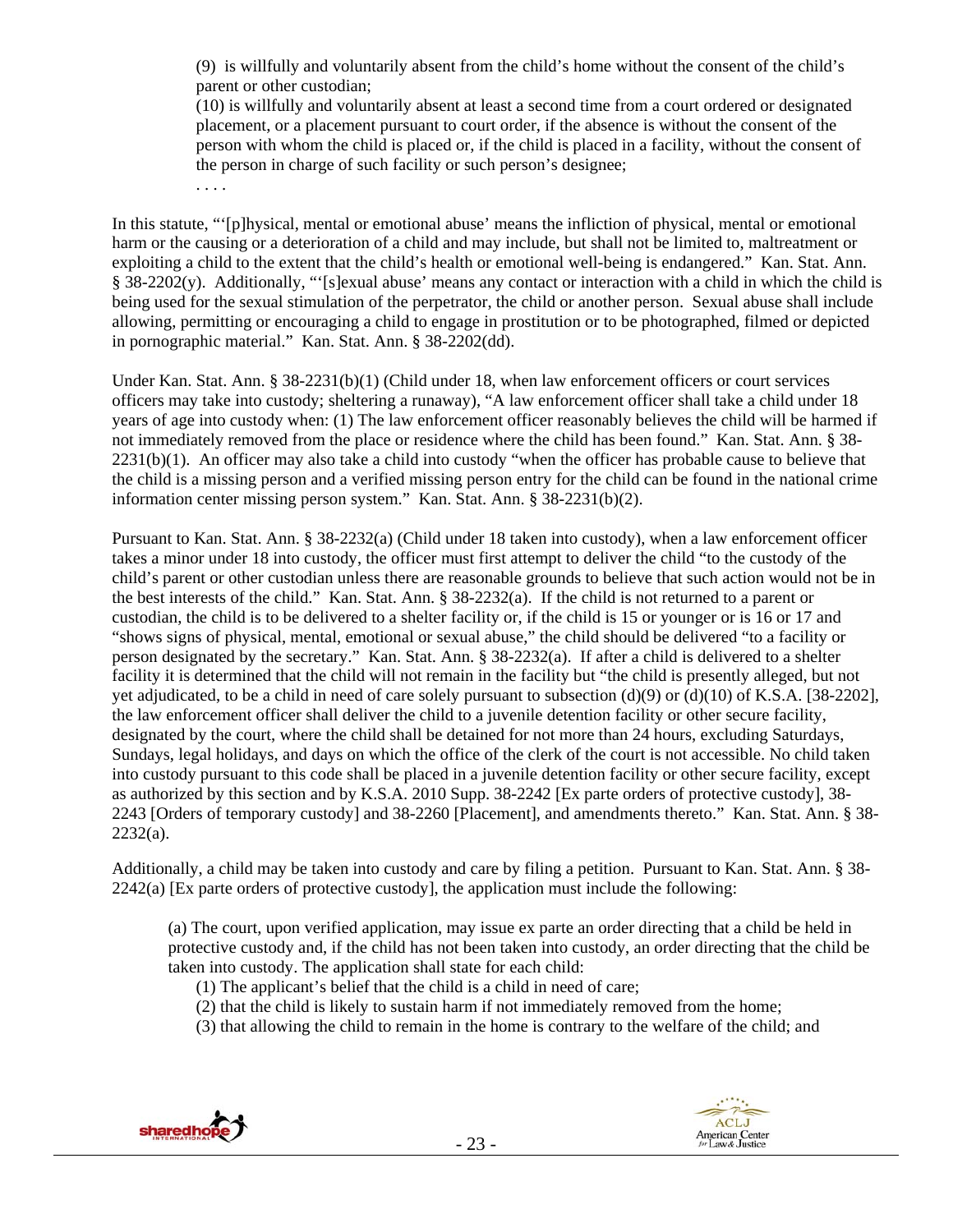(4) the facts relied upon to support the application, including efforts known to the applicant to maintain the family unit and prevent the unnecessary removal of the child from the child's home, or the specific facts supporting that an emergency exists which threatens the safety of the child.

If the court determines there is probable cause to believe the allegations in the application are true, the court may issue an order of protective custody. Kan. Stat. Ann. § 38-2242(b)(1). Under this statute, "No child shall be held in protective custody for more than 72 hours . . . unless within the 72-hour period a determination is made as to the necessity for temporary custody in a temporary custody hearing." Kan. Stat. Ann. § 38- 2242(b)(2). Under Kan. Stat. Ann. § 38-2243(f) (Orders of temporary custody) "The court may enter an order of temporary custody after determining there is probable cause to believe that the: (1) Child is dangerous to self or to others; (2) child is not likely to be available within the jurisdiction of the court for future proceedings; or (3) health or welfare of the child may be endangered without further care." Through both Kan. Stat. Ann. § 38-  $2242(c)(1)$  and Kan. Stat. Ann. § 38-2243(g)(1), when the court determines it is necessary to order protective custody or temporary custody, the minor may be placed into the custody of one of the following:

(A) A parent or other person having custody of the child and may enter a restraining order pursuant to [subsection (e) for Kan. Stat. Ann. § 38-2242 and subsection (h) for Kan. Stat. Ann. § 28-2243]; (B) a person, other than the parent or other person having custody, who shall not be required to be licensed under article 5 of chapter 65 of the Kansas Statutes Annotated, and amendments thereto; (C) a youth residential facility;

(D) a shelter facility; or

(E) the secretary, if the child is 15 years of age or younger, or 16 or 17 years of age if the child has no identifiable parental or family resources or shows signs of physical, mental, emotional or sexual abuse.

If the court does choose to issue an order of temporary or protective custody, "the court may also enter an order restraining any alleged perpetrator of physical, sexual, mental or emotional abuse of the child from residing in the child's home; visiting, contacting, harassing or intimidating the child;<sup>64</sup> or attempting to visit, contact, harass or intimidate the child, other family member or witnesses . . . ." Kan. Stat. Ann. §§ 38-2242(e), 38-2243(h).

At a dispositional hearing under Kan. Stat. Ann. § 38-2253 (Dispositional hearing; purpose; time), several dispositions are possible. Pursuant to Kan. Stat. Ann.  $\S$  38-2255 (Authorized dispositions),<sup>65</sup> the child may be placed with the parent or removed from the custody of the parent and custody awarded to "a relative of the child or to a person with whom the child has close emotional ties . . . to any other suitable person, to a shelter facility, to a youth residential facility or, if the child is 15 years of age or younger, or 16 or 17 years of age if the child has no identifiable parental or family resources or shows signs of physical, mental, emotional or sexual abuse, to the secretary." Kan. Stat. Ann. § 38-2255(b), (c), (d).

A domestic minor sex trafficking victim could potentially be considered a "juvenile offender," which includes "a person who commits an offense while 10 or more years of age but less than 18 years of age which if committed by an adult would constitute the commission of a felony or misdemeanor." Kan. Stat. Ann. § 38- 2302(n). Therefore, if a domestic minor sex trafficking victim is convicted of Kan. Stat. Ann. § 21-6419 (Prostitution), the victim could be considered a juvenile offender.

Pursuant to Kan. Stat. Ann. § 38-2330(a) (Juvenile taken into custody),

(a) A law enforcement officer may take a juvenile into custody when:

<sup>&</sup>lt;sup>64</sup> Kan. Stat. Ann. § 38-2242(e), adds "other family member or witness" here.<br><sup>65</sup> Here and elsewhere in this report that Kan. Stat. Ann. § 38-2255 (Authorized dispositions) is quoted or cited, it has been updated to reflect the amendments added by the passage of House Bills 2105 and 2339. 2011 Kan. Sess. Laws 69 (effective July 1, 2011), 2011 Kan. Sess. Laws 30 (effective July 1, 2011).



 $\overline{a}$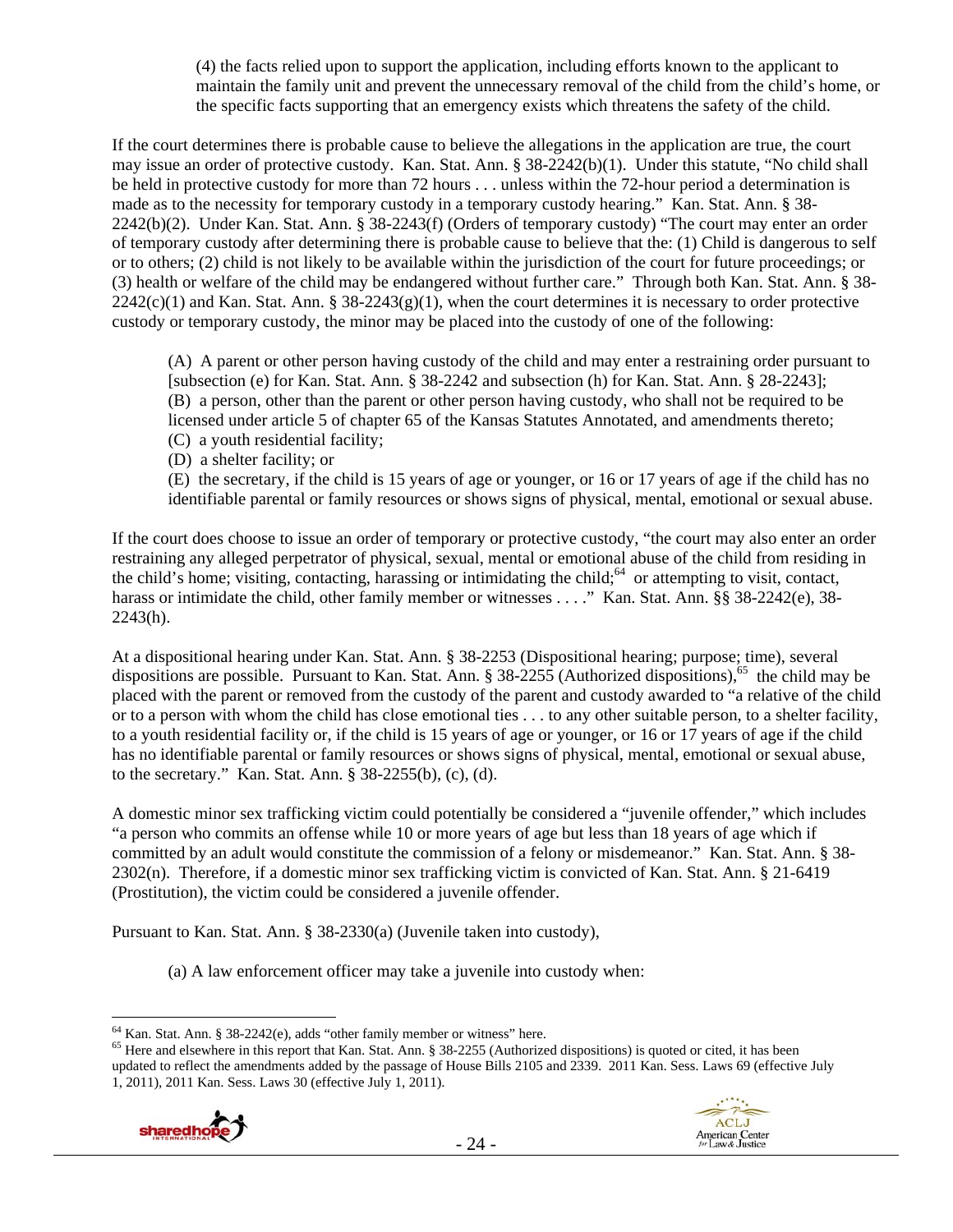(1) Any offense has been or is being committed in the officer's view;

(2) the officer has a warrant commanding that the juvenile be taken into custody;

. . . .

(4) the officer has probable cause to believe that the juvenile is committing or has committed an act which, if committed by an adult, would constitute:

(A) A felony; or

(B) a misdemeanor and: (i) The juvenile will not be apprehended or evidence of the offense will be irretrievably lost unless the juvenile is immediately taken into custody; or (ii) the juvenile may cause injury to self or others or damage to property or may be injured unless immediately taken into custody;

. . . .

After taking the juvenile into custody, the officer shall take the juvenile to an "intake and assessment worker" if the jurisdiction has one or "before the court for proceedings in accordance with this code . . . ." Kan. Stat. Ann. § 38-2330(d)(1). If the court is closed, the juvenile may be taken to "to a court services officer, a juvenile intake and assessment worker, a juvenile detention facility or youth residential facility which the court or the commissioner shall have designated," but the child will only taken to a juvenile detention center if certain criteria are met. Kan. Stat. Ann. § 38-2330(d)(1).

The intake worker has the option of, among other things, releasing the child to the parents, conditionally releasing the child to the parents, referring the child "to the secretary of social and rehabilitation services for investigations," recommending "immediate intervention programs," or "deliver[ing] the child to a shelter facility or a licensed attendant care center . . . ." Kan. Stat. Ann. § 75-7023(e)(1)–(4).

Kan. Stat. Ann. § 38-2331(a) (Criteria for detention of juvenile in detention facility) states,

(a) If no prior order removing a juvenile from the juvenile's home pursuant to K.S.A. 2007 Supp. 38-2334 or 38-2335, and amendments thereto, has been made, the court shall not enter an order removing a juvenile from the custody of a parent pursuant to this section unless the court first finds probable cause that:

(1) (A) The juvenile is likely to sustain harm if not immediately removed from the home;

(B) allowing the juvenile to remain in home is contrary to the welfare of the juvenile; or (C) immediate placement of the juvenile is in the juvenile's best interest; and

(2) reasonable efforts have been made to maintain the family unit and prevent the unnecessary removal of the juvenile from the juvenile's home or that an emergency exists which threatens the safety of the juvenile. The court shall state the basis for each finding in writing.

However, a juvenile may be taken into custody and detained in a detention facility pursuant to Kan. Stat. Ann. § 38-2330(c) or (d) and Kan. Stat. Ann. § 38-2331(b) if one of the following has occurred:

(1) There is oral or written verification that the juvenile is a fugitive sought for an offense in another jurisdiction, that the juvenile is currently an escapee from a juvenile detention facility or that the juvenile has absconded from a placement that is court ordered or designated by the juvenile justice authority.

(2) The juvenile is alleged to have committed an offense which if committed by an adult would constitute a felony or any crime described in [Kan. Stat. Ann. §§ 21-5501 to 5513 (Sex offenses) or Kan. Stat. Ann. §§ 21-6419 to 6421 (Prostitution statutes)].

(3) The juvenile has been adjudicated for a nonstatus offense and is awaiting final court action on that offense.

. . . .



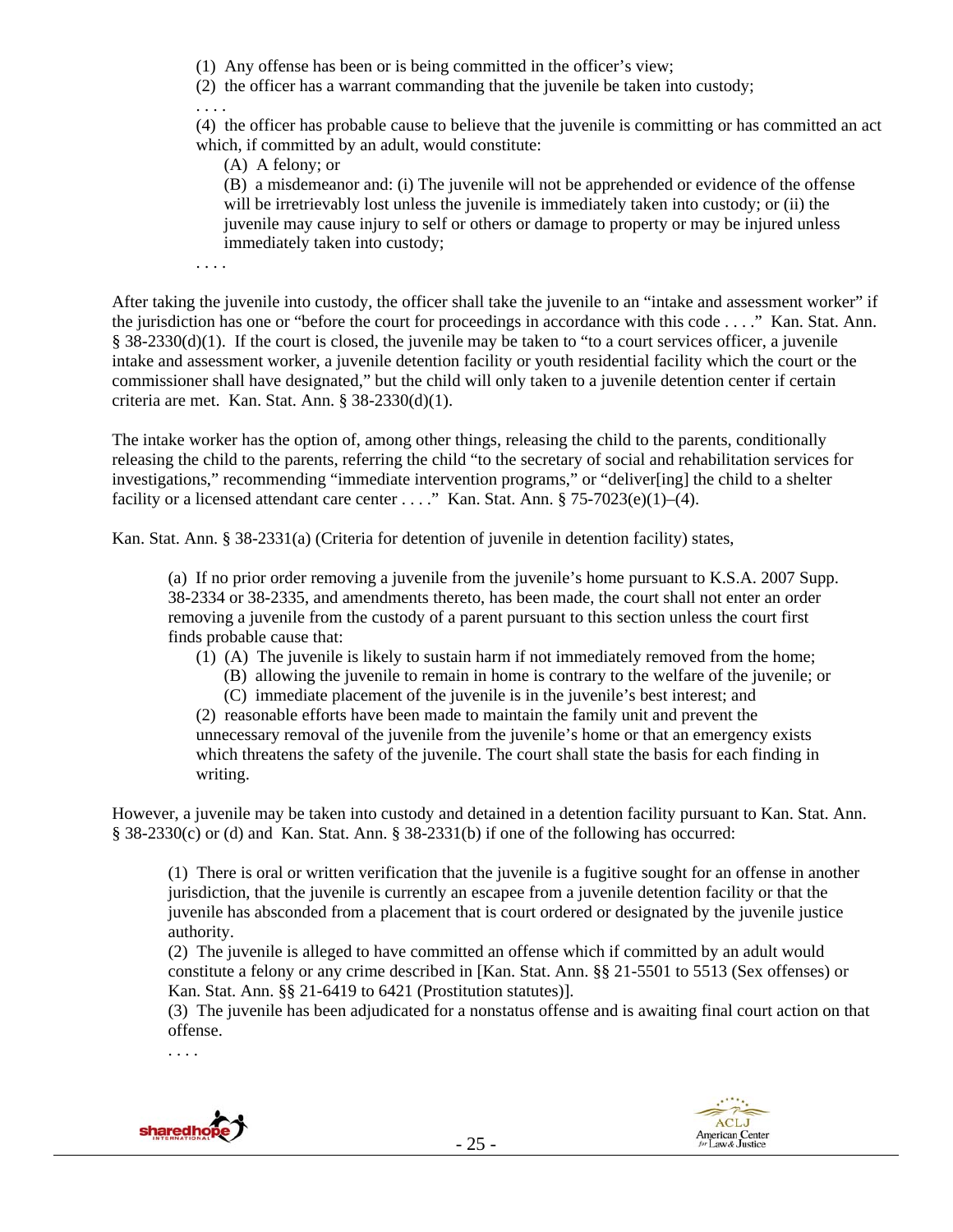Because prostitution is specifically included as a violation in Kan. Stat. Ann. § 38-2331(b)(2) domestic minor sex trafficking victims may be detained in juvenile detention facilities. However, sentencing alternatives may exist. Pursuant to Kan. Stat. Ann. § 38-2361 (Sentencing alternatives),

(a) Upon adjudication as a juvenile offender pursuant to K.S.A. 2010 Supp. 38-2356, and amendments thereto, modification of sentence pursuant to K.S.A. 2010 Supp. 38-2367, and amendments thereto, or violation of a condition of sentence pursuant to K.S.A. 2010 Supp. 38-2368, and amendments thereto, and subject to subsection (a) of K.S.A. 2010 Supp. 38-2365, and amendments thereto, the court may impose one or more of the following sentencing alternatives. In the event that any sentencing alternative chosen constitutes an order authorizing or requiring removal of the juvenile from the juvenile's home and such findings either have not previously been made or the findings are not or may no longer be current, the court shall make determinations as required by K.S.A. 2010 Supp. 38-2334 and 38-2335, and amendments thereto.

(1) Place the juvenile on probation through court services or community corrections for a fixed period, subject to terms and conditions the court deems appropriate consistent with juvenile justice programs in the community.

(2) Order the juvenile to participate in a community based program available in such judicial district subject to the terms and conditions the court deems appropriate. This alternative shall not be ordered with the alternative in paragraph (12) and when ordered with the alternative in paragraph (10) shall constitute a recommendation. Requirements pertaining to child support may apply if custody is vested with other than a parent.

(3) Place the juvenile in the custody of a parent or other suitable person, subject to terms and conditions consistent with juvenile justice programs in the community. This alternative shall not be ordered with the alternative in paragraph (10) or (12). Requirements pertaining to child support may apply if custody is vested with other than a parent.

(4) Order the juvenile to attend counseling, educational, mediation or other sessions, or to undergo a drug evaluation pursuant to subsection (b).

(9) Place the juvenile under a house arrest program administered by the court pursuant to K.S.A. 21-4603b, and amendments thereto.

(10) Place the juvenile in the custody of the commissioner as provided in K.S.A. 2010 Supp. 38- 2365, and amendments thereto. This alternative shall not be ordered with the alternative in paragraph (3) or (12). Except for a mandatory drug and alcohol evaluation, when this alternative is ordered with alternatives in paragraphs (2), (4) and (9), such orders shall constitute a recommendation by the court. Requirements pertaining to child support shall apply under this alternative.

(11) Commit the juvenile to a sanctions house for a period no longer than 28 days subject to the provisions of subsection (f).

(12) Commit the juvenile directly to the custody of the commissioner for a period of confinement in a juvenile correctional facility and a period of aftercare pursuant to K.S.A. 2010 Supp. 38-2369, and amendments thereto. The provisions of K.S.A. 2010 Supp. 38-2365, and amendments thereto, shall not apply to juveniles committed pursuant to this provision. . . .This alternative may be ordered with the alternative in paragraph  $(7)$ ...

Certain individuals have duties to report neglect and abuse of children including medical providers, educational provider, and social services providers. Kan. Stat. Ann. §  $38-2223(a)(1).$ <sup>66</sup>

5.4.1 Recommendation: Establish a mandatory response law directing any minor involved in prostitution or who is a victim of aggravated human trafficking under Kan. Stat. Ann. § 21-

 $\overline{a}$ <sup>66</sup> Here and elsewhere in this report that Kan. Stat. Ann. § 38-2223 (Authorized dispositions) is quoted or cited, it has been updated to reflect the amendments added by the passage of House Bill 2035. 2011 Kan. Sess. Laws 44 (effective July 1, 2011).



. . . .

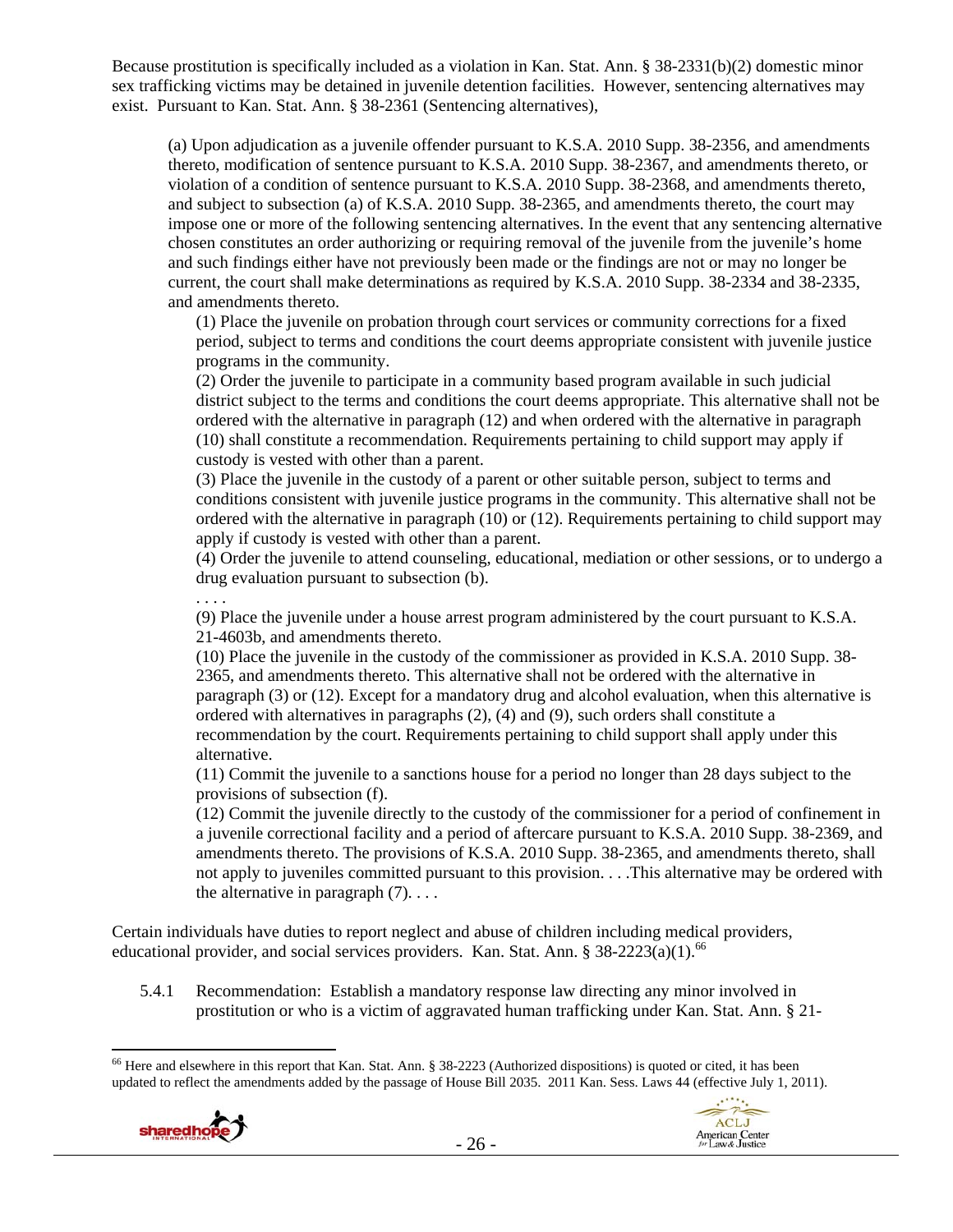5426(b)(2) (Human trafficking) away from the criminal justice system and into a protective system.

# *5.5 Commercial sexual exploitation is identified as a type of abuse and neglect within child protection statutes.*

Commercial sexual exploitation is identified as a type of abuse in Kansas's child protection statutes. Specifically, "sexual abuse" is defined as "any contact or interaction with a child in which the child is being used for the sexual stimulation of the perpetrator, the child or another person" and includes "allowing, permitting or encouraging a child to engage in prostitution or to be photographed, filmed or depicted in pornographic material." Kan. Stat. Ann. § 38-2202(dd). Additionally, "'physical, mental or emotional abuse' means the infliction of physical, mental or emotional harm or the causing of a deterioration of a child and may include, but shall not be limited to, maltreatment or exploiting a child to the extent that the child's health or emotional well-being is endangered." Kan. Stat. Ann. § 38-2202(y).

However, a commercially sexually exploited minor will not be considered neglected. Pursuant to Kan. Stat. Ann.  $§$  38-2202(t) "neglect" is defined as

acts or omissions by a parent, guardian or person responsible for the care of a child resulting in harm to a child, or presenting a likelihood of harm, and the acts or omissions are not due solely to the lack of financial means of the child's parents or other custodian. Neglect may include, but shall not be limited to:

(1) Failure to provide the child with food, clothing or shelter necessary to sustain the life or health of the child;

(2) failure to provide adequate supervision of a child or to remove a child from a situation which requires judgment or actions beyond the child's level of maturity, physical condition or mental abilities and that results in bodily injury or a likelihood of harm to the child; or

(3) failure to use resources available to treat a diagnosed medical condition if such treatment will make a child substantially more comfortable, reduce pain and suffering, or correct or substantially diminish a crippling condition from worsening. . . .

- 5.5.1 Recommendation: Amend the definition of "sexual abuse" in Kan. Stat. Ann. § 38-2202(dd) to include subjecting a minor to prostitution-related activity and sex trafficking of a minor under Kan. Stat. Ann. § 21-5426(b)(2) (Human trafficking).
- *5.6 The definition of "caregiver" (or similar term) in the child welfare statutes is broad enough to include a trafficker who has custody or control of a child in order to bring a trafficked child into protection of child protective services.*

Kansas does not contain a definition in its code that would cover traffickers in custody or in control of a child.

- 5.6.1 Recommendation: Add the definition of "person responsible for the care of a child" which includes a person in control and possession of a sexually exploited child to bring that child victim within the protection of Child Protective Services (CPS) to Kan. Stat. Ann. § 38-2202 (Definitions).
- *5.7 Crime victims' compensation is specifically available to a child victim of sex trafficking or CSEC without regard to ineligibility factors.*

 A trafficked child may qualify for compensation under Kansas's crime victims compensation program. Within this program, a "victim" is defined as "a person who suffers personal injury or death as a result of: (1) Criminally injurious conduct; (2) the good faith effort of any person to prevent criminally injurious conduct; or (3) the good faith effort of any person to apprehend a person suspected of engaging in criminally injurious conduct." Kan. Stat. Ann. § 74-7301(m). Pursuant to Kan. Stat. Ann. § 74-7301(e) (Definitions),



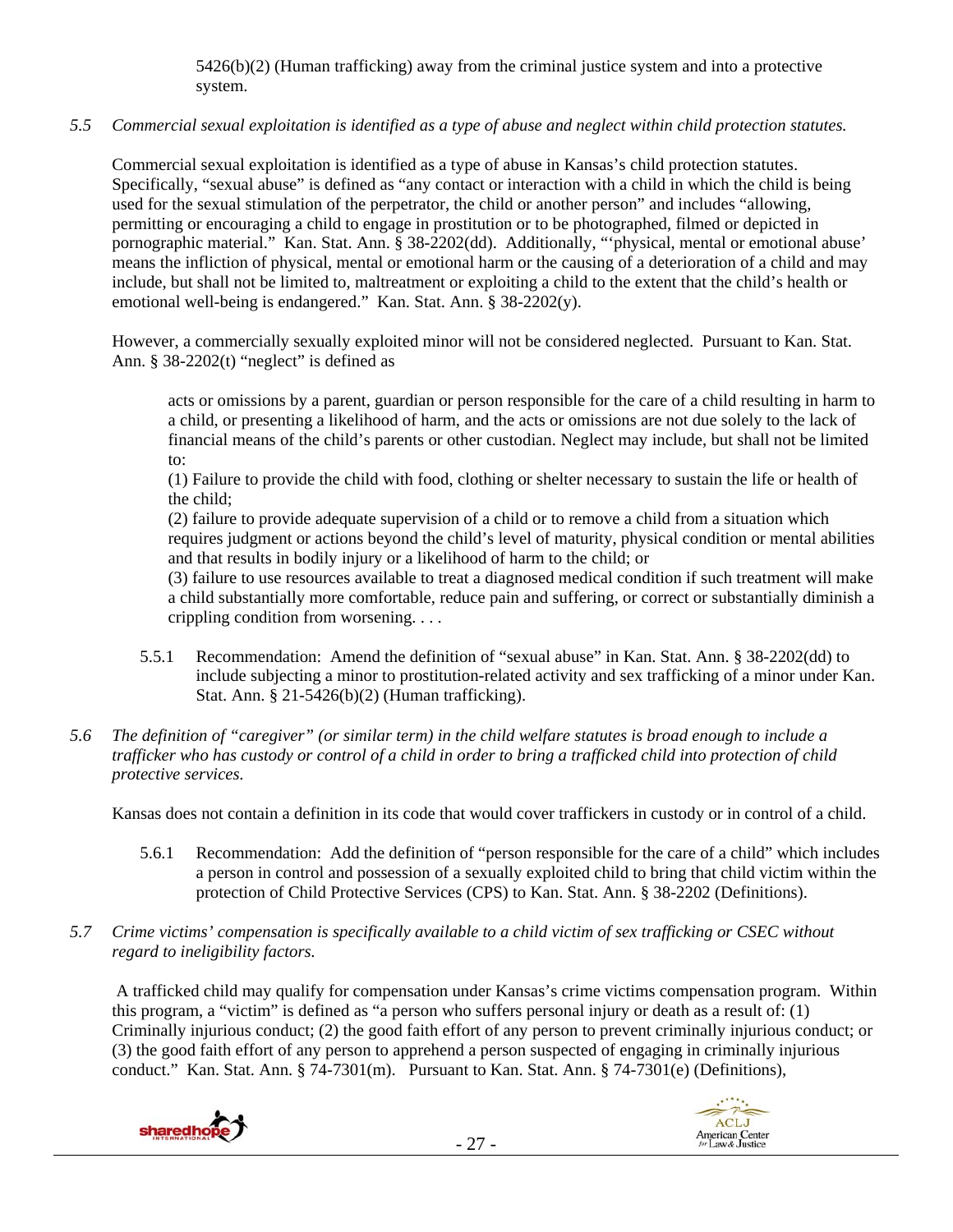"Criminally injurious conduct" means conduct that:

(1) (A) Occurs or is attempted in this state or occurs to a person whose domicile is in Kansas who is the victim of a violent crime which occurs in another state, possession, or territory of the United States of America may make an application for compensation if:

(i) The crimes would be compensable had it occurred in the state of Kansas; and

(ii) the places the crimes occurred are states, possessions or territories of the United States of

America not having eligible crime victim compensation programs;

(B) poses a substantial threat or personal injury or death; and

(C) either is punishable by fine, imprisonment or death or would be so punishable but for the fact that the person engaging in the conduct lacked capacity to commit the crime under the laws of this state; or

. . . .

Pursuant to Kan. Stat. Ann. § 74-7305 (Claims for compensation),<sup>67</sup> in order to receive compensation a victim must file a claim with the crime victims compensation board "within two years of the reporting of the incident to law enforcement officials if the victim was less than 16 years of age and the injury or death is the result of any of" certain listed crimes, including Kan. Stat. Ann. § 21-5506(a) (Indecent liberties with a child),<sup>68</sup> § 21-5506(b) (Aggravated indecent liberties with a child), § 21-5508(a) (Indecent solicitation of a child), § 21- 5508(b) (Aggravated indecent solicitation of a child), and § 21-5510 (Sexual exploitation of a child).

Because the extended period for filing a claim only applies to specific crimes where the victim is under 16, minors aged 16 and 17 and victims of non-listed offenses have only two years from the occurrence of the crime to apply for victims compensation. If the victim must testify in a "sexually violent predator commitment," a claim for compensation for mental health counseling may be filed up to two years after the testimony is given.<sup>69</sup> Kan. Stat. Ann. § 74-7305(b).

A victim may become ineligible for compensation if the crime victims compensation board determines that the victim suffered damages due to "contributory misconduct" or "the victim was likely engaging in, or attempting to engage in, unlawful activity at the time of the crime upon which the claim for compensation is based," although, victims of domestic abuse or sexual assault may not have their awards reduced due to this latter provision. Kan. Stat. Ann. § 74-7305(c)(2)–(3). Additionally, under subsection (e), "Compensation may not be awarded unless the criminally injurious conduct resulting in injury or death was reported to a law enforcement officer within 72 hours after its occurrence or the board finds there was good cause for the failure to report within that time." Finally, under subsection (g), "Except in [Kan. Stat. Ann. § 21-5604(a) (Incest) or (b) (Aggravated incest)]**,** or cases of sex offenses established in [including Kan. Stat. Ann. § 21-5503 (Rape),70 § 21-5506(a) (Indecent liberties with a child), § 21-5506(b) (Aggravated indecent liberties with a child), § 21- 5508(a) (Indecent solicitation of a child), § 21-5508(b) (Aggravated indecent solicitation of a child), § 21-5509 (Electronic solicitation), § 21-5510 (Sexual exploitation of a child), § 21-6419 (Prostitution), § 21-6420 (Promoting prostitution), and § 21-6421 (Patronizing a prostitute)], compensation may not be awarded if the economic loss is less than \$ 100."

 $\overline{a}$ 



 $67$  Here and elsewhere in this report that Kan. Stat. Ann. § 74-7305 (Claims for compensation) is quoted or cited, it has been updated to reflect the amendments added by the passage of House Bill 2339. 2011 Kan. Sess. Laws 30 (effective July 1, 2011).<br><sup>68</sup> See supra note 12.<br><sup>69</sup> A "sexually violent predator" is "any person who has been convicted

suffers from a mental abnormality or personality disorder which makes the person likely to engage in repeat acts of sexual violence." Kan. Stat. Ann. § 59-29a02(a). Here and elsewhere in this report that Kan. Stat. Ann. § 59-29a02 (Commitment of sexually violent predators) is quoted or cited, it has been updated to reflect the amendments added by the passage of House Bill 2339. 2011 Kan. Sess. Laws 30 (effective July 1, 2011). 70 *See supra* note 11.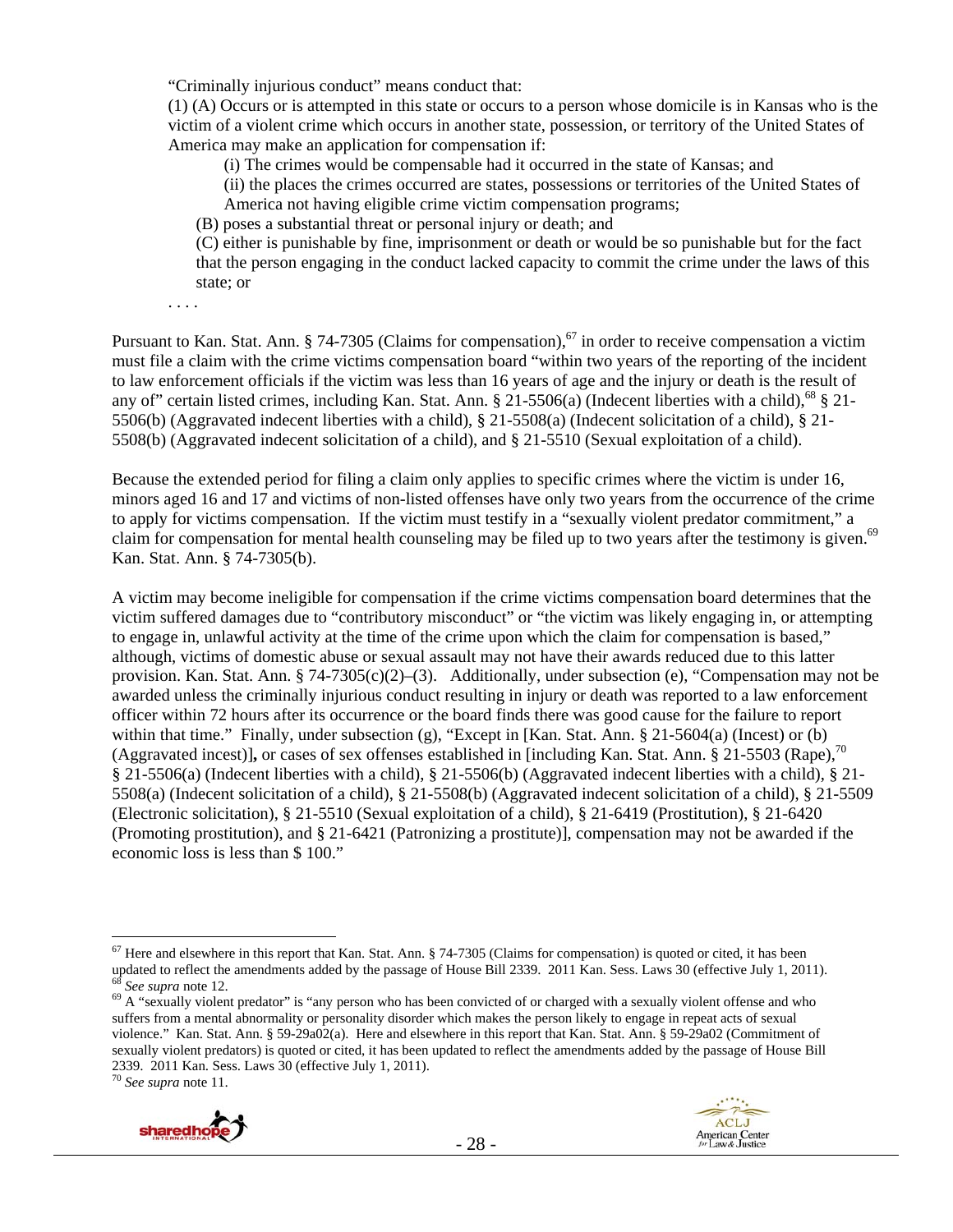# *5.8 Victim-friendly procedures and protections are provided in the trial process for minors under 18.*

Evidence of the victims' previous sexual conduct is generally inadmissible in prosecutions for certain offenses, unless the prosecutor decides to introduce it, including Kan. Stat. Ann. § 21-5426(b) (Aggravated human trafficking), § 21-5506(a) (Indecent liberties with a child), § 21-5506(b) (Aggravated indecent liberties with a child), § 21-5508(a) (Indecent solicitation of a child), § 21-5508(b) (Aggravated indecent solicitation of a child), § 21-5509 (Electronic solicitation), and § 21-5510 (Sexual exploitation of a child). Kan. Stat. Ann. § 21-  $5502(a)$ . If the defense wishes the evidence to be introduced, the defense must make a motion and the judge, after reviewing the evidence in camera, will determine its relevance and admissibility. Kan. Stat. Ann. § 21- 5502(b).

Pursuant to Kan. Stat. Ann. § 22-3434(a) (Videotape of testimony of child victim admissible in certain cases) children under 13 are allowed to testify via closed circuit television or by recorded testimony if the court so orders, upon motion by the attorney for any party. However, under Kan. Stat. Ann. § 22-3434(b), "The state must establish by clear and convincing evidence that to require the child who is the alleged victim to testify in open court will so traumatize the child as to prevent the child from reasonably communicating to the jury or render the child unavailable to testify." Furthermore, "The court shall make such an individualized finding before the state is permitted to proceed under this section." Kan. Stat. Ann. § 22-3434(b) During out-of-court testimony, the only individuals that may be present include "attorneys for the defendant, the state and the child, any person whose presence would contribute to the welfare and well-being of the child and persons necessary to operate the recording or closed-circuit equipment." Kan. Stat. Ann. § 22-3434(c)(1).

Similarly, for cases brought under the Revised Kansas Code for Care of Children in Kan. Stat. Ann. § 38- 2249(c) (Rules of evidence),

(c) In any proceeding in which a child less than 13 years of age is alleged to have been physically, mentally or emotionally abused or neglected or sexually abused, a recording of an oral statement of the child, or of any witness less than 13 years of age, made before the proceeding began, is admissible in evidence if:

(1) The court determines that the time, content and circumstances of the statement provide sufficient indicia of reliability;

(2) no attorney for any party or interested party is present when the statement is made;

(3) the recording is both visual and aural and is recorded on film, videotape or by other electronic means;

(4) the recording equipment is capable of making an accurate recording, the operator of the equipment is competent and the recording is accurate and has not been altered;

(5) the statement is not made in response to questioning calculated to lead the child to make a particular statement or is clearly shown to be the child's statement and not made solely as a result of a leading or suggestive question;

(6) every voice on the recording is identified;

(7) the person conducting the interview of the child in the recording is present at the proceeding and is available to testify or be cross-examined by any party or interested party; and

(8) each party or interested party to the proceeding is afforded an opportunity to view the recording before it is offered into evidence.

Law enforcement officers and government officials are prohibited from requiring or requesting a polygraph examination or similar truth telling test for anyone who is a victim of certain sex offenses, including Kan. Stat. Ann. § 21-5503 (Rape), § 21-5506(a) (Indecent liberties with a child), § 21-5506(b) (Aggravated indecent liberties with a child), § 21-5508(a) (Indecent solicitation of a child), § 21-5508(b) (Aggravated indecent solicitation of a child), § 21-5509 (Electronic solicitation), § 21-5510 (Sexual exploitation of a child), § 21-6420 (Promoting prostitution), and § 21-6421 (Patronizing a prostitute), as a condition for proceeding with an investigation or for prosecuting a suspect. Kan. Stat. Ann. § 22-4614.



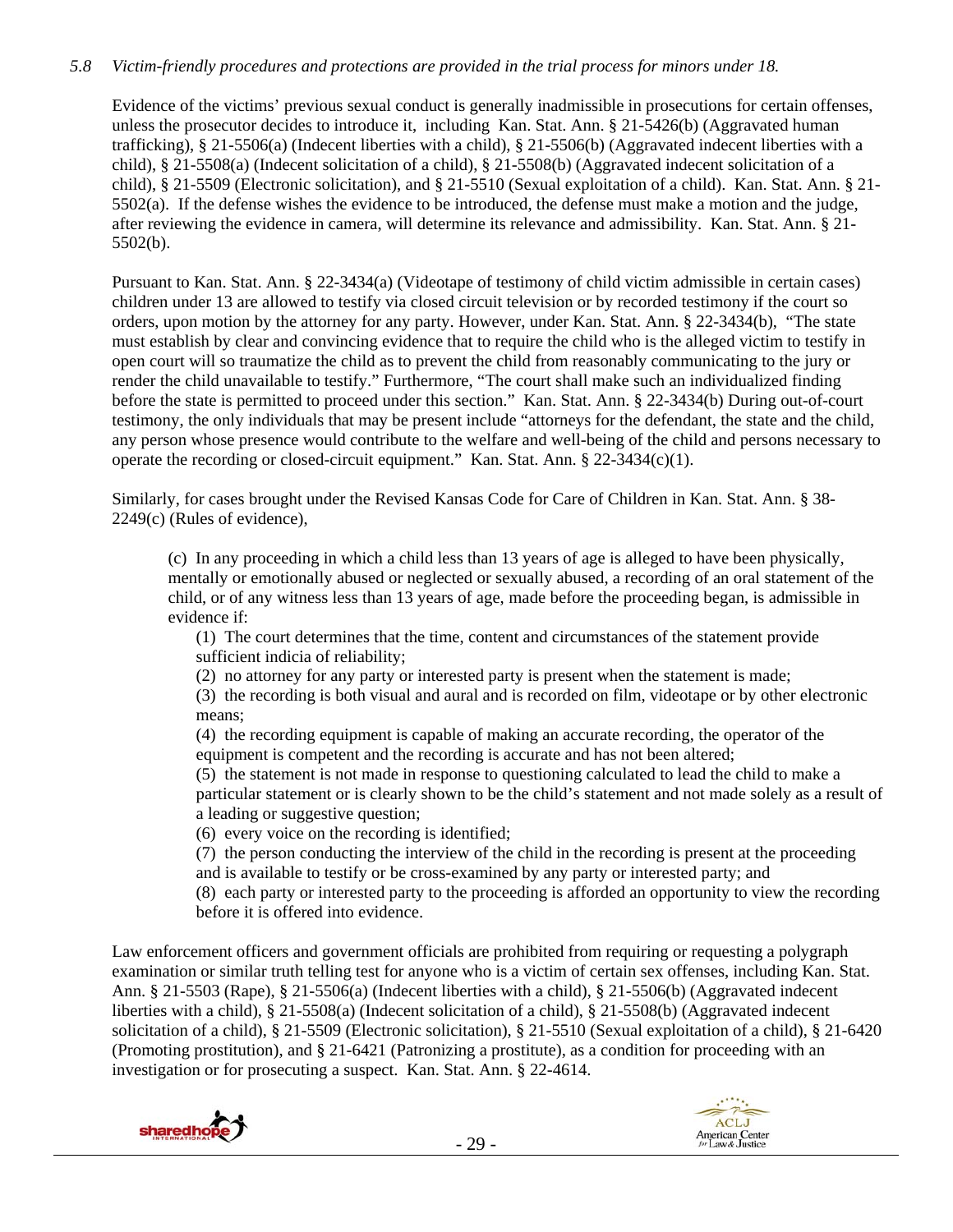*5.9 Expungement or sealing of juvenile arrest or criminal records resulting from arrests or adjudications for prostitution-related offenses committed as a result of, or in the course of, the commercial sexual exploitation of a minor is available within a reasonable time after turning 18.* 

Under Kan. Stat. Ann. §21-6614 (Expungement of certain convictions, arrest records and diversion agreements), $^{71}$  a person convicted of any misdemeanor, Class D or E felony, or nondrug crimes ranked in severity levels 6 through 10 can petition for the crime to be expunged from that person's record "if three or more years have elapsed since the person: (A) Satisfied the sentence imposed; or (B) was discharged from probation, a community correctional services program, parole, postrelease supervision, conditional release or a suspended sentence." Kan. Stat. Ann. § 21-6614(a)(1). Because prostitution is a class B misdemeanor pursuant to Kan. Stat. Ann. § 21-6419(b) (Prostitution), and is not listed as an exception in the statute, domestic minor sex trafficking victims with a prostitution conviction may petition to have the crime expunged from their records.

Expungement is also available to domestic minor sex trafficking victims under the Juvenile Justice Code, which states, "Except as provided in subsection (b) [expungement not permitted for certain offenses] and (c) [expungement not permitted for those required to register as sex offenders], any records or files specified in this code concerning a juvenile may be expunged upon application to a judge of the court of the county in which the records or files are maintained." Kan. Stat. Ann.  $\S 38-2312(a)$ .<sup>72</sup> An application must be made for expungement. Kan. Stat. Ann. § 38-2312(a). Pursuant to Kan. Stat. Ann. § 38-2312(e)(1),

After hearing, the court shall order the expungement of the records and files if the court finds that: (A) The juvenile has reached 23 years of age or that two years have elapsed since the final discharge; (B) since the final discharge of the juvenile, the juvenile has not been convicted of a felony or of a misdemeanor other than a traffic offense or adjudicated as a juvenile offender under the revised Kansas juvenile justice code and no proceedings are pending seeking such a conviction or adjudication; and (C) the circumstances and behavior of the petitioner warrant expungement.

# *5.10 Victim restitution and civil remedies are authorized by law for minor victims of sex trafficking or CSEC.*

Restitution is available to victims of crime in Kansas. Kan. Stat. Ann. § 22-3424 (Judgment and sentence). If, after a criminal trial, a verdict or finding of guilty occurs, "upon request of the victim or the victim's family and before imposing sentence, the court shall hold a hearing to establish restitution." Kan. Stat. Ann. § 22-3424(d).

Some domestic minor sex trafficking victims may be able to bring a civil claim based on childhood sexual abuse. "Childhood sexual abuse" is defined as "any act committed against the person which act occurred when the person was under the age of 18 years and which act would have been a violation of" certain listed statutes, including Kan. Stat. Ann. § 21-5506 (Indecent liberties with a child), § 21-5506(b) (Aggravated indecent liberties with a child), § 21-5508(a) (Indecent solicitation of a child), § 21-5508(b) (Aggravated indecent solicitation of a child), or § 21-5510 (Sexual exploitation of a child). Kan. Stat. Ann. § 60-523(b)(2).<sup>73</sup>

updated to reflect the amendments added by the passage of Senate Bill 37. 2011 Kan. Sess. Laws 95 (effective July 1, 2011).<br><sup>73</sup> Here and elsewhere in this report that Kan. Stat. Ann. § 60-523 is quoted or cited, it has be amendments added by the passage of House Bill 2339. 2011 Kan. Sess. Laws 30 (effective July 1, 2011).





 $\overline{a}$  $71$  Here and elsewhere in this report that Kan. Stat. Ann. § 21-6614 (Expungement of certain convictions, arrest records and diversion agreements) is quoted or cited, it has been updated to reflect the amendments added by the passage of Senate Bill 37. 2011 Kan. Sess. Laws 95 (effective July 1, 2011). Kan. Stat. Ann. § 21-6614 was also amended by Senate Bill 55 and House Bill 2339. 2011 Kan. Sess. Laws 100 (effective July 1, 2011), 2011 Kan. Sess. Laws 30 (effective July 1, 2011).<br><sup>72</sup> Here and elsewhere in this report that Kan. Stat. Ann. § 38-2312 (Expungement of records) is quoted or cited,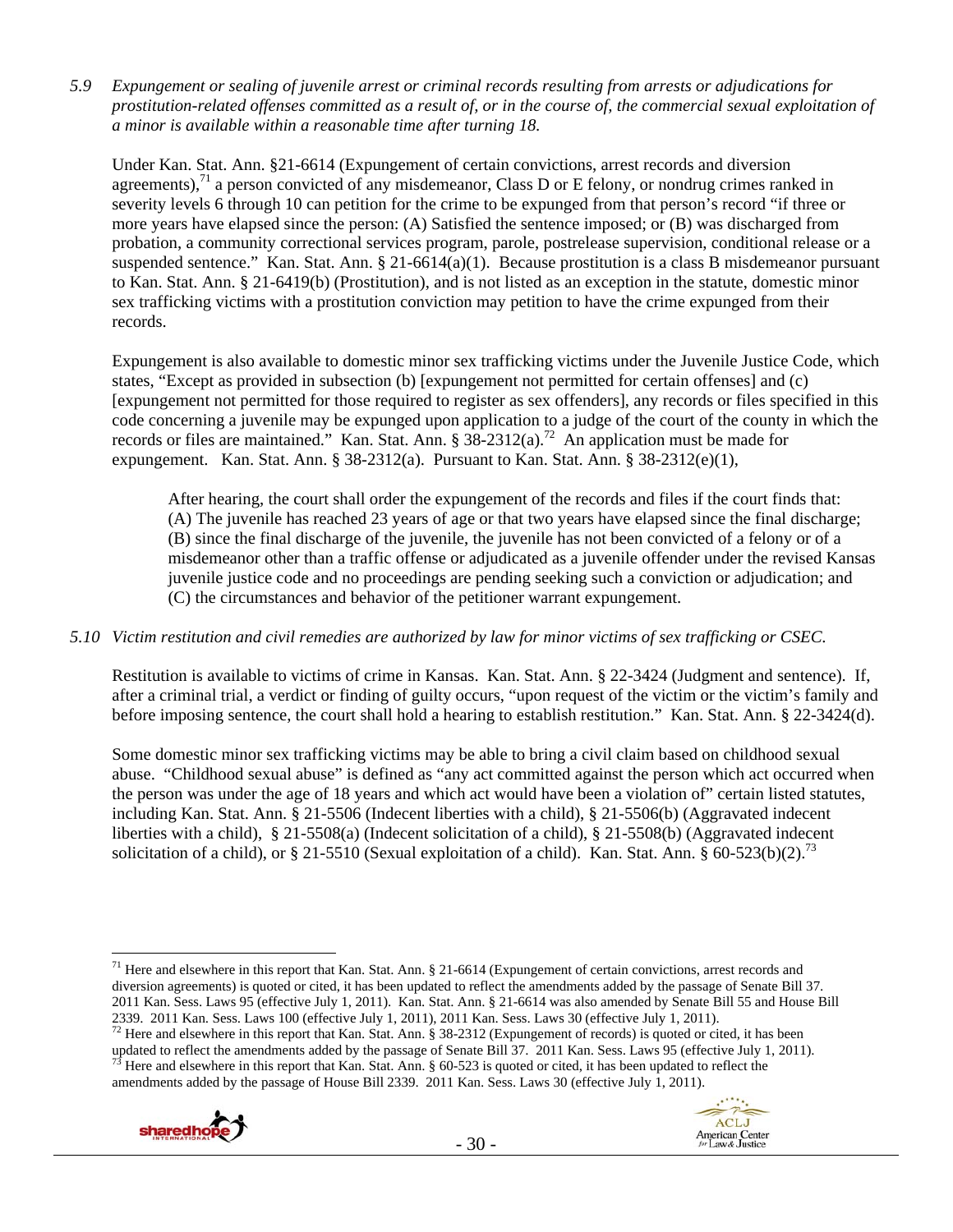*5.11 Statutes of limitations for civil and criminal actions for child sex trafficking or CSEC offenses are eliminated or lengthened sufficiently to allow prosecutors and victims a realistic opportunity to pursue criminal actions and legal remedies.* 

For most crimes, prosecutions must generally occur within 5 years after the commission of the crime. Kan. Stat. Ann. § 21-5107(d).

Additionally, pursuant to Kan. Stat. Ann. § 21-5107((e)(6)(Time limitations for commencement of prosecutions), the period of time in which a prosecution must begin does not include a period where

(6) whether the fact of the crime is concealed by the active act or conduct of the accused, there is substantially competent evidence to believe two or more of the following factors are present:

(A) The victim was a child under 15 years of age at the time of the crime;

(B) the victim was of such age or intelligence that the victim was unable to determine that the acts constituted a crime;

(C) the victim was prevented by a parent or other legal authority from making known to law enforcement authorities the fact of the crime whether or not the parent or other legal authority is the accused; and

(D) there is substantially competent expert testimony indicating the victim psychologically repressed such witness' memory of the fact of the crime, and in the expert's professional opinion the recall of such memory is accurate and free of undue manipulation, and substantial corroborating evidence can be produced in support of the allegations contained in the complaint or information but in no event may a prosecution be commenced as provided in this section later than the date the victim turns 28 years of age. Corroborating evidence may include, but is not limited to, evidence the defendant committed similar acts against other persons or evidence of contemporaneous physical manifestations of the crime.

For civil actions, "Except as provided in K.S.A. 60-523, if any person entitled to bring an action, other than for the recovery of real property or a penalty or a forfeiture, at the time the cause of action accrued or at any time during the period the statute of limitations is running, is less than 18 years of age, . . . such person shall be entitled to bring such action within one year after the person's disability is removed, except that no such action shall be commenced by or on behalf of any person under the disability more than eight years after the time of the act giving rise to the cause of action." Kan. Stat. Ann. § 60-515(a). Therefore, a domestic minor sex trafficking victim may bring a claim until the victim reaches the age of 19 as long as it is within 8 years of the incident of trafficking. For victims of childhood sexual abuse, however, an action for damages may be commenced either within 3 years of the victim's 18th birthday or "[3] years from the date the person discovers or reasonably should have discovered that the injury or illness was caused by childhood sexual abuse, whichever occurs later." Kan. Stat. Ann. § 60-523(a).



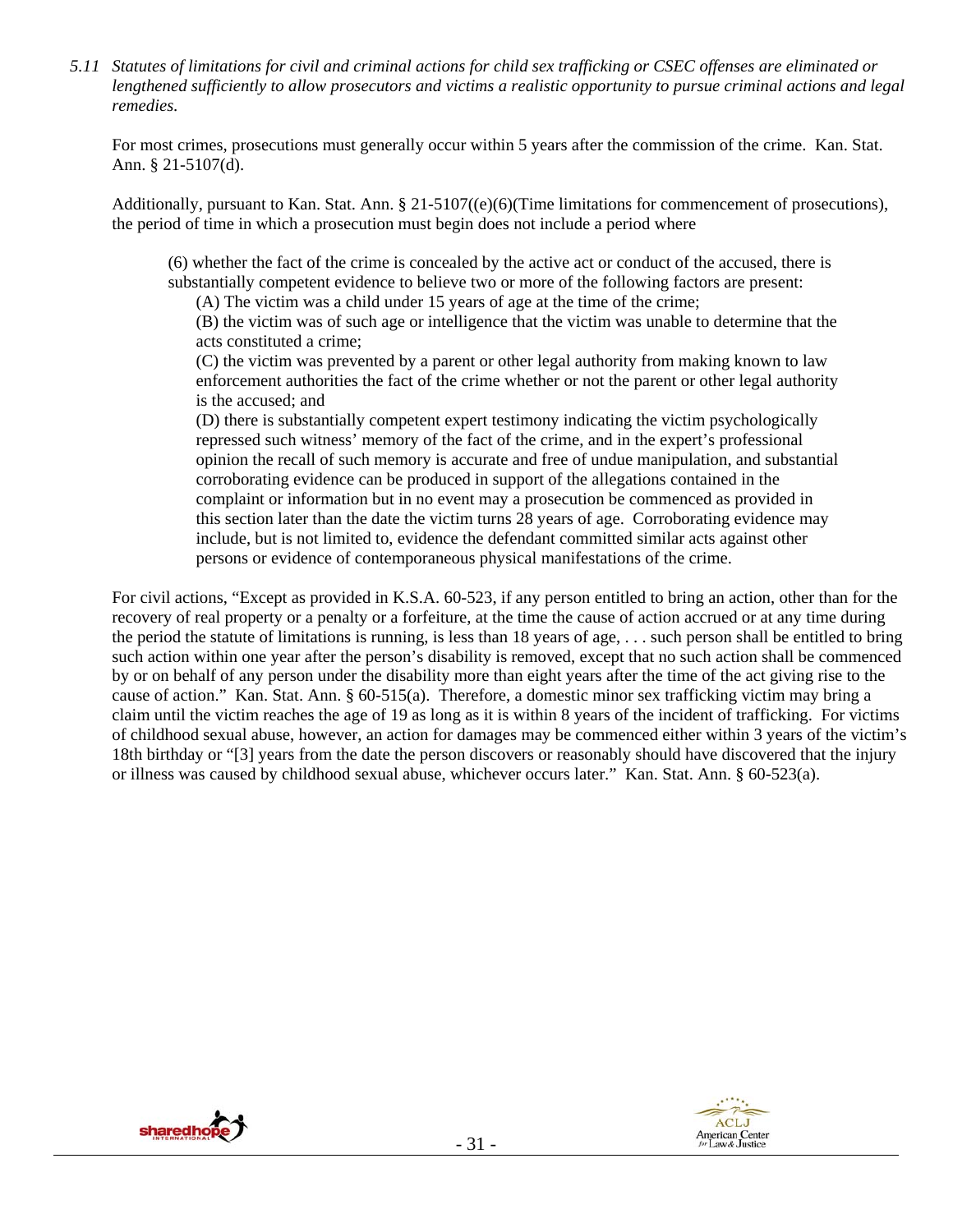## Framework Issue 6: Criminal justice tools for investigation and prosecutions

## *Legal Components:*

- *6.1 Training on human trafficking and domestic minor sex trafficking for law enforcement is statutorily mandated.*
- *6.2 Single party consent to audiotaping is permitted in law enforcement investigations.*
- *6.3 Domestic minor sex trafficking investigations may use wiretapping to investigate the crime.*
- *6.4 Using a law enforcement decoy posing as a minor to investigate buying or selling of commercial sex acts is not a defense to soliciting, purchasing, or selling sex with a minor.*
- *6.5 Using the Internet to investigate buyers and traffickers is a permissible investigative technique.*
- *6.6 Law enforcement and child welfare agencies are mandated to promptly report missing and recovered children. \_\_\_\_\_\_\_\_\_\_\_\_\_\_\_\_\_\_\_\_\_\_\_\_\_\_\_\_\_\_\_\_\_\_\_\_\_\_\_\_\_\_\_\_\_\_\_\_\_\_\_\_\_\_\_\_\_\_\_\_\_\_\_\_\_\_\_\_\_\_\_\_\_\_\_\_\_\_\_\_\_\_\_\_\_\_\_\_\_\_\_\_\_\_*

# *Legal Analysis:*

*6.1 Training on human trafficking and domestic minor sex trafficking for law enforcement is statutorily mandated.* 

Kansas does not require training specific to domestic minor sex trafficking. Kansas does specify that a law enforcement officer must attend 40 hours worth of training annually. Kan. Stat. Ann. § 74-5607a(b).

- 6.1.1 Recommendation: Add CSEC and domestic minor sex trafficking as topics for training in Kan. Stat. Ann. § 74-5607a(b)(Certification for full-time and part-time law enforcement officers).
- *6.2 Single party consent to audiotaping is permitted in law enforcement investigations.*

Kansas does allow single party consent to audiotaping. A breach of privacy occurs when an individual "without the consent of the sender or receiver" intercepts the contents of a message sent via "telephone, telegraph, letter or other means of private communication" Kan. Stat. Ann. § 21-6101(a)(1).

*6.3 Domestic minor sex trafficking investigations may use wiretapping to investigate the crime.* 

Kansas does not specifically allow the use of wiretapping for domestic minor sex trafficking investigations. Kan. Stat. Ann. § 22-2515(a). However, certain domestic minor sex trafficking investigations could utilize wiretapping, assuming the other requirements are met, "when such interception may provide evidence of the commission" specified offense, including "[a]ny crime directly and immediately affecting the safety of a human life which is a felony," kidnapping, racketeering, and "any conspiracy to commit any of the foregoing offenses." Kan. Stat. Ann. § 22-2515(a)(1), (3), (6), (20).

- 6.3.1 Recommendation: Amend Kan. Stat. Ann. § 22-2515(a) (Same; order; application; crimes for which order may be issued) to expressly allow wiretapping for cases under Kan. Stat. Ann. § 21- 5426 (Human trafficking), Kan. Stat. Ann. § 21-6420 (Promoting prostitution), or Kan. Stat. Ann. § 22-5510 (Sexual exploitation of a child).
- *6.4 Using a law enforcement decoy posing as a minor to investigate buying or selling of commercial sex acts is not a defense to soliciting, purchasing, or selling sex with a minor.*

There is no law in place that explicitly permits the use of a decoy by law enforcement for the purpose of investigating prostitution or sex trafficking cases, although decoys appear to be permitted under Kan. Stat. Ann. § 21-5509 (Electronic solicitation) through the use of the term "believes to be a child."

However, Kan. Stat. Ann. § 21-5208 (Entrapment) states,